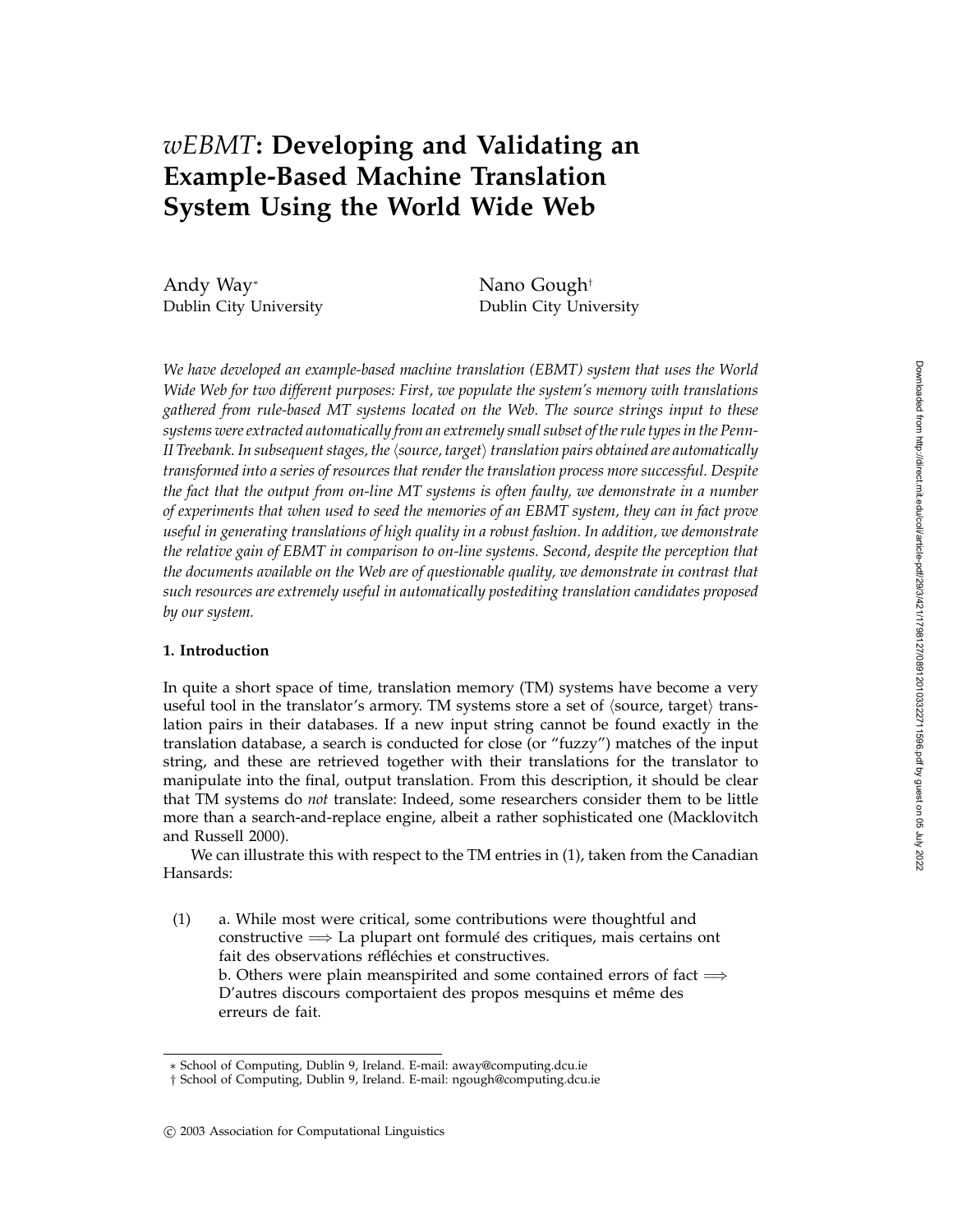Consider the new source string in (2):

(2) While most were critical, some contributions were plain meanspirited.

Despite the fact that this new input in (2) is extremely close to the source strings in the TM entries in (1), no TM system containing just these translation pairs in its database would be able to translate (2); the best they could do would be to identify one or both of the two source sentences in the TM in (1) as fuzzy matches and display these, together with their French translations. The translator would then manipulate the target strings in the TM into the final translation (3):

(3) La plupart ont formulé des critiques, mais certains ont fait des observations mesquines.

An alternative translation that might be derived from the TM entries in (1) is that in (4):

(4) La plupart ont formulé des critiques, mais certains comportaient des observations mesquines.

At all stages in the translation process, therefore, the translators themselves are the integral figures: They are free to accept or reject any suggested matches, they construct the translations, and they may or may not use any translations proposed by the TM system to formulate the translations in the target document. Finally, they are free to insert the translations produced into the TM itself as they see fit: that is, either (3) or (4) could be inserted into the TM with the source string (2), or some other translation, if that were preferred.

A prerequisite for TM (and example-based machine translation [EBMT]) applications is a parallel corpus aligned at sentential level. Such a corpus may be presented to translators *en bloc*, or translators may help construct it themselves. Here too the translator maintains a large degree of autonomy: Using a tool such as *Trados WinAlign* , for example, he or she may manually overwrite some of the aligner's decisions by linking (source, target) sentence pairs using the graphical interface provided.

Nevertheless, TM systems are currently falling far short of their potential, given the limitation that the smallest accessible translation units are  $\langle$ source, target $\rangle$  strings aligned only at sentential level. Consider the fuzzy matching operation, for instance: Translators are able to set a fuzzy match threshold below which no translation pairs are proposed by the TM system. If this threshold is set too low, then potentially useful translation pairs will be presented along with a lot of noise, thereby risking that this useful translation information will be obscured (high recall, low precision); if it is set too low, then good matches will be presented, but potentially useful matches will not be (low recall, high precision). We noted above that faced with the new input in (2), a TM system might be able to present the translator with the fuzzy matches in (1). However, if a translator were to set the level of fuzzy matching at 80% (a not unreasonable level), then neither of the translation pairs in (1) would be deemed to be a suitably good fuzzy match, as only 7/9 (77%) of the words in (1a) match those in (2) exactly, and only 3/9 (33%) of the words in (1b) match those in (2) exactly. Indeed, setting an appropriate fuzzy match level is such a difficult problem that some translators switch off this option and use the TM only to find exact matches.

If subsentential alignment could be integrated into the TM databases, more useful fragments could be put at the disposal of the translator. If we could fragment the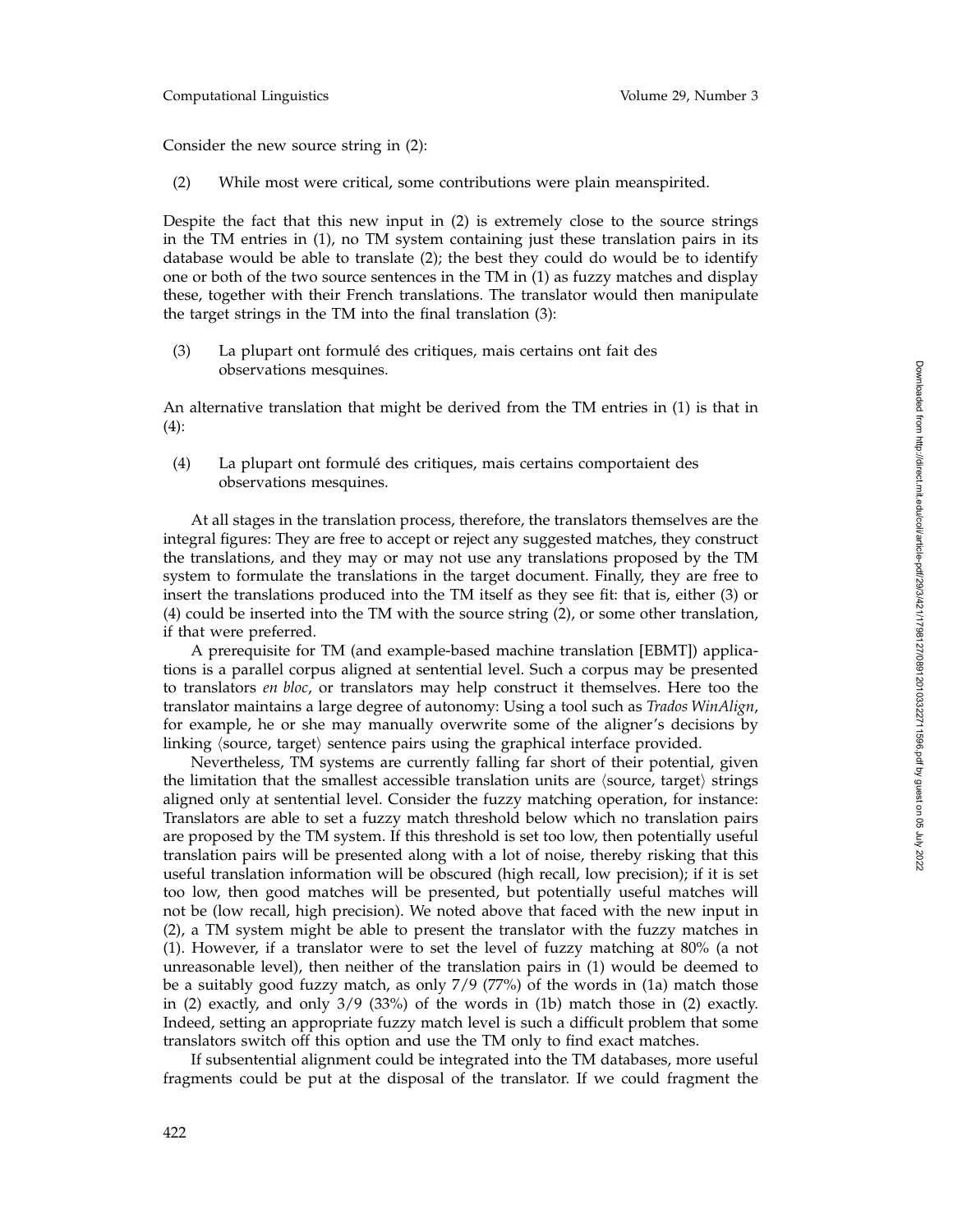sententially aligned TM examples in (1) so that subsentential chunks were displayed to the user, then the chance of finding exact matches or good fuzzy matches would increase considerably. This is currently beyond the scope of TM systems.

In contrast, EBMT systems have overcome this constraint by storing subsentential translational correspondences in addition to the sententially aligned pairs from which they are derived. As a consequence, where a TM system can only propose a number of close-scoring matches in its database for the translator to adapt into the final translation, an EBMT system can produce translations itself by automatically combining chunks from different translation examples stored in its memories.

In Section 2, we describe how we automatically obtain a hierarchy of lexical resources that are used sequentially by our EBMT system, *wEBMT*, to translate new input. The primary resource gathered is a "phrasal lexicon," constructed by extracting over 200,000 phrases from the Penn Treebank and having them translated into French by three Web-based machine translation (MT) systems.

Each set of translations is stored separately, and for each set the "marker hypothesis" (Green 1979) is used to segment the phrasal lexicon into a "marker lexicon." The marker hypothesis is a universal psycholinguistic constraint which states that natural languages are "marked" for complex syntactic structure at surface form by a closed set of specific lexemes and morphemes. That is, a basic phrase-level segmentation of an input sentence can be achieved by exploiting a closed list of known marker words to signal the start and end of each segment.

Consider the following example, selected at random from the *Wall Street Journal* section of the Penn-II Treebank:

(5) The Dearborn, Mich., energy company stopped paying a dividend in the third quarter of 1984 because of troubles at its Midland nuclear plant.

Here we see that three noun phrases start with determiners and one with a possessive pronoun. The sets of determiners and possessive pronouns are both very small. Furthermore, there are four prepositional phrases, and the set of prepositions is similarly small. A further assumption that could be made is that all words that end with *-ed* are verbs, such as *stopped* in (5). The marker hypothesis is arguably universal in presuming that concepts and structures like these have similar morphological or structural marking in all languages.

The marker hypothesis has been used for a number of different language-related tasks, including

- language learning (Green 1979; Mori and Moeser 1983; Morgan, Meier, and Newport 1989)
- monolingual grammar induction (Juola 1998)
- grammar optimization (Juola 1994)
- insights into universal grammar (Juola 1998)
- machine translation (Juola 1994, 1997; Veale and Way 1997; Gough, Way, and Hearne 2002)

With respect to translation, a potential problem in using the marker hypothesis is that some languages do not have marker words such as articles, for instance. Green's (1979) work showed that artificial languages, both with and without specific marker words, may be learned more accurately and quickly if such psycholinguistic cues exist. The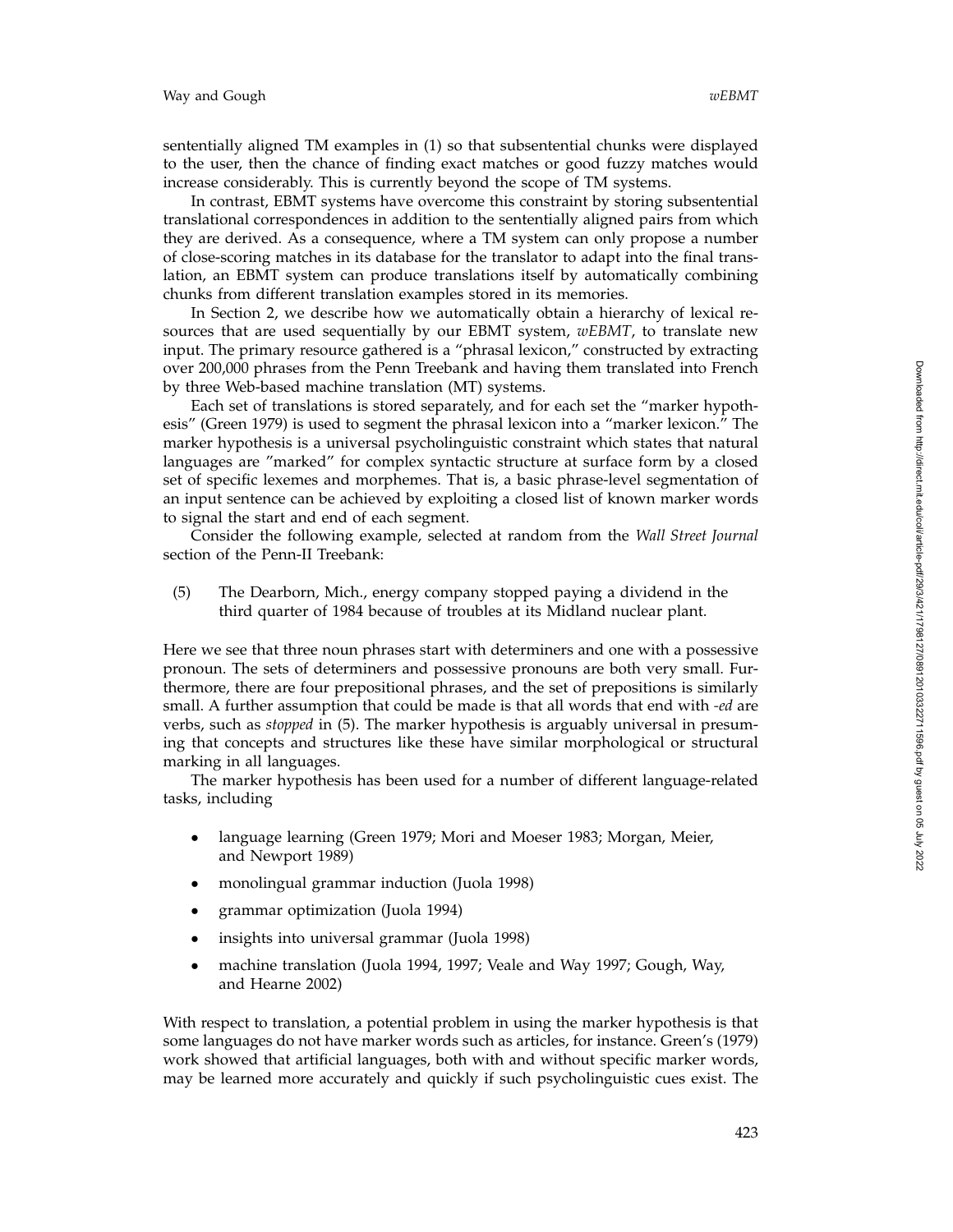research of Mori and Moeser (1983) showed a similar effect due to case marking on pseudowords in such artificial languages, and Morgan, Meier, and Newport (1989) demonstrated that languages that do not permit pronouns as substitutes for phrases also provide evidence in favor of the marker hypothesis. Juola's (1994, 1998) work on grammar optimization and induction shows that context-free grammars can be converted to "marker-normal form." However, marker-normal form grammars cannot capture the sorts of regularities demonstrated for languages that do not have a oneto-one mapping between a terminal symbol and a word. Nevertheless, Juola (1998, page 23) observes that "a slightly more general mapping, where two adjacent terminal symbols can be merged into a single lexical item (for example, a word and its case-marking), can capture this sort of result quite handily." Work using the marker hypothesis for MT adapts this monolingual mapping for pairs of languages: It is reasonably straightforward to map an English determiner-noun sequence onto a Japanese noun–case marker segment, once one has identified the sets of marker tags in the languages to be translated.

Following construction of the marker lexicon, the  $\langle$ source, target $\rangle$  chunks are generalized further using a methodology based on Block (2000) to permit a limited form of insertion in the translation process. As a byproduct of the chosen methodology, we also derive a standard "word-level" translation lexicon. These various resources render the set of original translation pairs far more useful in deriving translations of previously unseen input.

In Section 3, we describe in detail the segmentation process, together with the procedure whereby target chunks are combined to produce candidate translations. In Section 4, we report initially on two experiments in which we test different versions of our EBMT system against test sets of NPs and sentences. We then conduct a set of further experiments which show that using the resources developed from more than one on-line MT system may improve both translation coverage and quality. Furthermore, seeding the system databases with more fragments improves translation quality. In addition, we calculate the net gain of our EBMT system by comparing translation quality against that of the three on-line MT systems. Finally, we comment on the relative strengths and weaknesses of the three on-line MT systems used.

Like most EBMT systems, our approach suffers from the problem of "boundary friction": where chunks from different translation examples are recombined, the quality of the resulting translations may be compromised. Assume that the aligned examples in (6) are located in the system database:

(6) a. You can attach a phone to the connector  $\implies$  Vous pouvez rélier un téléphone au connecteur. b. Connect only the keyboard and a mouse  $\implies$  Connectez uniquement le clavier et une souris.

Let us now confront the EBMT system with the new input string in (7):

(7) You can attach a mouse to the connector.

This could be correctly translated by the EBMT system by isolating the useful translation fragments in (8):

(8) a. You can attach  $\implies$  Vous pouvez rélier (from (6a)) b. a mouse  $\implies$  une souris (from (6b)) c. to the connector  $\implies$  au connecteur (from (6a))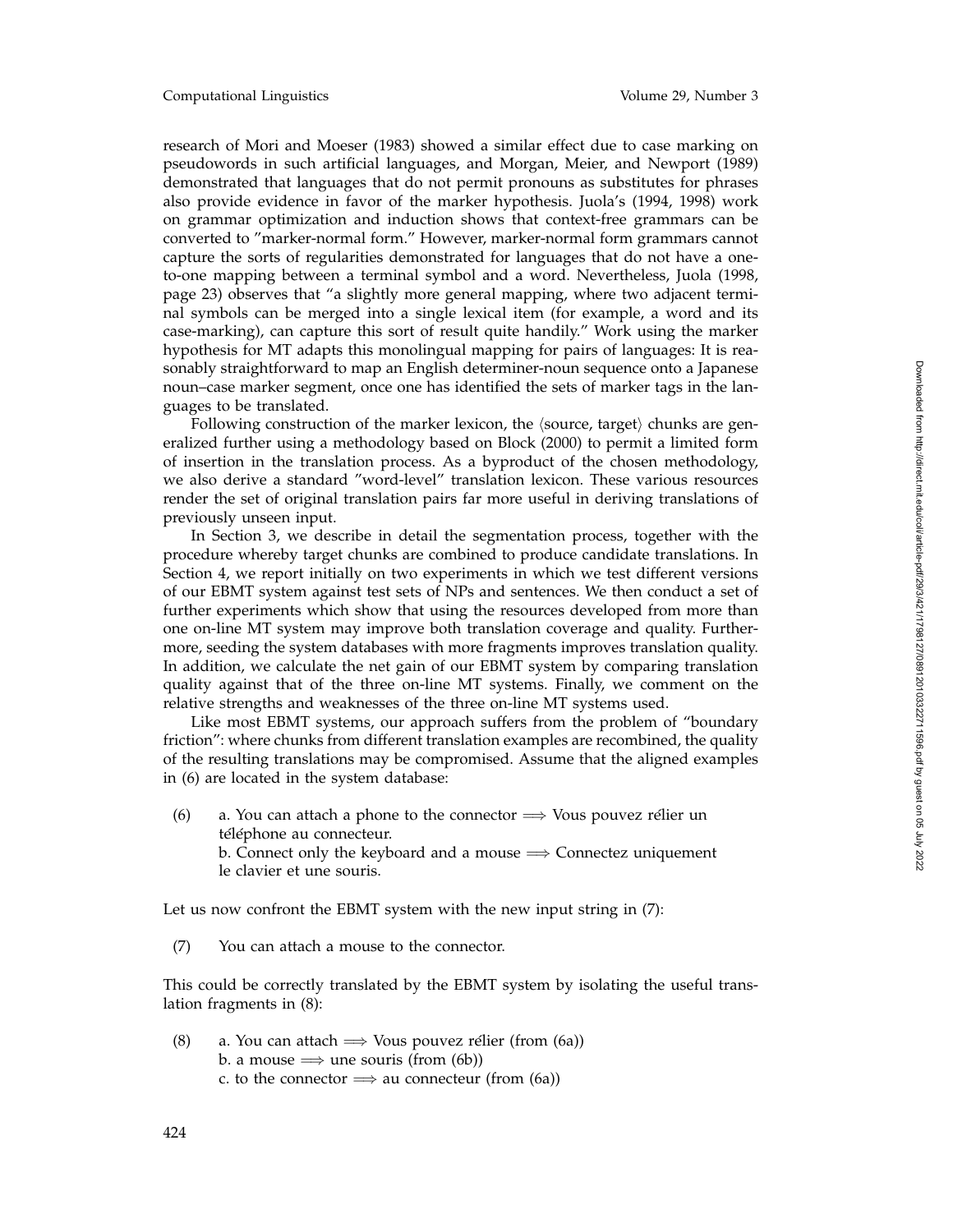Recombining the French chunks gives us the correct translation in (9):

(9) Vous pouvez rélier une souris au connecteur.

However, a number of mistranslations could also ensue, including those in (10):

(10) a. \*Vous pouvez rélier un souris au connecteur. b. \*Vous pouvez rélier un souris au le connecteur.

The mistranslation (10a) could be formed via the set of inferences in (11):

(11) You can attach a  $\implies$  Vous pouvez rélier un (from (6a))  $mouse \implies$  souris (from (6b)) to the connector  $\implies$  au connecteur (from (6a))

The mistranslation (10b) could be formed via the set of inferences in (12):

(12) You can attach a  $\implies$  Vous pouvez rélier un (from (6a)) mouse  $\implies$  souris (from (6b)) to  $\implies$  au (from (6a)) the  $\Longrightarrow$  le (from (6b)) connector  $\implies$  connecteur (from (6a))

It is clear, therefore, that unless the process by which the original  $\langle {\rm source,~target} \rangle$ sentence pairs are fragmented is well defined and strictly controlled, chunks may be combined from different contexts that result in agreement errors such as those in  $(10).$ <sup>1</sup> Depending on the input string, our *wEBMT* system may generate thousands of candidate translations, including many mistranslations like those in (10). A major advantage of MT systems based on probabilities is that output translations can be ranked (and pruned, if required): One would hope that such systems would rank good translations such as that in (9) more highly than poor ones such as those in (10). We demonstrate that in almost all experiments, our EBMT system consistently ranks the "best" translation in the top 10 output translations, and always in the top 1% of the translations generated.

In order to minimize errors of boundary friction, in Section 5 we develop a novel, post hoc procedure via the World Wide Web to validate and, if necessary, correct translations prior to their being output to the user.2 Finally we conclude and point to areas of future research.

<sup>1</sup> Note also that with respect to the translations given in (3) and (4), the translator interacting with the TM has used his or her translation knowledge to avoid a problem of boundary friction: Given the TM entries in (1), the translation of *plain meanspirited* would appear to be *mesquins*. This is correct in this context, as it co-occurs with a masculine plural noun *propos*. In translating (2), however, *observations* is a feminine plural noun, so the adjective *mesquines* is inserted to maintain agreement throughout the NP. If the translation pair */plain meanspirited, mesquines*/ were not found in the system's memories, then only the mistranslation *observations mesquins* could be produced by an EBMT system.

<sup>2</sup> One of the areas of boundary friction that we use our post hoc validation procedure to correct is that of subject-verb agreement. Note that with examples such as (18), this is not usually (such) a problem for marker-based approaches to MT as we face here, as verbs are contained within (part of) the same chunk as their subject NPs. However, given that we translate phrases rather than sentences, it is a considerable problem for our approach, yet one that we overcome satisfactorily. In further work, if we were to store the translations of the VPs with their dummy subject NPs in a sentential lexicon and derive all marker lexicons from this database, the problem of subject-verb agreement would be largely overcome.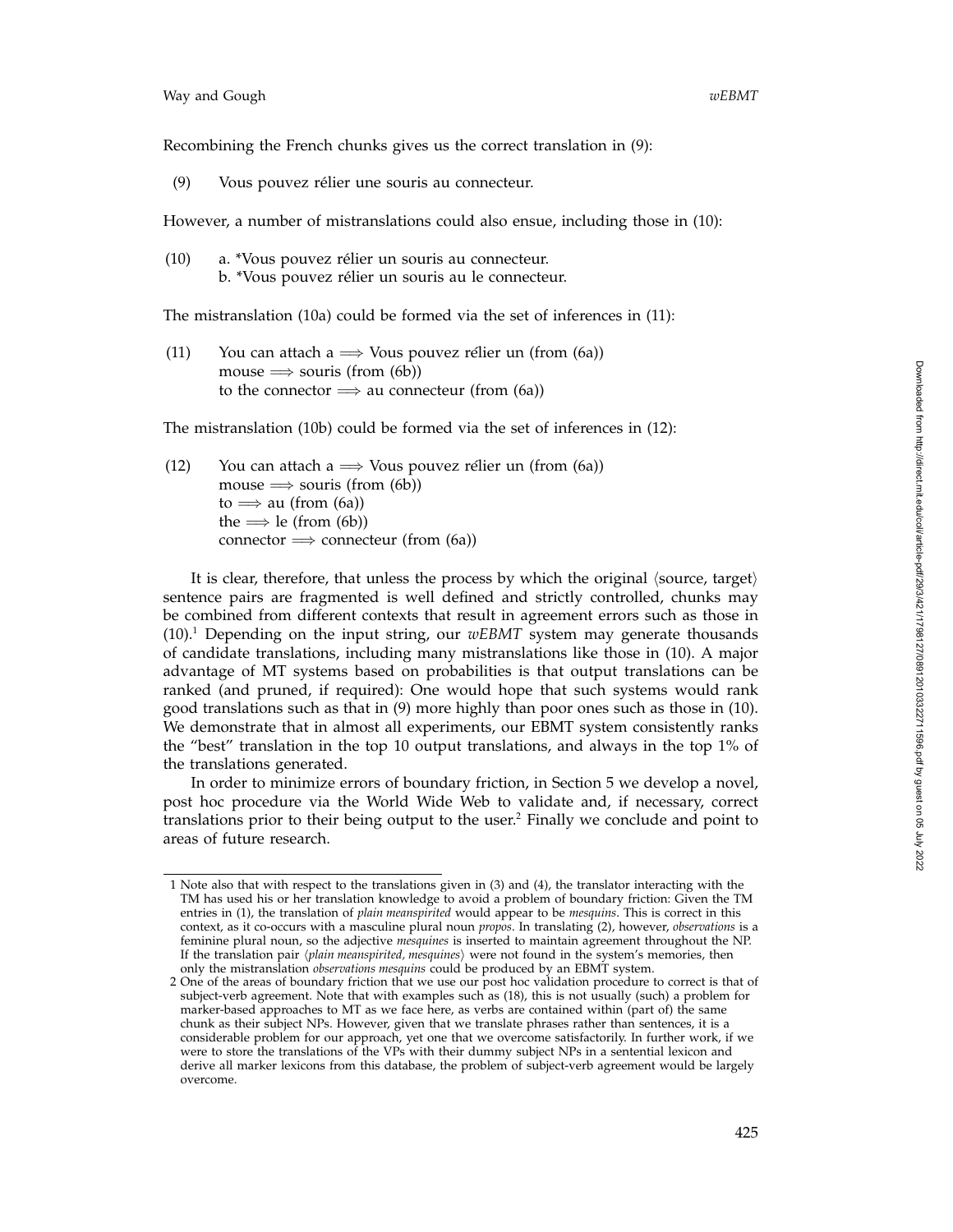Computational Linguistics Volume 29, Number 3

# **2. Deriving Translation Resources from Web-Based MT Systems**

All EBMT systems, from the initial proposal by Nagao (1984) to the recent collection of Carl and Way (2003), are premised on the availability of subsentential alignments derived from the input bitext. There is a wealth of literature on trying to establish subsentential translations from a bilingual corpus. $3$  Kay and Röscheisen (1993) attempt to extract a bilingual dictionary using a hybrid method of sentence and word alignment on the assumption that the  $\langle$ source, target $\rangle$  words have a similar distribution. Fung and McKeown (1997) attempt to translate technical terms using word relation matrices, although the resource from which such relations are derived is a pair of nonparallel corpora. Somers (1998) replicates the work of Fung and McKeown with different language pairs using the simpler metric of Levenshtein distance. Boutsis and Piperidis (1998) use a tagged parallel corpus to extract translationally equivalent English-Greek clauses on the basis of word occurrence and co-occurrence probabilities. The respective lengths of the putative alignments in terms of characters is also an important factor. Ahrenberg, Andersson, and Merkel (2002) observe that for less widely spoken languages, the relative lack of linguistic tools and resources has forced developers of word alignment tools for such languages to use shallow processing and basic statistical approaches to word linking. Accordingly, they generate lexical correspondences by means of co-occurrence measures and string similarity metrics.

More specifically, the notion of the phrasal lexicon (used first by Becker 1975) has been used successfully in a number of areas:

- Learnability (Zernik and Dyer 1987)
- Text generation (Hovy 1988; Milosavljevic, Tulloch, and Dale 1996)
- Speech generation (Rayner and Carter 1997)
- Localization (Schäler 1996)

More recently, Simard and Langlais (2001) have proposed the exploitation of TMs at a subsentential level, while Carl, Way, and Schäler (2002) and Schäler, Way, and Carl (2003, pages 108–109) describe how phrasal lexicons might come to occupy a central place in a future hybrid integrated translation environment. This, they suggest, may result in a paradigm shift from TM to EBMT via the phrasal lexicon: Translators are on the whole wary of MT technology, but once subsentential alignment is enabled, translators will become aware of the benefits to be gained from  $\langle$ source, target $\rangle$  phrasal segments, and from there they suggest that "it is a reasonably short step to enabling an automated solution via the recombination element of EBMT systems such as those described in [Carl and Way 2003]."

In this section, we describe how the memory of our EBMT system is seeded with a set of translations obtained from Web-based MT systems. From this initial resource, we subsequently derive a number of different databases that together allow many new input sentences to be translated that it would not be possible to translate in other systems. First, the phrasal lexicon is segmented using the marker hypothesis to produce a marker lexicon. This is then generalized, following a methodology based on Block (2000), to generate the "generalized marker lexicon." Finally, as a result of the

<sup>3</sup> We refer the interested reader to the excellent and comprehensive bibliography on parallel text processing available at http://www.up.univ-mrs.fr/˜veronis/biblios/ptp.htm.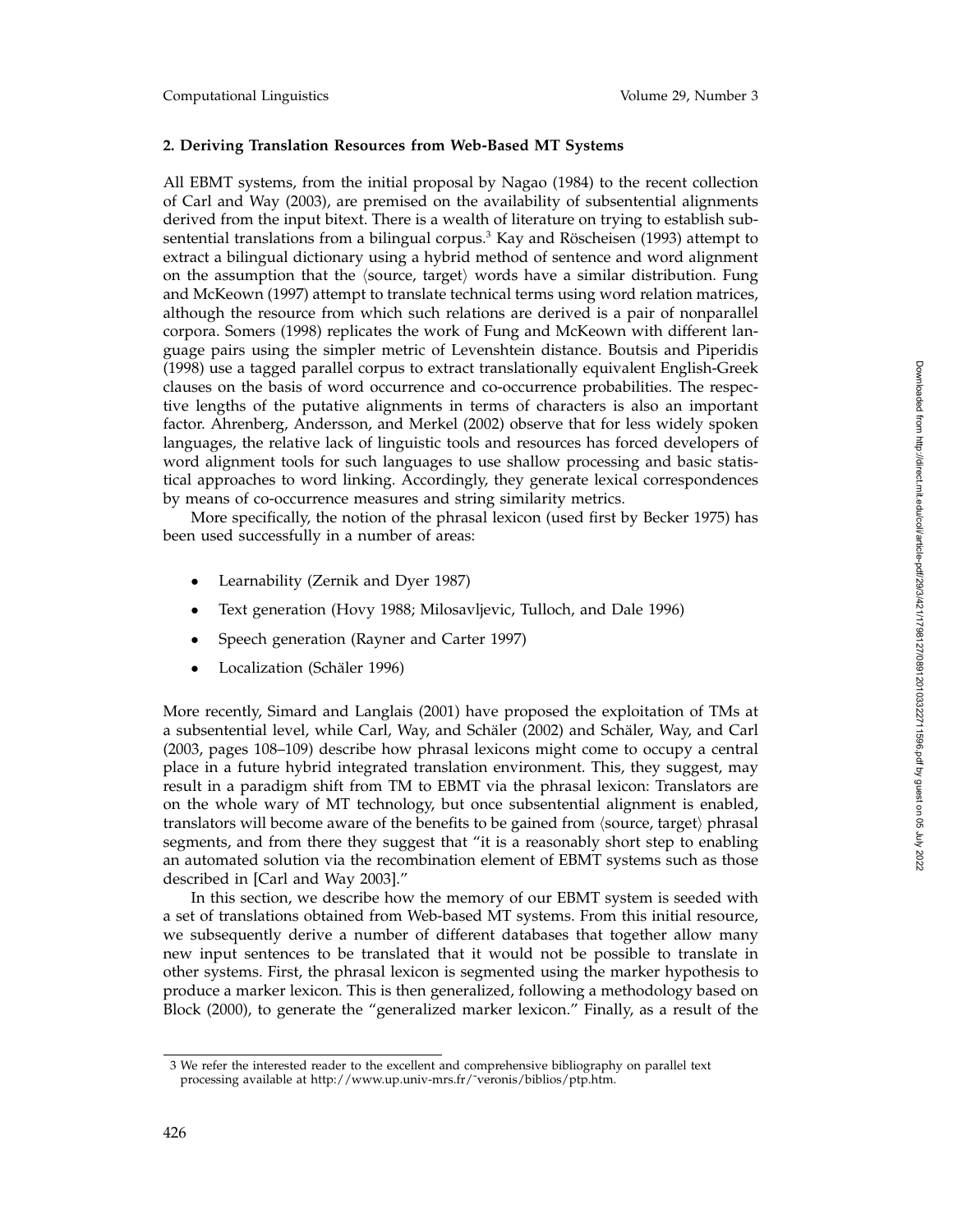methodology chosen, we automatically derive a fourth resource, namely, a "word-level lexicon."

## **2.1 The Phrasal Lexicon**

Our phrasal lexicon was built by selecting a set of 218,697 English noun phrases and verb phrases from the Penn Treebank. We identified all rule types occurring 1,000 or more times and eliminated those that were not relevant (e.g., rules dealing only with numbers). Where rules contained just a single nonterminal on their right-hand side, only those rules whose left-hand side was VP were retained in order to ensure that we could handle intransitive verbs. In total, 59 rule types out of a total of over 29,000 (i.e., just 0.002% of the rules in Penn-II) were used in creating the various lexical resources. For each of these 59 rule types, the tokens corresponding to the rule righthand sides were extracted. These extracted English phrases were then translated using three on-line MT systems:

- SDL International's *Enterprise Translation Server<sup>4</sup>* (system A)
- *Reverso* by Softissimo <sup>5</sup> (system B)
- *Logomedia* <sup>6</sup> (system C)

Translating the NPs via these MT systems was reasonably straightforward. We report in Section 4 on the quality of the French NPs produced, and in Section 5 we discuss experiments designed to discover whether our EBMT system could improve on any mistranslations obtained. Translating the VPs involved a little more thought: In the main, on-line MT systems such as these work far better when they translate sentences. In order to obtain finite verb forms rather than the default infinitival forms, we provided dummy subjects. Initially these were third-person plural pronouns, which caused similar verb forms to be created. This obviously biases the EBMT system more in favor of third-person plural sentences. Nevertheless, using the WWW-based post hoc evaluation methodology proposed in Section 5, we were still able to obtain reasonable translations for non-third-person-plural sentences too. In a subsequent experiment, we seed the databases of *wEBMT* with third-person singular verb forms by providing third-person singular pronouns as the dummy subjects, and in a final experiment we combine all third-person fragments (both singular and plural) into the system's memories and compare results on the same test set.

The on-line MT systems were selected purely because they enable batch translation of large quantities of text. In our experience, the most efficient way to translate large amounts of data via on-line MT systems is to send each document as an HTML page with the phrases to be translated encoded as an ordered list. We automatically tagged the English phrases with HTML codes and input them into each translation system using the Unix wget function, which takes a URL as input and writes the corresponding HTML document to a file. If the URL takes the form of a query, then the document retrieved is the result of the query, namely, the translated Web page. Once this is obtained, it is a simple process to retrieve the French translations and associate them with their English source equivalents.

<sup>4</sup> http://www.freetranslation.com

<sup>5</sup> http://trans.voila.fr

<sup>6</sup> http://www.logomedia.net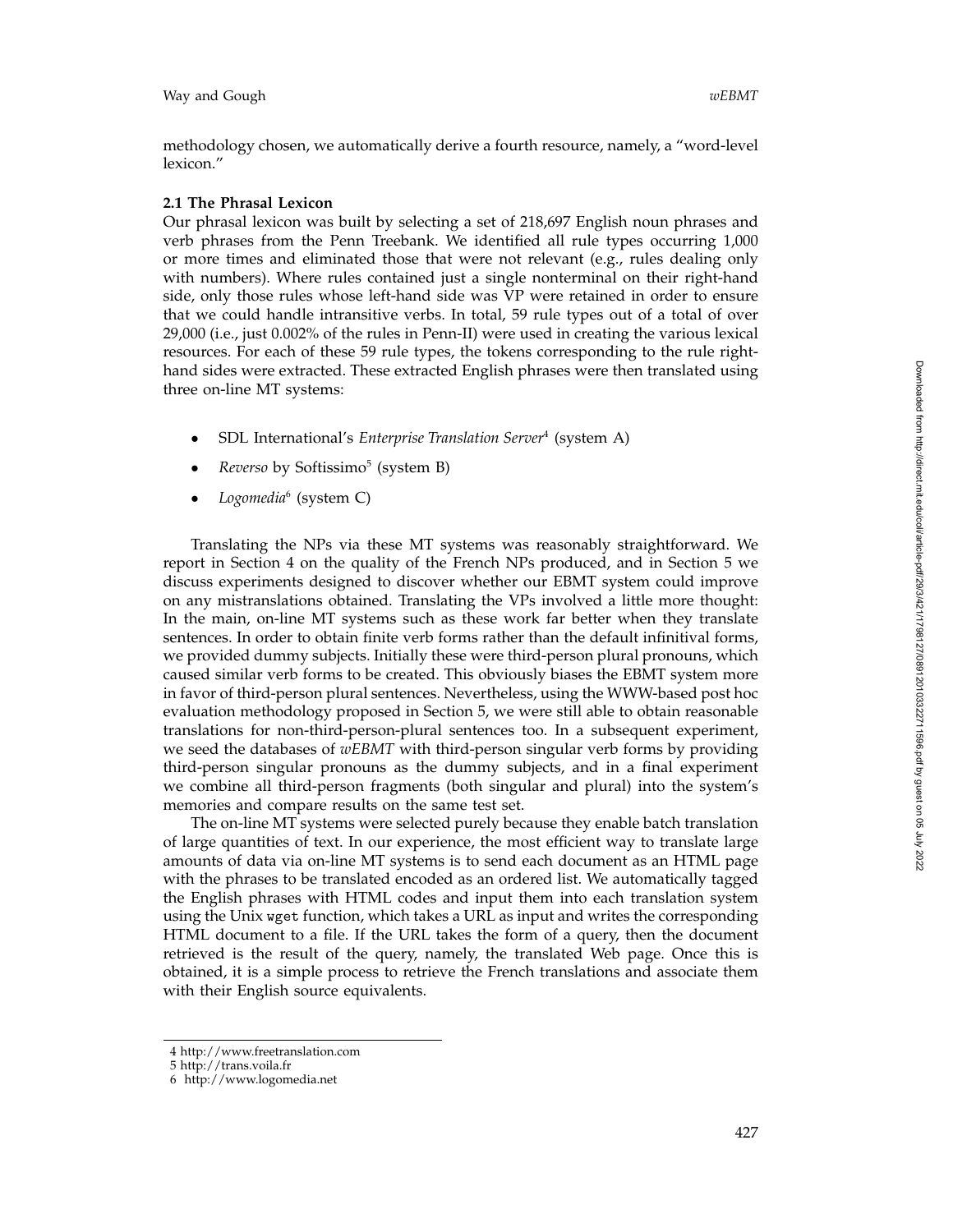Computational Linguistics Volume 29, Number 3

## **2.2 The Marker Lexicons**

Given that the marker hypothesis is arguably universal, it is clear that benefits may accrue by using it to facilitate subsentential alignment of (source, target) chunks. Juola (1994, 1997) conducts some small experiments using his *METLA* system to show the viability of this approach for English  $\longrightarrow$  French and English  $\longrightarrow$  Urdu. For the English  $\rightarrow$  French language pair, Juola gives results of 61% correct translation when the system is tested on the training corpus, and 36% accuracy when it is evaluated with test data. For English → Urdu, Juola (1997, page 213) notes that "the system learned the original training corpus ... perfectly and could reproduce it without errors"; that is, it scored 100% accuracy when tested against the training corpus. On novel test sentences, he gives results of 72% correct translation. In their *Gaijin* system, Veale and Way (1997) give a result of 63% accurate translations obtained for English  $\rightarrow$  German on a test set of 791 sentences from *CorelDRAW* manuals.

As in *METLA* and *Gaijin*, we exploit lists of known marker words for each language to indicate the start and end of segments. For English, our source language, we use the sets of marker words in (13):

| (13) | <det></det>     | {the, a, an, those, these,  }               |
|------|-----------------|---------------------------------------------|
|      | <prep></prep>   | $\{in, on, out, with, from, to, under,  \}$ |
|      | <quant></quant> | {all, some, few, many,  }                   |
|      | <conj></conj>   | $\{and, or, \}$                             |
|      | <poss></poss>   | $\{my, your, our, \}$                       |
|      | <pron></pron>   | $\{I, you, he, she, it, \dots\}$            |

A similar set (14) was produced for French, the target language in our *wEBMT* system:

| (14) | $\langle$ DET>  | $\{$ le, la, l', les, ce, ces, ceux, cet, $\}$       |
|------|-----------------|------------------------------------------------------|
|      | $\langle$ PREP> | {dans, sur, avec, de, $\alpha$ , sous, }             |
|      | <quant></quant> | {tous, tout, toutes, certain, quelques, beaucoup,  } |
|      | $<$ CONJ $>$    | $\{et, ou, \dots\}$                                  |
|      | <poss></poss>   | $\{$ mon, ma, mes, ton, ta, tes, notre, nos, $\}$    |
|      | $<$ PRON $>$    | {je, j', tu, il, elle,  }                            |

In a preprocessing stage, the aligned  $\langle$ source, target $\rangle$  pairs in the phrasal lexicon are traversed word by word, and whenever any such marker word is encountered, a new chunk is begun, with the first word labeled with its marker category (<DET>, <PREP>, etc.). The example in (15) illustrates the results of running the marker hypothesis over the source phrase *all uses of asbestos* :

| (15) | $<$ OUANT $>$      | all uses    |
|------|--------------------|-------------|
|      | $\langle$ PRFP $>$ | of asbestos |

In addition, we impose a further constraint that each chunk must also contain at least one non–marker word, so that the phrase *out in the cold* will be viewed as one segment (labeled with <PREP>), rather than split into still smaller chunks.

For each  $\langle$ *English, French*<sub>X</sub> $\rangle$  pair, where *X* is one of the sets of translations derived from the three separate MT on-line systems (see above), we derive separate marker lexicons for each of the 218,697 source phrases and target translations. This gives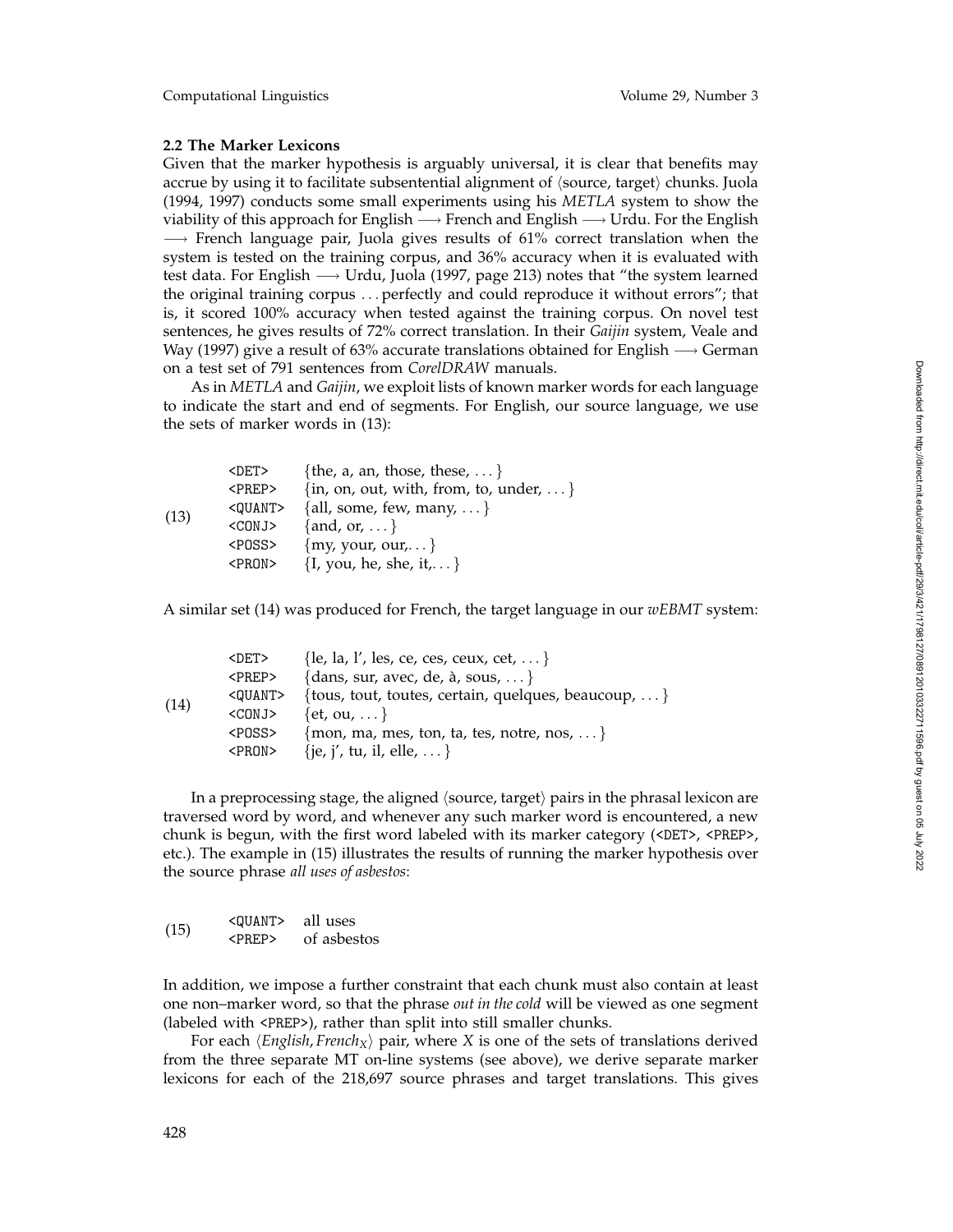us a total of 656,091 (source, target) translation pairs (including many repetitions, of course). Given that English and French have essentially the same word order, these marker lexicons are predicated on the naïve yet effective assumption that markerheaded chunks in the source *S* map sequentially to their target equivalents *T*; that is,  $\text{chunk}_{S1} \longrightarrow \text{chunk}_{T1}$ ,  $\text{chunk}_{S2} \longrightarrow \text{chunk}_{T2}$ , . . . $\text{chunk}_{Sn} \longrightarrow \text{chunk}_{Tn}$ , subject to their marker categories matching, where possible. Using the previous example of *all uses of asbestos*, this gives us the marker chunks in (16):

(16) < QUANT> all uses : tous usages<br>  $\angle$  cPREP> of asbestos : d'asbeste of asbestos

Sometimes the number of marker chunks in the two languages differs, with respect to both the marker categories and the number of chunks obtained. Consider the example in (17):

(17) The man looks at the woman  $\Longrightarrow$  L'homme regarde la femme.

Once the marker hypothesis is applied to (17), it would be marked up as in (18):

(18)  $\leq$   $\leq$   $\geq$   $\leq$   $\leq$   $\leq$   $\leq$   $\leq$   $\leq$   $\leq$   $\leq$   $\leq$   $\leq$   $\leq$   $\leq$   $\leq$   $\leq$   $\leq$   $\leq$   $\leq$   $\leq$   $\leq$   $\leq$   $\leq$   $\leq$   $\leq$   $\leq$   $\leq$   $\leq$   $\leq$   $\leq$   $\leq$   $\leq$   $\leq$   $\leq$   $\leq$  <DET> L' homme regarde <DET> la femme.

That is, the English verb subcategorizes for a PP complement which in this case contains two marker words, whereas the French verb *regarder* is a straightforward transitive verb. It may appear, therefore, that there are three chunks in the English string and only two on the French side, but this is not the case: The restriction that each segment must contain at least one non–marker word ensures that we have just two marker chunks for the English string in (18). However, it remains the case that the chunks are tagged differently; we obtain the marker chunks in (19):

(19) *English* :

<DET> The man looks <PREP> at <DET> the woman

*French* : <DET> L' homme regarde <DET> la femme

Our alignment method would therefore align the first English chunk with the first French chunk, as their marker categories match. Note, of course, that this contains a translation error: *regarde* translates not as *looks* but rather as *looks at*. Errors such as this will adversely affect translation quality, but as we report in Section 4, good-quality translations are obtainable on the whole. The second pair in (19), however, cannot be mapped straightforwardly onto one another, as the marker categories differ. Nevertheless, our algorithm would align "<DET> the woman" with "<DET> la femme," as their marker categories match. This ensures that as many potentially useful translation fragments are generated as possible.

This naïve alignment procedure works well between (broadly) similar languages such as English and French, but there are cases even between quite closely related languages in which the procedure breaks down. In order to increase translation quality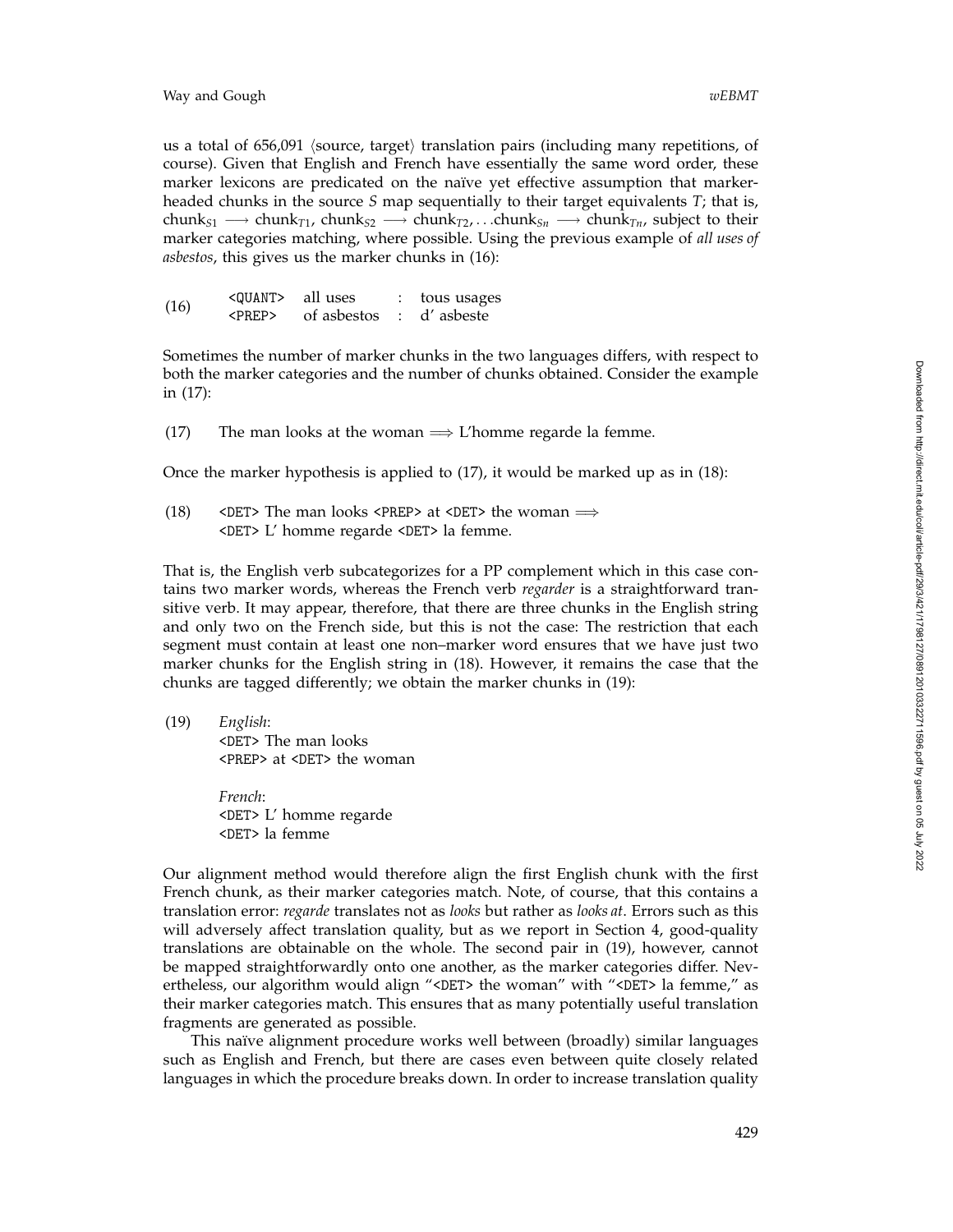still further, the mapping function needs to be improved to account for examples such as (20):

(20) The man likes the woman  $\implies$  La femme plaît à l'homme.

The *like*  $\implies$  *plaire* case is an argument-switching (or relation-changing) example, in that the subject in English becomes the indirect object in French, and the English object translates as the French subject. If we were to apply the marker hypothesis to (20), we would derive (21):

(21) <DET> The man likes <DET> the woman  $\implies$ <DET> La femme plaˆıt <PREP> a` <DET> l' homme.

That is, without recourse to a lexicon or information about the relative distribution of words and their translations, we would derive the marker chunks in (22):

(22) a. <DET> The man likes  $\implies$  <DET> La femme plaît b. <DET> the woman  $\implies$  <DET> l' homme

Of course, both alignments are wrong. However, our alignment method correctly aligns  $\langle$ source, target $\rangle$  segments in approximately 80% of cases. We calculate this as an approximation by testing all translations of marker chunks to see whether these French chunks appear *anywhere* on the Web: If so, we assume that the translations obtained by the online MT systems are correct. For 39,895 such translations, 75.2% of those produced by system A appear on the Web, with 81.7% of those generated by system B and 81.5% of those produced by system C also appearing on the Web. Note that this gives us only an approximation of the correctness of our alignments, as we are testing whether the French translations are "good French" rather than whether the alignments in which they appear are actually correct.

Correcting misalignments such as those in (22) is a topic for further research. Adding a bilingual lexicon (our word-level lexicon, for example) and incorporating the constraints contained therein into the marker-based alignment process would prevent chunks such as those in (22) from being generated, and we conjecture that translation quality would improve accordingly.

Given marker chunks such as those in (16), we are able to extract automatically a further bilingual dictionary, the word-level lexicon. We take advantage of the assumption that where a chunk contains just one non–marker word in both source and target, these words are translations of each other. Where a marker-headed pair contains just two words, as in (16), for instance, we can extract the word-level translations in (23):

|      | <quant></quant> | all                | : tous   |
|------|-----------------|--------------------|----------|
| (23) | $\langle$ PREP> | Ωf                 | : d'     |
|      | $<$ LEX $>$     | uses               | : usages |
|      | $<$ LEX $>$     | asbestos : asbeste |          |

That is, using the marker hypothesis method of segmentation, smaller aligned segments can be extracted from the phrasal lexicon without recourse to any detailed parsing techniques or complex co-ocurrence measures.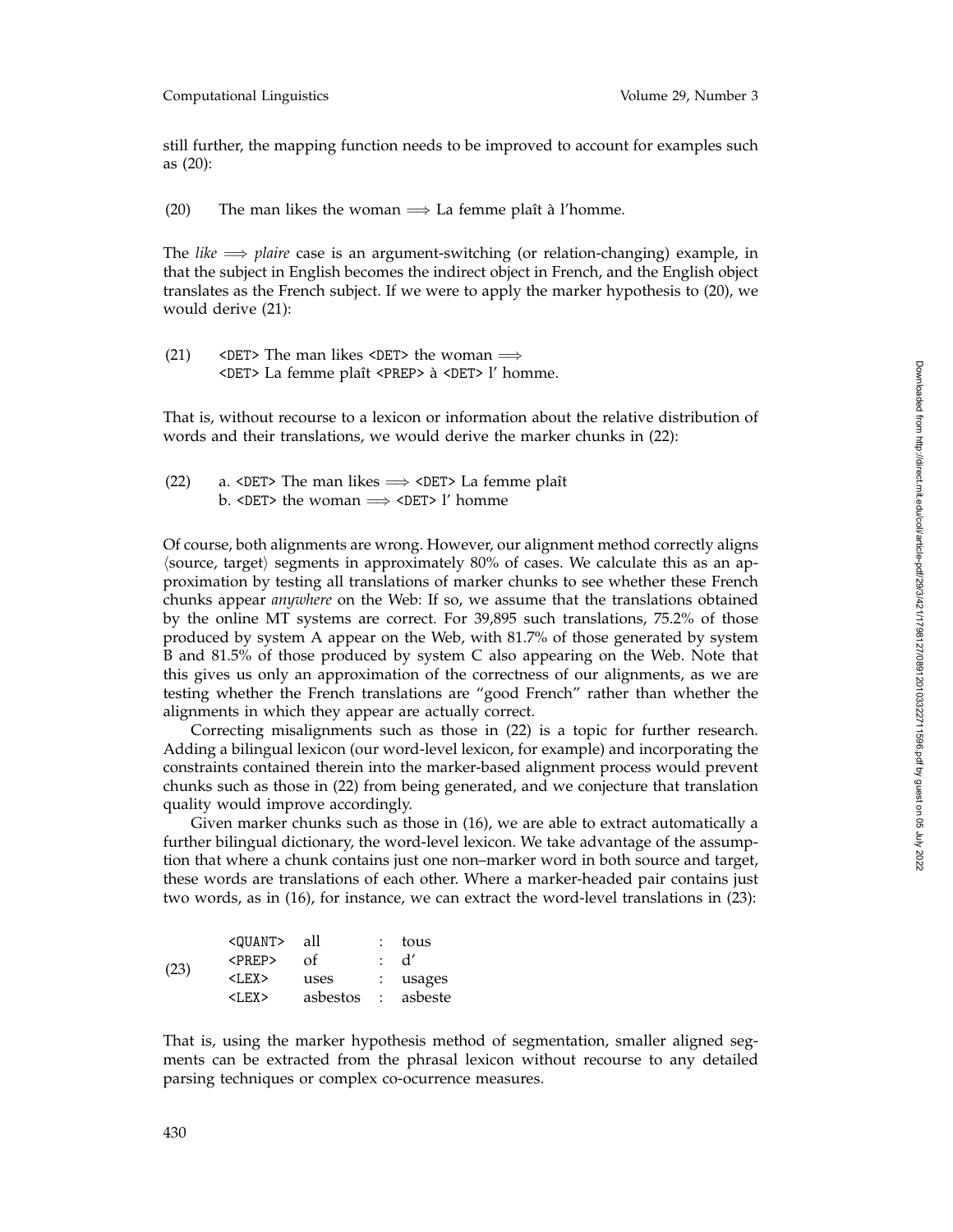Way and Gough *wEBMT*

Juola (1994, 1997) assumes that words ending in *-ed* are verbs. However, given that verbs are not a closed class, in our approach we do not mark chunks beginning with a verb with any marker category. Instead, we take advantage of the fact that the initial phrasal chunks correspond to rule right-hand sides. That is, for a rule in the Penn Treebank VP  $\longrightarrow$  VBG, NP, PP, we are certain (if the annotators have done their job correctly) that the first word in each of the strings corresponding to this right-hand side is a VBG, that is, a present participle. Given this information, in such cases we tag such words with the <LEX> tag. Taking *expanding the board to 14 members* −→ *augmente le conseil `a 14 membres* as an example, we extract the chunks in (24):

|      | $\langle$ DET> | the board                                     |                      | : le conseil |
|------|----------------|-----------------------------------------------|----------------------|--------------|
|      | $<$ DET $>$    | the                                           | $\ddot{\cdot}$       | -le          |
|      | $<$ PREP $>$   | to $\langle$ QUANT> 14 members : à 14 membres |                      |              |
|      | $<$ QUANT $>$  | 14 members                                    | $\mathcal{L}$        | 14 membres   |
| (24) | $<$ LEX $>$    | expanding                                     |                      | augmente     |
|      | $<$ LEX $>$    | board                                         | $\ddot{\phantom{a}}$ | conseil      |
|      | $<$ PREP $>$   | tο                                            | $\ddot{\phantom{a}}$ | à            |
|      | $<$ LEX $>$    | members                                       | $\ddot{\phantom{a}}$ | membres      |
|      |                |                                               |                      |              |

We ignore here the trivially true lexical chunk "<QUANT> 14 : 14."

In a final processing stage, we generalize over the marker lexicon following a process found in Block (2000). In Block's approach, word alignments are assigned probabilities by means of a statistical word alignment tool. In a subsequent stage, chunk pairs are extracted, which are then generalized to produce a set of translation templates for each  $\langle$ source, target $\rangle$  segment.

Block distinguishes chunks from "patterns," as we do: His chunks are similar to our marker chunks, and his patterns are similar to our generalized marker chunks. Once chunks are derived from  $\langle$ source, target $\rangle$  alignments, patterns are computed from the derived chunks by means of the following algorithm: "for each pair of chunk pairs  $\langle\langle C_{S1}, C_{T1}\rangle, \langle C_{S2}, C_{T2}\rangle\rangle$ , if  $C_{S1}$  is a substring in  $C_{S2}$  and  $C_{T1}$  is a substring in  $C_{T2}$ , then  $\langle P_S, P_T \rangle$  is a pattern pair where  $P_S$  equals  $C_{S2}$  with  $C_{S1}$  replaced by a variable *V* and *PT* equals *CT*<sup>2</sup> with *CT*<sup>1</sup> replaced by *V*" (Block 2000, pages 414–415). Block then gives an example that shows how patterns are derived. Assume the chunk pairs in (25):

(25)  $\langle$  [das], [which]  $\rangle$  $\langle$  [ist], [is]  $\rangle$  $\langle$  [was], [what]  $\rangle$  $\langle$  [Sie], [you]  $\rangle$  $\langle$  [wollten], [wanted]  $\rangle$  $\langle$  [das ist], [which is]  $\rangle$  $\langle$  [das ist was], [which is what]  $\rangle$  $\langle$  [das ist was Sie], [which is what you]  $\rangle$  $\langle$  [das ist was Sie wollten], [which is what you wanted]  $\rangle$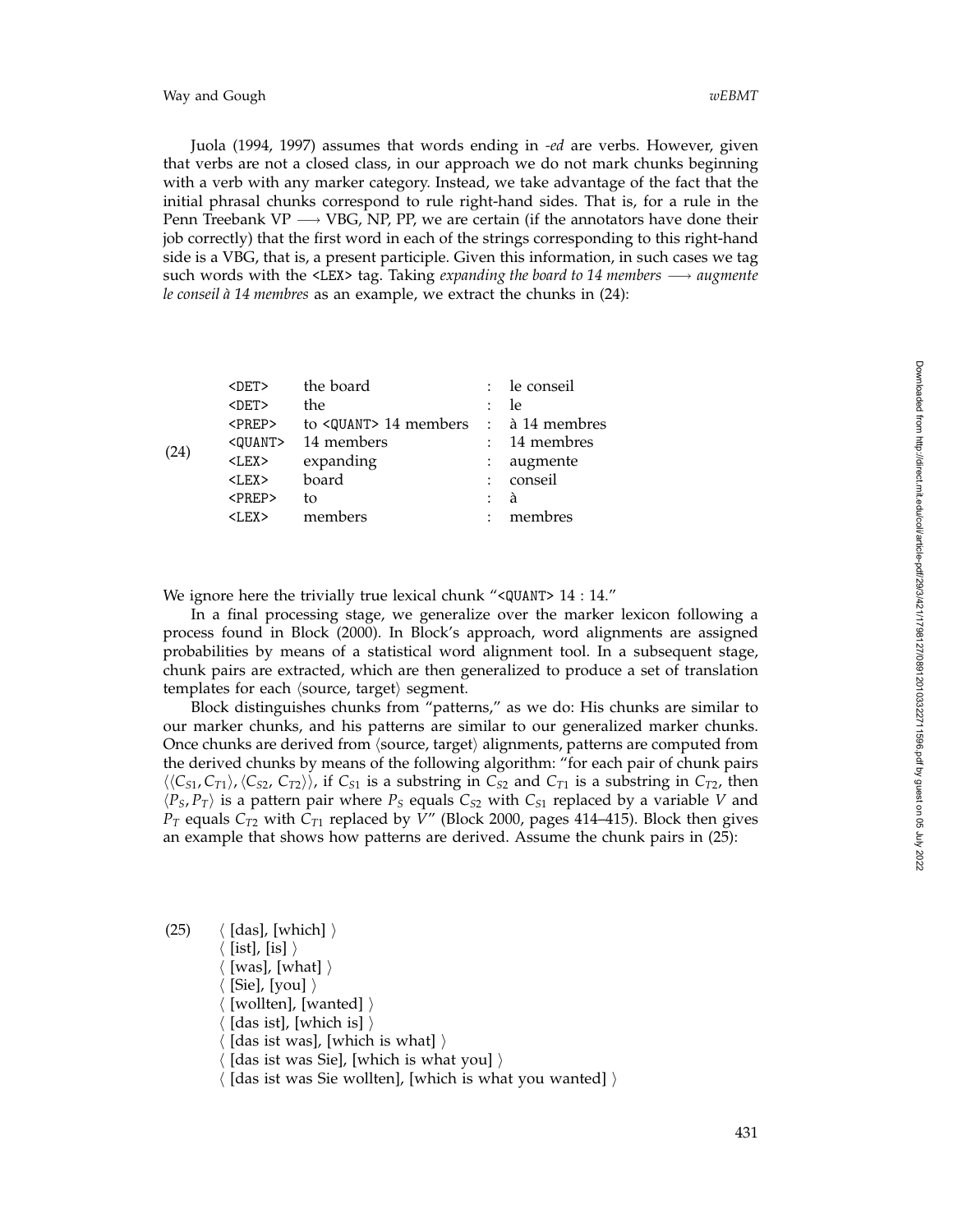Using the algorithm described above, the patterns in (26) are derived from the chunks in (25):

```
(26) \langle [V ist], [V is] \rangle\langle [das V], [which V] \rangle\langle [das V was], [which V what] \rangle.
             .
             .
           \langle [V ist was Sie], [V is what you] \rangle.
             .
             .
           \langle [das ist was V wollten], [which is what V wanted] \rangle.
.
.
```
Of course, many other researchers also try to extract generalized templates. Kaji, Kida, and Morimoto (1992) identify translationally equivalent phrasal segments and replace such equivalents with variables to generate a set of translation patterns. Watanabe (1993) combines lexical and dependency mappings to form his generalizations. Other similar approaches include those of Cicekli and Güvenir (1996), McTait and Trujillo (1999), Carl (1999), and Brown (2000), inter alia.

In our system, in some cases the smallest chunk obtainable via the marker-based segmentation process may be something like (27):

(27) <DET> the good man : le bon homme

In such cases, if our system were confronted with *a good man*, it would not be able to translate such a phrase, assuming this to be missing from the marker lexicon. Accordingly, we convert examples such as (27) into their generalized equivalents, as in (28):

(28) <DET> good man : bon homme

That is, where Block (2000) substitutes variables for various words in his templates, we replace certain lexical items with their marker tag. Given that examples such as  $\degree$  <DET> a : un $\degree$  are likely to exist in the word-level lexicon, they may be inserted at the point indicated by the marker tag to form the correct translation *un bon homme*. We thus cluster on marker words to improve the coverage of our system (see Section 5 for results that show exactly how clustering on marker words helps); others (notably Brown [2000, 2003]) use clustering techniques to determine equivalence classes of individual words that can occur in the same context, and in so doing derive translation templates from individual translation examples.

# **2.3 Summary**

In sum, we automatically create four knowledge sources:

- the original  $\langle$ source,target $\rangle$  phrasal translation pairs
- the marker lexicon (cf.  $(16)$ )
- the generalized marker lexicon (cf.  $(28)$ )
- the word-level lexicon (cf.  $(24)$ )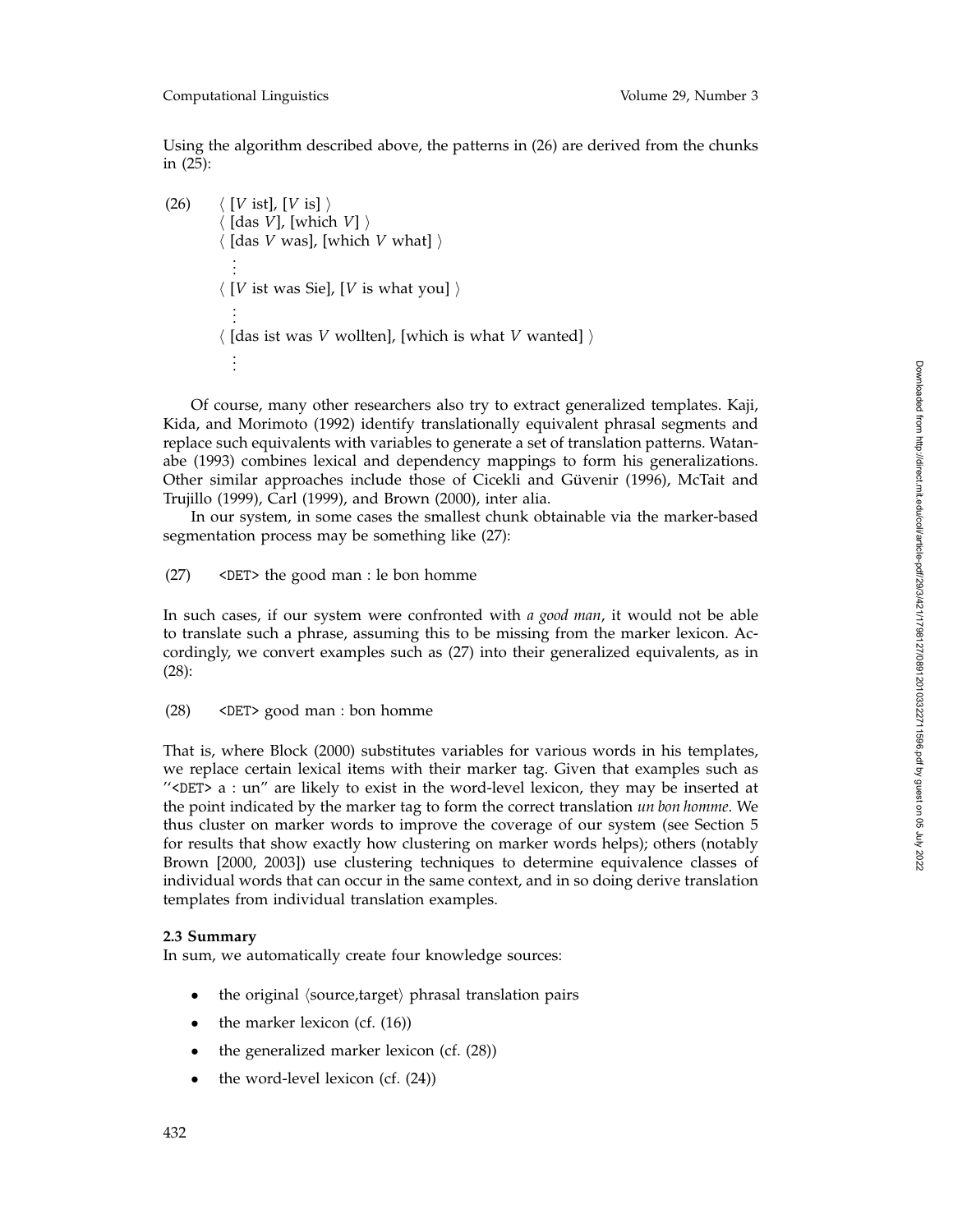When matching the input to the corpus, we search for chunks in the order given here, that is, from specific examples (those containing more context) to generic (those containing less context). We give in (29) an example of how a particular sentence from our test set is translated via these different knowledge sources:

(29) *Input* : A major concern for the parent company is what advertisers are paying per page.

*Chunks found in marker lexicon* : for the parent company : pour la société mère what advertisers are paying per page : quels annonceurs paient per page

*Chunk found in generalized marker lexicon* : <DET> major concern : inquiétude majeure

*Words found in word-level lexicon* : <DET> a : une <LEX> is : est

Given the fragments shown in (29), a translation can now be derived. First, the word pair "<DET> a : une" is inserted into the generalized template "<DET> major concern: inquiétude majeure" to begin the translation process; the next chunk, "for the parent company : pour la société mère," is retrieved from the marker lexicon; the missing word pair "<LEX> is : est" is retrieved from the word-level lexicon; and finally, the marker chunk "what advertisers are paying per page : quels annonceurs paient per page" is appended to produce the translation in (30):

(30) Une inquiétude majeure pour la société mère est quels annonceurs paient per page.

Of course, this "translation" is not without problems: There is a poor (in this instance) translation of *what* as *quels*, and a nontranslation of *per*. There is little our system can do about errors such as these made by the on-line MT systems. Nevertheless, (29) illustrates how the various knowledge sources play a part in determining the final translation in our system.

Note that none of these aligned resources would be possible in a TM system. The problem of segmentation is not an inconsiderable one in all EBMT systems, but we (and others) have found that using the marker hypothesis can greatly facilitate such a process. We shall show in subsequent sections that because such knowledge sources are derived automatically from the original translations obtained via Web-based MT systems, the translations obtained in our EBMT process are largely of high quality, are ranked highly in the set of output translation candidates, and may be generated in almost all cases—all this despite the fact that the original translations obtained via the Web contain many errors, and that the source phrases to be translated were selected from a mere fraction of the rule types in the Penn-II Treebank.

# **3. Retrieving Chunks and Producing Translations**

In Section 4, we report on a number of experiments using the resources obtained in the previous section to translate two test sets of data, one a set of NPs and the other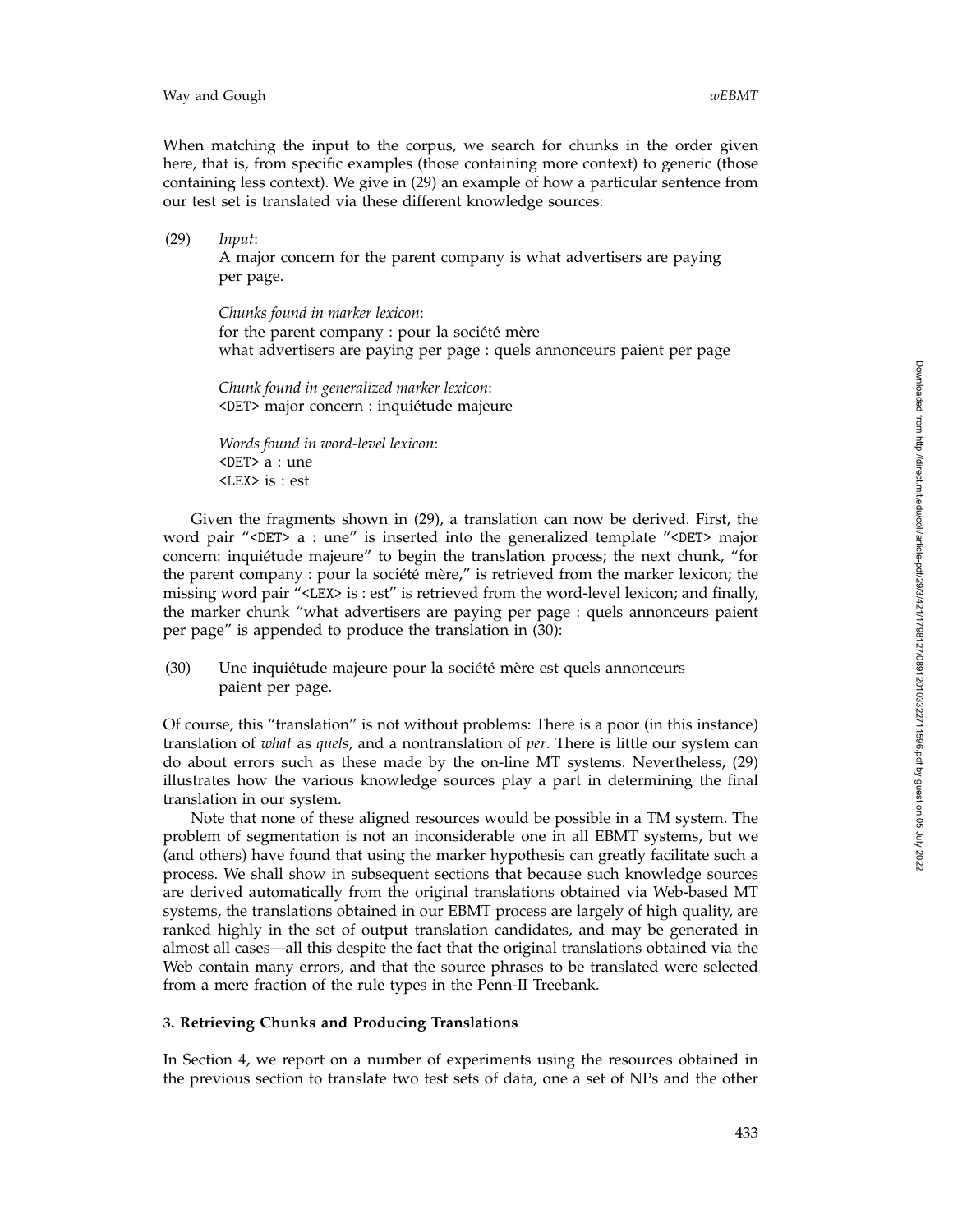a set of sentences. Although we are primarily interested in translating sentences, we translate NPs for two reasons: (1) to assure ourselves that we are in fact translating nominal chunks correctly, and (2) to see whether our methodology can actually correct any NPs mistranslated by the three on-line MT systems. In this section, we describe the processes involved in retrieving appropriate chunks and forming translations for NPs only (these being fewer in number than for sentences, of course).

## **3.1 Segmentation of the Input**

In many cases, a 100% match for a given NP cannot be found in the phrasal lexicon. In order to try and process the NP in a compositional manner, it is segmented into smaller chunks, and the system then attempts to locate these chunks individually and to retrieve their relevant translation(s) from the various lexicons described above. We use an *n*-gram-based segmentation method. Initially, we located all possible bigrams, trigrams and so on within the input string and then searched for these within the relevant knowledge sources.

However, many of these *n*-grams cannot be found by our system, given that new chunks are placed in the marker lexicon when a marker word is found in a sentence. Taking the NP *the total at risk a year* as an example, chunks such as *the total at risk a* or *at risk a* cannot be located, as new chunks would be formed at each marker word (assuming the adjacent word is a non–marker word), so the best that could be expected here might be to find the chunks in (31):

(31) <DET> the total, <PREP> at risk, <DET> a year

The respective translations of these chunks would then be recombined to form the target string. In a recent addition to our work, we have eliminated certain *n*-grams (such as those that end in a marker word, for instance) from the search process, as these would never be found given our chosen method of segmentation.

#### **3.2 Retrieving Translation Chunks**

We use translations retrieved from the three different on-line MT systems specified above (see Section 2.1). These translations are further broken down using the marker hypothesis to provide us with an additional three knowledge sources  $A'$ ,  $B'$ , and C , a marker lexicon, generalized marker lexicon and word-level lexicon derived from chunks produced by each system. These knowledge sources can be combined in several different ways. We have produced translations using

- information from a single source:  $A/A'$ ,  $B/B'$ , or  $C/C'$ , that is, a phrasal lexicon and set of marker lexicons derived from translations produced by each on-line system
- information from pairs of sources:  $A/A'$  and  $B/B'$ ,  $A/A'$  and  $C/C'$  or B/B and C/C , that is, phrasal and marker lexicons derived from translations produced by two different on-line systems
- information from all available knowledge sources:  $A/A'$  and  $B/B'$  and C/C , that is, phrasal and marker lexicons derived from translations produced by all three on-line systems

The objective here is to see how much translation coverage and quality are improved by using chunks derived from multiple sources. Assuming that the English strings are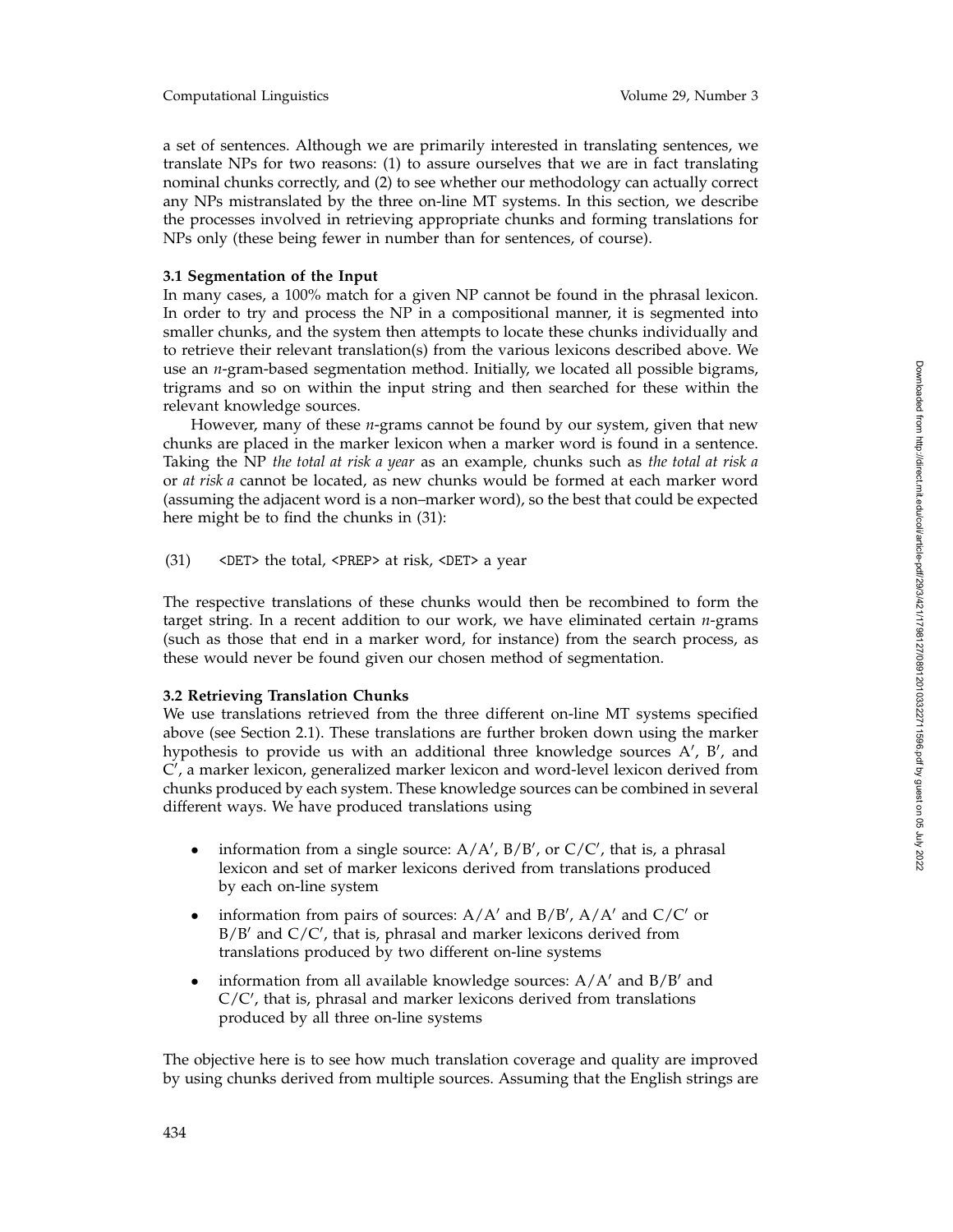not translated in exactly the same manner by the three on-line MT systems means that more knowledge sources could be combined in attempting to translate the new input contained in the test sets of noun phrases and sentences. Results from experiments conducted using multiple knowledge sources are given in Section 4.2.

## **3.3 Calculation of Weights**

Each time a source language (SL) chunk is submitted for translation, the appropriate target language (TL) chunks are retrieved and returned with a weight attached. We use a maximum of six knowledge sources:

- Stage 1: Three sets of translations (A, B, and C) are retrieved using each of the three on-line MT systems.
- Stage 2: Three sets of translations  $(A', B', and C')$  acquired by breaking down the translations retrieved in Stage 1 using the marker hypothesis to form the marker lexicon, the generalized marker lexicon, and the word-level lexicon.

Within each knowledge source, each translation is weighted according to the formula in (32):

(32) weight = 
$$
\frac{number\ of\ occurrences\ of\ the\ proposed\ translation}{total\ number\ of\ translations\ produced\ for\ SL\ phrase}
$$

For the SL phrase *the house*, assuming that *la maison* is found eight times and *le domicile* is found twice, then *P*(la maison | the house) = 8/10 and *P*(le domicile | the house) = 2/10. Note that since each SL phrase will only have one proposed translation within each of the knowledge sources acquired at Stage 1, these translations will always have a weight of 1.

If we wish to consider only those translations produced using a single MT system (e.g., A and A ), we add the weights of translations found in both knowledge sources and divide the weights of all proposed translations by two. For the SL phrase *the house*, assuming *P*(la maison | the house) =  $5/10$  in knowledge source A and *P*(la maison | the house) =  $8/10$  in A', then  $P$ (la maison | the house) =  $13/20$  over both knowledge sources. Similarly, if we wish to consider translations produced by all three MT systems, then we add the weights of common translations and divide the weights of all proposed translations by six.

When translated phrases have been retrieved for each chunk of the input string, they must then be combined to produce an output string. In order to calculate a ranking for each TL sentence produced, we multiply the weights of each chunk used in its construction. Note that this ensures that greater importance is attributed to longer chunks, as is usual in most EBMT systems (cf. Sato and Nagao 1990; Veale and Way 1997; Carl 1999).7

As an example, consider the translation into French of *the house collapsed*. Assume the conditional probabilities in (33):

<sup>7</sup> Note that approaches that prefer the greatest context to be taken into account are not limited to EBMT. Research in the area of data-oriented parsing (cf. Bod, Scha, and Sima'an, 2003) also shows that unless the corpus is inherently biased, derivations constructed using the smallest number of subtrees have a higher probability than those built with a larger number of smaller subtrees.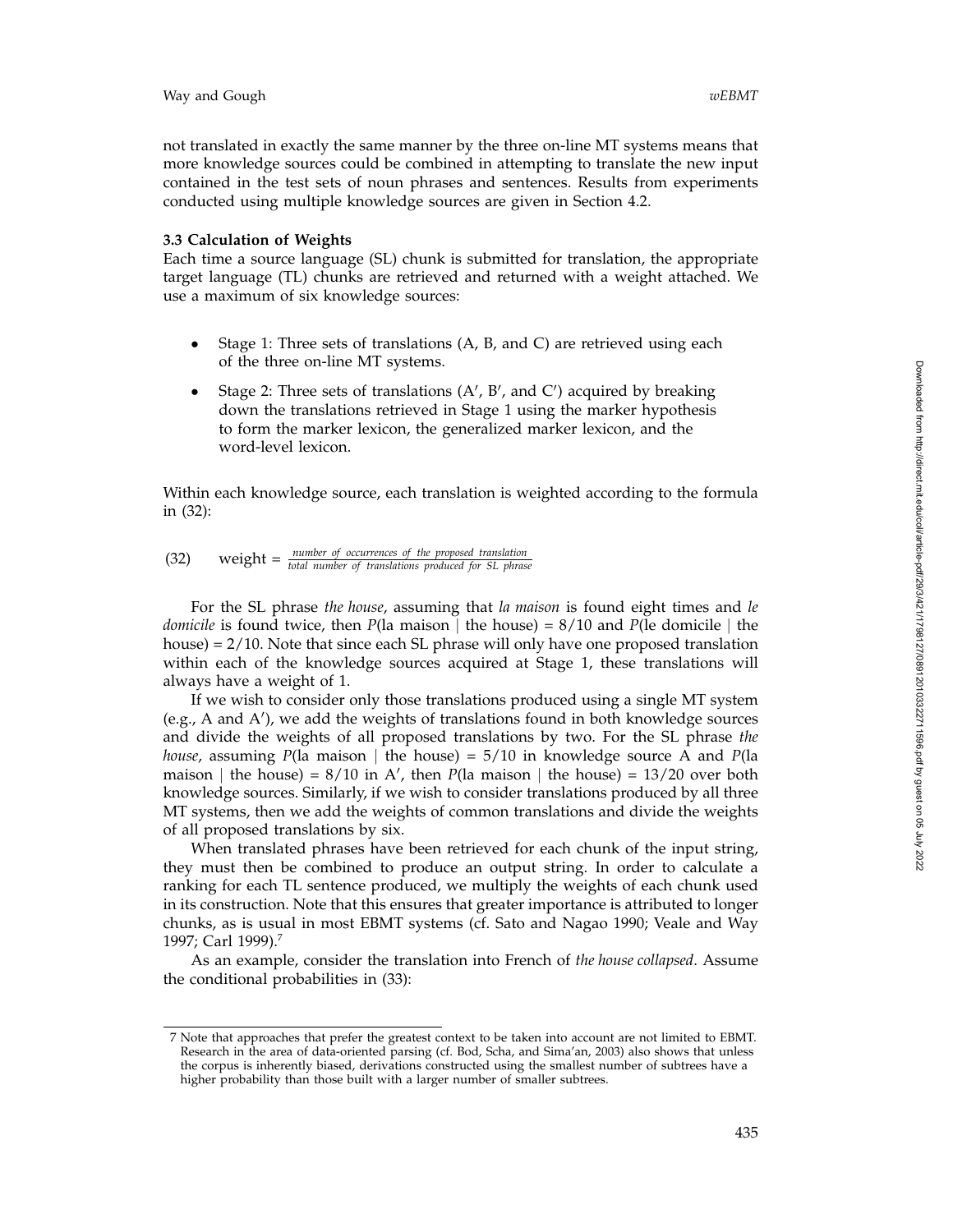Computational Linguistics Volume 29, Number 3

(33) a. P(la maison | the house) =  $8/10$ b. P(le domicile | the house) =  $2/10$ c. P(s'écroula | collapsed) =  $1/7$ d. P(s'effondra | collapsed) =  $6/7$ 

Given the weights in (33), the four translations in (34) can be produced, each with an associated probability:

(34) a. P(la maison s'écroula | the house collapsed) =  $\frac{8}{10} \cdot \frac{1}{7} = \frac{8}{70}$ <br>b. P(le domicile s'écroula | the house collapsed) =  $\frac{2}{10} \cdot \frac{1}{7} = \frac{2}{70}$ <br>c. P(la maison s'effondra | the house collapsed) =  $\frac{8$ 

Where different derivations result in the same TL string, their weights are summed and the duplicate strings are removed.

The examples in (33) and (34) are reasonably straightforward if we assume, as here, that the chunks in (35) exist in the system databases shown:

(35) *Marker lexicon*: <DET> the house : la maison <DET> the house : le domicile

> *Word-level lexicon*: <LEX> collapsed : s'écroula <LEX> collapsed : s'effondra

If the input string were instead *a house collapsed*, and the NP *a house* were absent from the marker lexicon, then a translation could be formed via the chunks in (36):

(36) *Generalized marker lexicon*: <DET> house : maison <DET> house : domicile

> *Word-level lexicon*: <LEX> collapsed : s'écroula <LEX> collapsed : s'effondra <DET> a : un <DET> a : une

Given the aligned segments in (36), the correct translations (37) would be built:

 $(37)$  a. Une maison s'écroula. b. Une maison s'effondra. c. Un domicile s'écroula. d. Un domicile s'effondra.

However, in addition, the mistranslations in (38) would be constructed:

 $(38)$  a. \*Un maison s'écroula.

436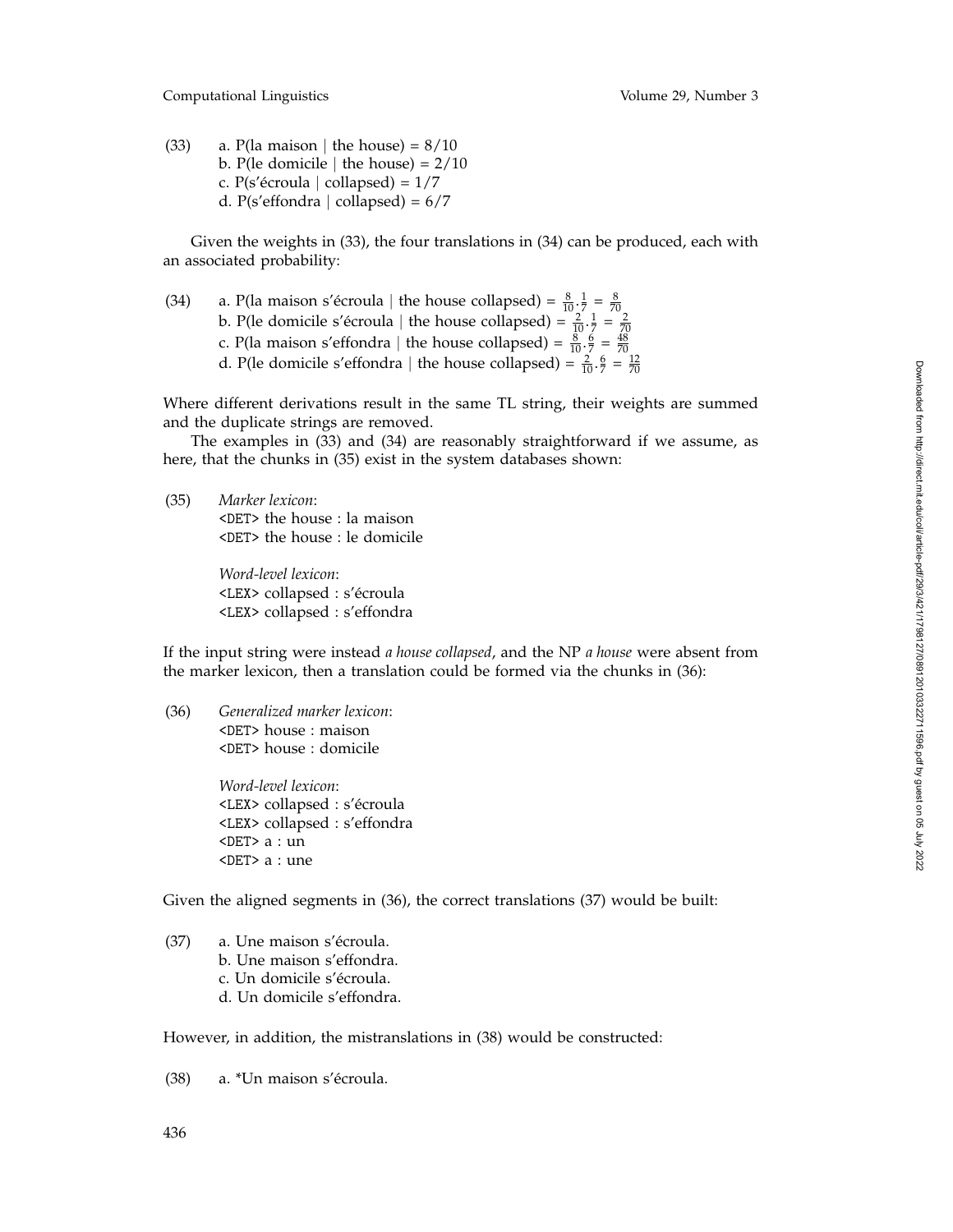- b. \*Un maison s'effondra.
- c. \*Une domicile s'écroula.
- d. \*Une domicile s'effondra.

These mistranslations are all caused by boundary friction.

Each of the translations in (37) and (38) would be output with an associated weight and ranked by the system. We would like to incorporate into our model a procedure whereby translation chunks extracted from the phrasal and marker lexicons are more highly regarded than those constructed by inserting words from the word-level lexicon into generalized marker chunks. That is, we want to allocate a larger portion of the probability space to the phrasal and marker lexicons than to the generalized or wordlevel lexicons. We have yet to import such a constraint into our model, but we plan to do so in the near future using the weighted majority algorithm (Littlestone and Warmuth 1992).

## **4. Experiments and System Evaluation**

We report here on a number of experiments using test sets of 200 sentences and 500 noun phrases. Some typical examples from the two test sets are given in (39):

- (39) *Noun phrases*:
	- the heavy use of management fees last year
	- an increase through issues of new shares and convertible bonds
	- a space-based defense shield for official acts by the congressman

#### *Sentences*:

• The bright red one interferes with the genes that are responsible for collecting pollen.

• A more recent novel permitted the new basket product.

• The area with the museums and the charities is under something of a cloud.

• Reducing the supply of goods as commissions to middlemen permitted a chaotic sex life.

The test sets were created automatically from words contained in at least one of the systems' knowledge bases, with the proviso that the strings corresponding to the 59 rule types we extracted from the Penn Treebank reflected the frequency bias of these rule types, as far as possible. That is, we wanted to ensure that strings corresponding to a rule type that was (approximately) twice as frequent as some other rule type occurred (approximately) twice as often in the test sets. Finally, we ensured that strings corresponding to all 59 rule types were present in the sentence test set.

The experiments were designed to evaluate the coverage and translation quality of different versions of our EBMT system. We contrast the results obtained when the memories of our system are seeded with source strings and their translations derived from

- each of the three individual on-line MT systems (A, B, and C)
- each pair of on-line MT systems (AB, AC, and BC)
- all three on-line MT systems (ABC).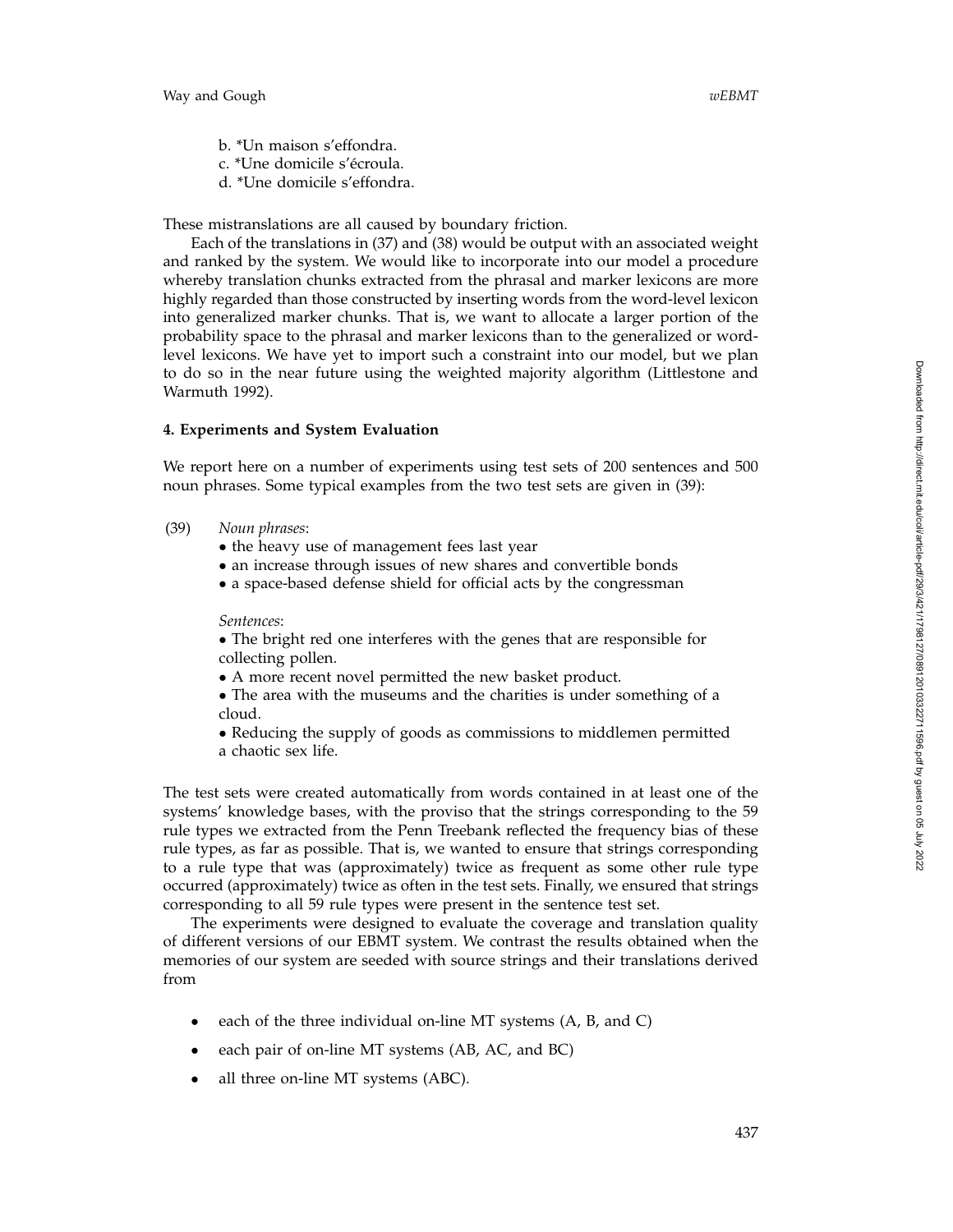## Computational Linguistics Volume 29, Number 3

We also compare and contrast the results obtained when the memories of our system are seeded with source strings and their translations derived using third-person singular, third-person plural, and both third-person singular and third-person plural dummy subjects.

Both sets of experiments are designed to test whether coverage and translation quality improve when more  $\langle$ source, target $\rangle$  fragments are taken into account. With respect to quality, the translations output (for sentences, using chunks derived with third-person plural dummy subjects) were scored according to the following scale by two native speakers of French with excellent English:

- 1: Contains major syntactic errors and is unintelligible
- 2: Contains minor syntactic errors and is intelligible
- 3: Contains no syntactic errors and is intelligible

This scale is used to measure the impact on translation quality, both for sentences and NPs, of using multiple knowledge sources. Although we are primarily interested in the translation of sentences, we use the NP test set to see whether we are in fact translating nominal chunks correctly, and also to investigate whether our methodology can actually correct any NPs mistranslated by the three on-line MT systems. We discuss this further in Section 5.

We also measure the ability of our system to rank the "best" translation (as determined by our human experts) highly in the set of output translations. Statistical MT systems such as *wEBMT* may derive many different translations for a particular input, each of which is output with a confidence weighting. We are keen to ensure that if our system is able to produce high-quality translations, these are ranked as highly as possible: We do not consider it feasible for a human to have to sift through many hundreds or thousands of translations in order to determine the "correct" one.

In a further experiment, we translate the test set of sentences via the three online MT systems and test to see whether our system *wEBMT* can improve on these translations. In so doing we calculate the "net gain" of performing example-based MT compared to using on-line MT systems.

Finally, we offer some thoughts on the relative merits of the three on-line MT systems used in our research. Although this was not the primary focus of our research, it turned out that we were able, as a direct consequence of our methodology, to evaluate the on-line MT systems chosen.

## **4.1 Experiments Using Single Knowledge Sources**

Here we report on experiments in which the two test sets are tackled by our system when its memory is seeded with translations obtained by the individual on-line MT systems specified in Section 2.1. A parameter that is altered in the experiment on the sentential test set is the nature of the dummy subjects used to gather the initial translation fragments: third-person singular, third-person plural, and both third-person singular and third-person plural.

**4.1.1 Sentences.** The test set comprised 200 sentences, with an average sentence length of 8.5 words (minimum 3 words, maximum 18). The input strings were segmented by applying the *n*-gram segmentation approach outlined in Section 3.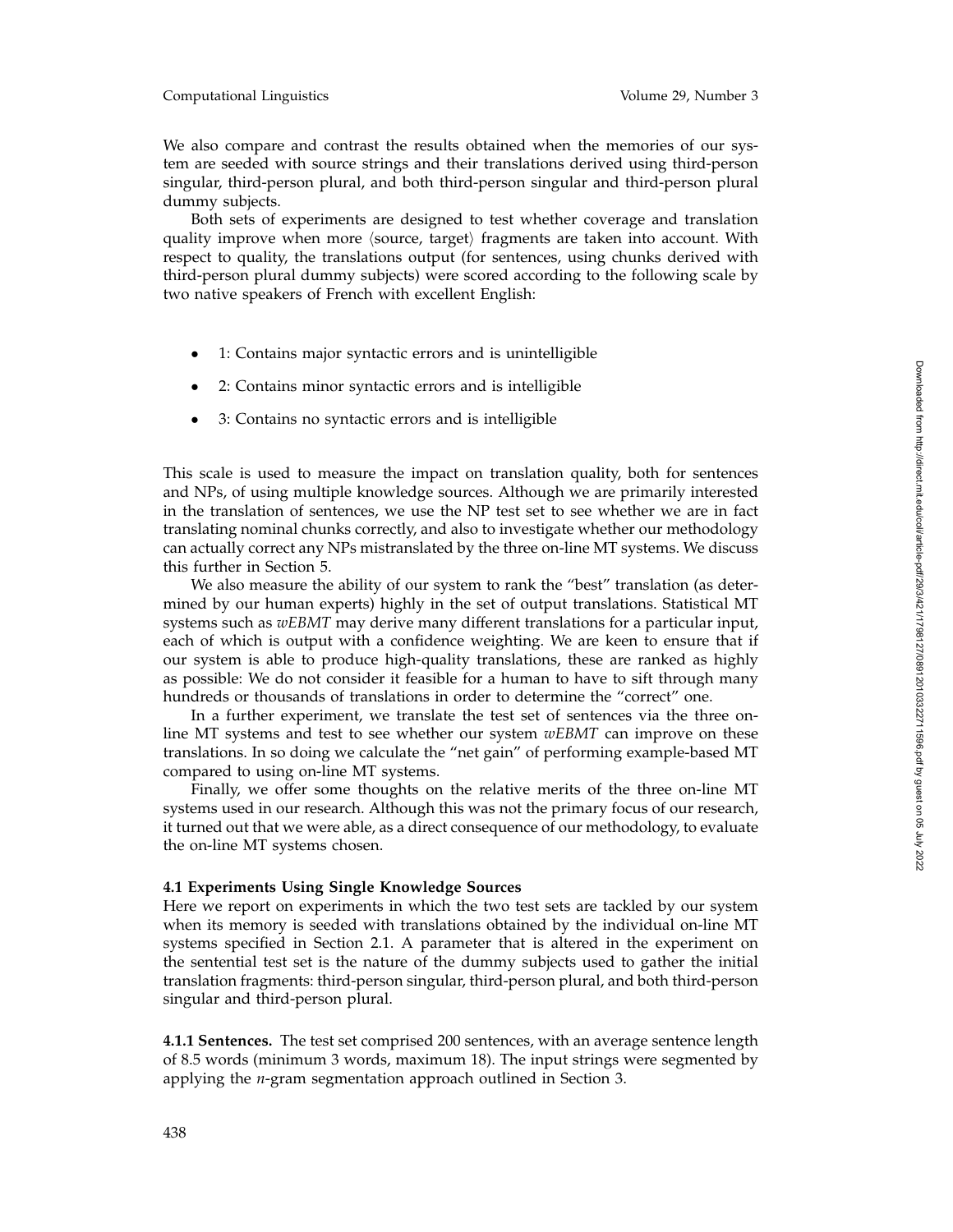## **Experiment 1: Third-Person Plural Subjects**

As far as coverage is concerned, our system *wEBMT* translated 184 (92%) of the sentences using chunks derived from Systems A and C, and using chunks from system B, our system managed to translate 180 sentences (90%). The same 16 sentences were not translated by any of the systems owing to their failure to locate one or more words in the sentence within the word-level lexicon. Recall that despite the fact that all words in the test set were seen by the system in the training phase, only those content (i.e., non-marker) words that occur in bigram marker chunks are inserted into the wordlevel lexicon (cf. (23)). In cases such as these, in which one or more words cannot be translated by our system, partial translations such as those in (40) are output:

(40) A little girl misplaced a full page =⇒ Une petite fille *misplaced* une pleine page.

That is, although *misplaced* was present in the system's database, it was not present in the correct context. That is, it appeared in the phrasal lexicon, as shown in (41):

(41) were misplaced  $\Longrightarrow$  ont été égarés

The form required in (40) is a simple past-tense verb, but *misplaced* appears in (41) only as a passive participle. The word *were* in (41) is not a marker word, so this fragment cannot be broken down any further by our segmentation method. <sup>8</sup> In such cases we output the partial translation with source equivalents for any untranslated words, as shown in (40).

Ninety-six (48%) of the sentences were translated by combining fragments contained in the original phrasal lexicon or the marker lexicon, 56 (28%) of the translations were obtained by locating single content (i.e., non-marker) words in the word-level lexicon and inserting these into the translation at the appropriate position, and 32 (16%) were produced by inserting marker words into generalized templates.

Table 1 shows the results obtained from our human evaluators' ratings of the translations produced by our system when it was populated with fragments derived from one of the individual on-line MT systems. Evaluators rated more than one-third of translations as intelligible and without syntactic errors (score 3), with over 85% of translations deemed intelligible (scores 2 and 3) for all systems. Unintelligble translations (score 1) ranged from 14% for chunks derived from *SDL* to just 4.4% for translations formed from knowledge sources created from *Logomedia*. These initial results provide some evidence in favor of the hypothesis that *Logomedia* might be the best system. Although such evaluation is not a primary focus of our work at the outset, our methodology provides as a spin-off an evaluation of the three MT systems. We discuss this further in Section 4.5.

When the system cannot produce a translation for a particular input, the main reason is an absent word in the word-level lexicon. Adding more lexical entries would improve translation coverage and would also affect translation quality (possibly adversely, in some cases). We plan to measure the impact of a larger lexicon in future work. Low-quality translations are almost invariably caused by inappropriate verb forms in the word-level dictionary: For the experiments carried out in which all verbs

<sup>8</sup> Of course, even if it could be, we would be able to derive only the mistranslation *Une petite fille ´egar´es une pleine page*, assuming there to be no other relevant fragments in the system's databases.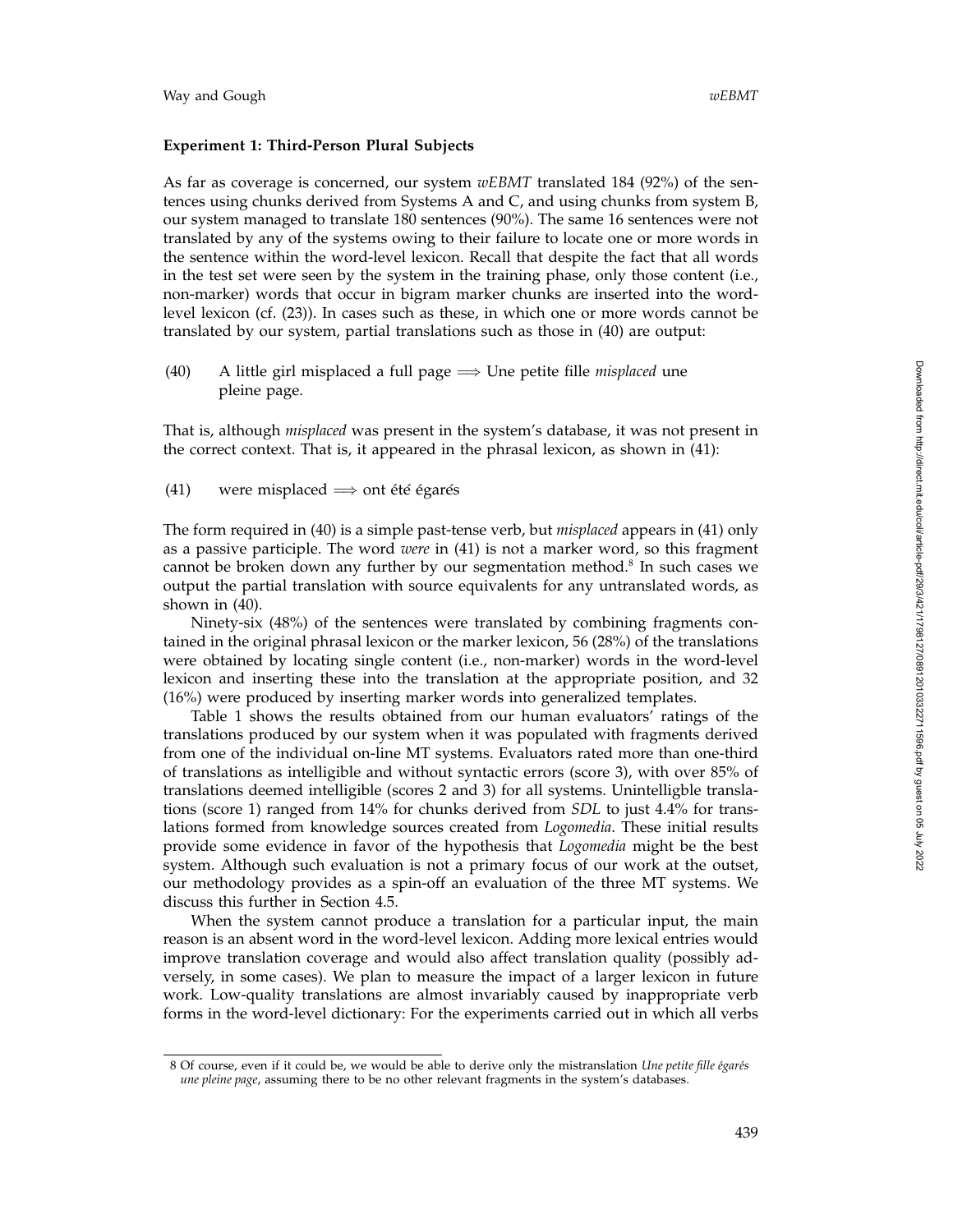| Table 1                                   |
|-------------------------------------------|
| Translation quality for sentences: Chunks |
| derived from individual on-line MT        |
| systems, third-person plural dummy        |
| subjects.                                 |

| System | Score 1  | Score 2  | Score 3 |
|--------|----------|----------|---------|
| А      | $14.2\%$ | $51.2\%$ | 34.6%   |
| В      | $8.9\%$  | 54.7%    | 36.4%   |
| C      | $4.4\%$  | 59.1%    | 36.5%   |

were third-person plural, any NP with a third-person singular subject in the test set would be accompanied by a third-person plural verb in the translation. A similar effect is seen where the databases of *wEBMT* were seeded with third-person singular verbs, of course. However, we should expect an improvement in translation quality when both sets of verb forms are included in the memories of the system (see Experiment 2).

Table 2 shows where the "best" translation, as defined by a human expert, was ranked among the of translations output by our system. In over 65% of cases, the system itself had ranked the "best" translation first, and the "best" translation was never located outside the top five ranked translations. This is remarkable given that over 2,000 translations are output for certain source sentences.

## **Experiment 2: Seeding the Databases with More Examples**

The results for the previous experiment were obtained when the databases were seeded with third-person plural dummy subjects. We ran two variations on this experiment: (1) we tested the system by seeding its memories with third-person singular dummy subjects, and (2) We tested the system by seeding its memories with both third-person singular and third-person plural dummy subjects.

Figure 1 shows that translation quality improves when the system databases are seeded with more translation pairs. We can see that the system does slightly better when it uses third-person plural chunks compared to when it uses their singular counterparts. When third-person singular dummy subjects are inserted in order to derive the initial translation fragments inserted into our system's memories, the number of translations rated 3 for quality deteriorates by about 5% for systems B and C and by about 3% for system A. Given a larger number of third-person plural NP subjects in our test set, this was to be expected.

However, a considerable improvement in quality can be seen when fragments from

| Table 2                                      |
|----------------------------------------------|
| Ranking of "best" translation for sentences: |
| Chunks derived from individual on-line MT    |
| systems, third-person plural dummy subjects. |

| System | Ranked 1 | Ranked 2–5 |
|--------|----------|------------|
| A      | 71.6%    | 28.4%      |
| В      | $65.3\%$ | $34.7\%$   |
| C      | 70.3%    | 29.7%      |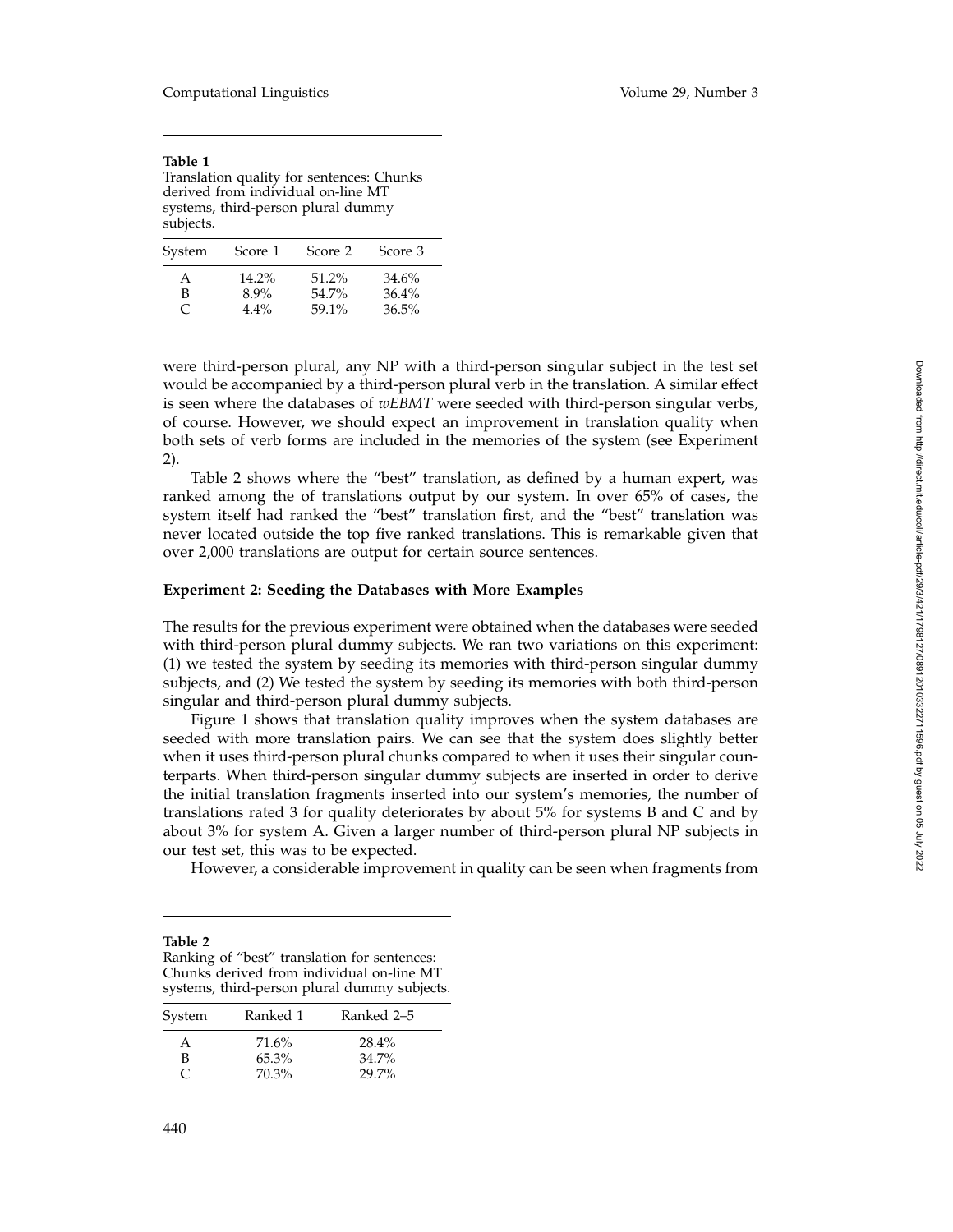

## **Figure 1**

Translation quality improves when system databases are seeded with more translation pairs: Measuring % translation quality using fragments derived from single on-line MT systems.

#### **Table 3**

Ranking of "best" translation for sentences: Chunks derived from individual on-line MT systems, third-person singular and third-person plural dummy subjects.

| System | Ranked 1             | Ranked 2–5     | Ranked 6–10        | Ranked 10–20       |
|--------|----------------------|----------------|--------------------|--------------------|
| А      | $65.2\%$             | $30.5\%$       | $0.0\%$            | $4.3\%$            |
|        | $60.8\%$<br>$64.1\%$ | 34.9%<br>31.6% | $0.0\%$<br>$0.0\%$ | $4.3\%$<br>$4.3\%$ |

both singular and plural forms are inserted into the system's memories. Translations produced from chunks derived from system A are rated 3 in 66.1% of cases, and this rises to 67.9% for system B and 68% for system C. Regarding intelligibility (scores 2 and 3 for quality), system A scores 85.8%, system B scores 91.1%, and system C scores 95.6%. We consider these to be very reasonable results.

Table 3 summarizes the relative ranking of the "best" translation when more translation pairs are used to seed the system's memories. Now that both third-person singular and third-person plural dummy subjects are provided, we see that the number of "best" translations ranked first deteriorates, by about 6% for systems A and C and by 4.5% for system B. In Table 2, we saw that the "best" translation was in no case ranked lower than fifth, but now that many more translations are output per test set sentence, we sometimes have to search as low as 20th in order to find the "best" translation.

**4.1.2 Experiment 3: Noun Phrases.** The test set comprised 500 noun phrases, with an average NP length of 6.14 words (minimum 3 words, maximum 12). The noun phrases in the test set also need to be fragmented using our *n*-gram segmentation method, as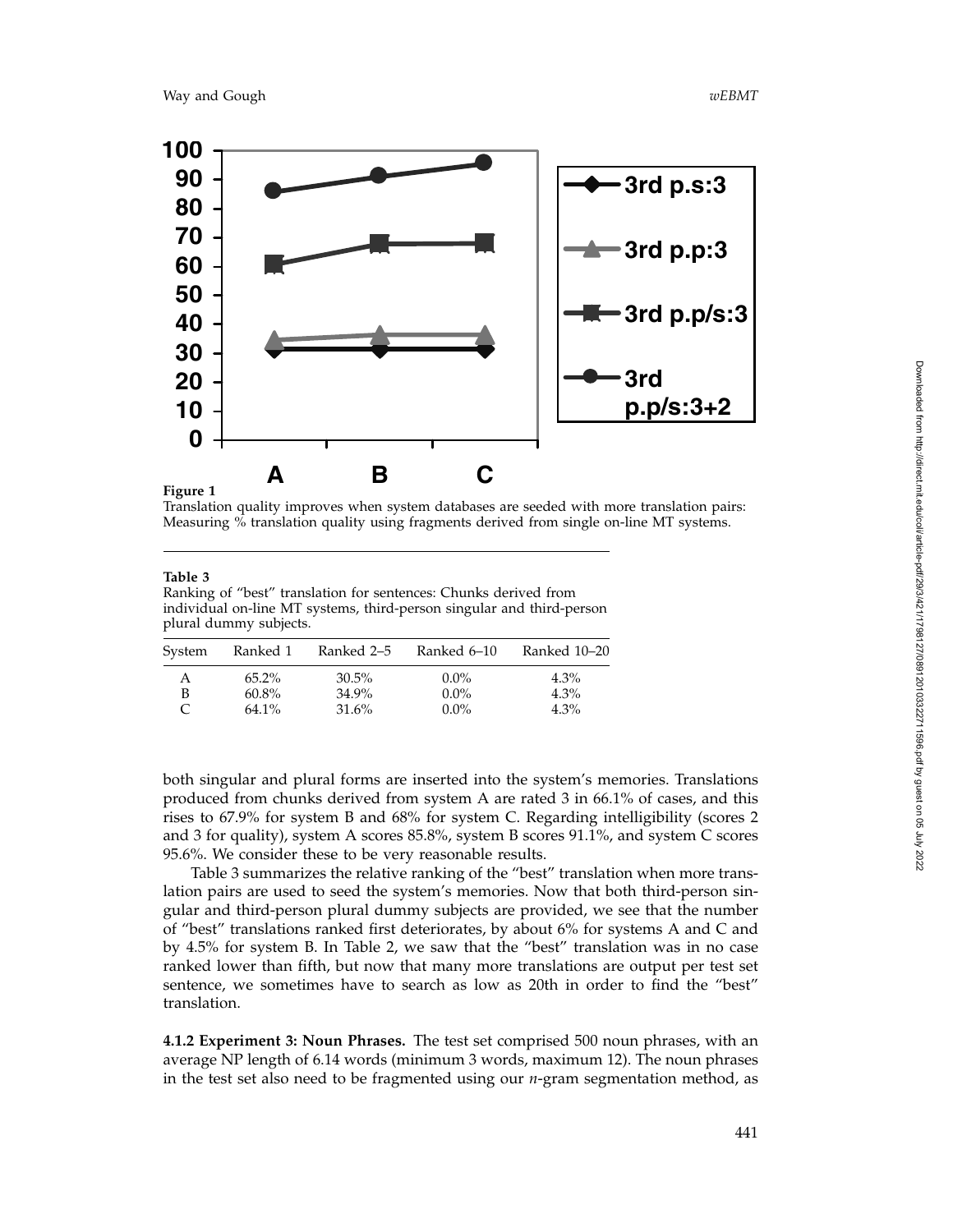it is highly probable that they do not exist *en bloc* in the phrasal lexicon and therefore need to be analyzed using smaller fragments in the system's databases.

We give results for coverage and translation quality in Table 4. These results are for NPs translated via chunks derived from the three individual on-line MT systems. As with the sentence test set, fragments derived from systems A and C achieve the broadest coverage, producing translations for 474 out of the 500 NPs; those obtained from system B enable 463 of the 500 NPs to be translated.

As for quality, *wEBMT* clearly performs best when using translation fragments derived from system C: 47.3% of these translations were awarded a quality score of 3, more than 10% better than for chunks derived from system B. For system C, a total of 452 (96%) of the generated translations were deemed intelligible (scores 2 and 3), that is, 31 (6.6%) more translations than with system B.

On average, about 54% of translations are formed by combining chunks from the phrasal lexicon with those from the marker lexicon, about 9% are produced by inserting marker words into the generalized templates, and about 37% are generated by inserting single non–marker words from the word-level lexicon at the appropriate locations in phrasal chunks. The major reason that translations fail to be produced in 6% of cases is the absence of a relevant generalized template. For example, the unseen input *her negative TV ads* is generalized to (42):

(42) <POSS> negative TV ads

However, the nearest relevant generalized template found in the system's memory is (43):

(43) <DET> negative TV ads

That is, the template in (43) allows the insertion of any determiner, but no other marker word. Deriving translation fragments from more examples would lead to an improvement in coverage. Alternatively, for marker words that appear in the same relative position, such as determiners and possessive pronouns, we could "back off" to a more general marker tag to allow mutual substitution of such words in a subsequent operation to enable translation of examples like these. This remains an area of investigation in future work.

The results in Table 4 further substantiate our findings on the sentence test set, namely, that system C may be the best of the three on-line MT systems used to populate the memories of our EBMT system. We comment further on this in Section 4.5. In addition, these figures provide strong evidence that our system can indeed translate most noun phrases with which it is confronted and with more than reasonable quality.

| Table 4                                          |
|--------------------------------------------------|
| Translation coverage and quality for NPs: Chunks |
| derived from individual on-line MT systems.      |

| System | Coverage | Quality  |         |          |
|--------|----------|----------|---------|----------|
|        |          | Score 1  | Score 2 | Score 3  |
| А      | 94.8%    | $13.7\%$ | 52.5%   | 33.8%    |
| B      | 92.6%    | 10.6%    | 52.3%   | $37.1\%$ |
| C      | 94.8%    | $4.0\%$  | 48.7%   | 47.3%    |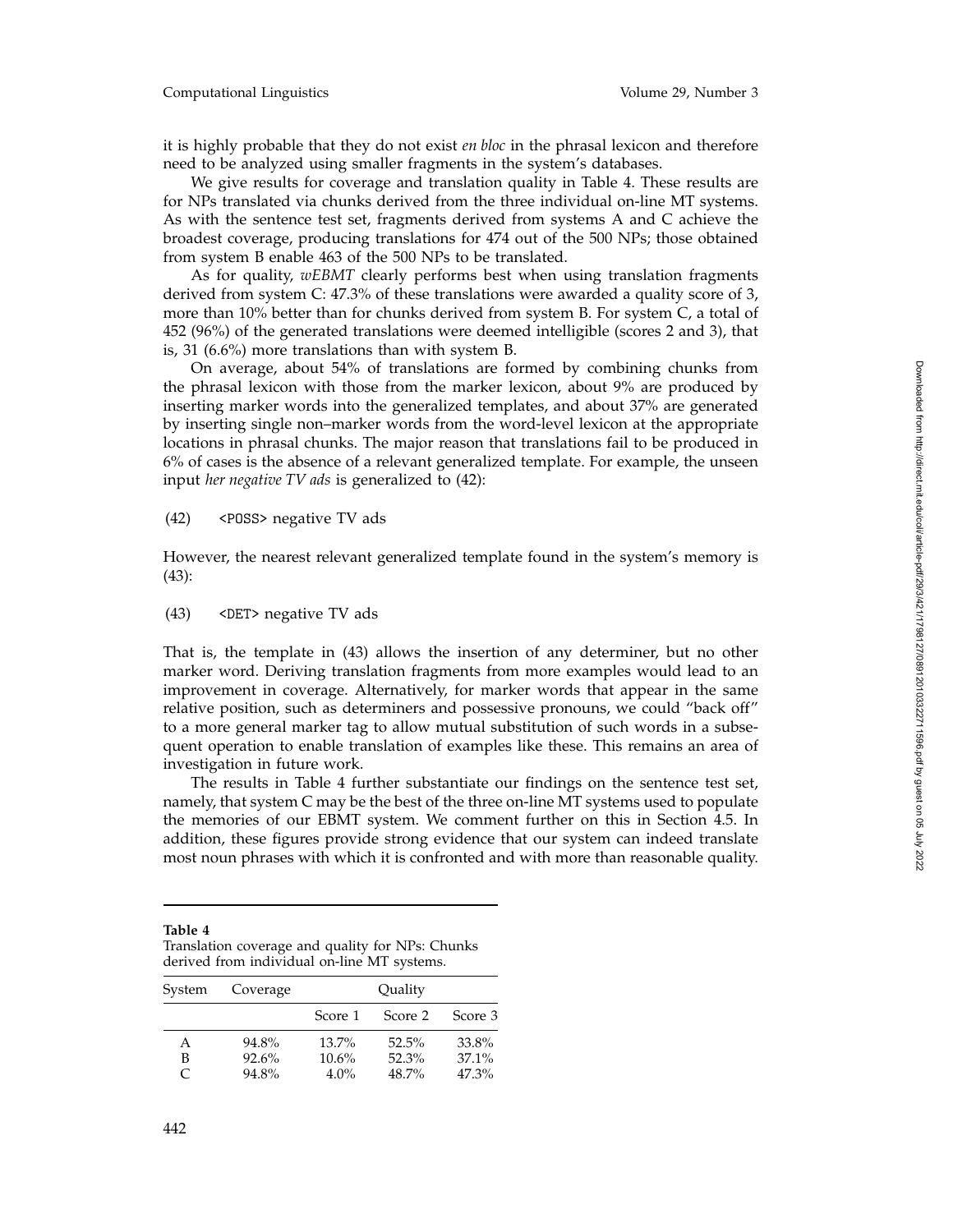| individual on-line MT systems. |          |          |            |             |  |
|--------------------------------|----------|----------|------------|-------------|--|
| System                         | Ranked 1 | Ranked 2 | Ranked 3–5 | Ranked 6–10 |  |
| A                              | 64.6%    | $9.1\%$  | 23.6%      | $2.7\%$     |  |
| B                              | 57.7%    | $15.6\%$ | 24.8%      | $1.9\%$     |  |
| C                              | $60.0\%$ | $7.6\%$  | 29.3%      | $3.1\%$     |  |

Ranking of "best" translation for NPs: Chunks derived from individual on-line MT systems.

**Table 6**

**Table 5**

Number of translations produced for the NP *a plan for reducing debt over 20 years.*

| System(s) | Number of Translations |  |  |
|-----------|------------------------|--|--|
| А         | 14                     |  |  |
| B         | 10                     |  |  |
| C         | 5                      |  |  |
| AB        | 108                    |  |  |
| AC        | 72                     |  |  |
| BC        | 42                     |  |  |
| ABC       | 224                    |  |  |
|           |                        |  |  |

The results obtained regarding the ranking of the "best" translation appear in Table 5. Our system ranks the "best" translation first over 57% of the time, and in over 96% of cases, it ranks it in the top five, and at worst in the top ten.

#### **4.2 Experiments Using Multiple Knowledge Sources**

If the three on-line MT systems translate the phrases extracted from the Penn-II Treebank in different ways, then combining systems to obtain results for AB, AC, BC, and ABC always involves an increase in the number of translations produced, both for sentences and noun phrases. That is, if an input string receives a translation via chunks derived from the individual on-line systems, when chunks are combined from different systems, more translations will be output for that input string.

As an example, the number of translations produced by each system for the NP *a plan for reducing debt over 20 years* is shown in Table 6. Whereas the greatest number of translations for this NP produced from chunks from any individual on-line system is 14, when translation fragments from all three systems are merged (ABC), 224 translations are produced. Combining systems in this way means that all possible combinations of chunks from the systems are produced: That is, the number of translations generated via AB is much larger than those derived from either A or B, as now chunks from A and B may be combined to produce new translations that could not be generated from the individual knowledge sources. As a further example, consider the translation of the NP *the total at risk a year*. When fragments from systems A and B are combined, the "best" translation is comprised of the chunk combination AAB, that is, the three-chunk combination in (44), with the first two chunks obtained from system A, and the last from system B:

## (44) [*Athe total*], [*Aat risk*], [*Ba year*]

That is, the translation of this NP improves when the performance of system AB is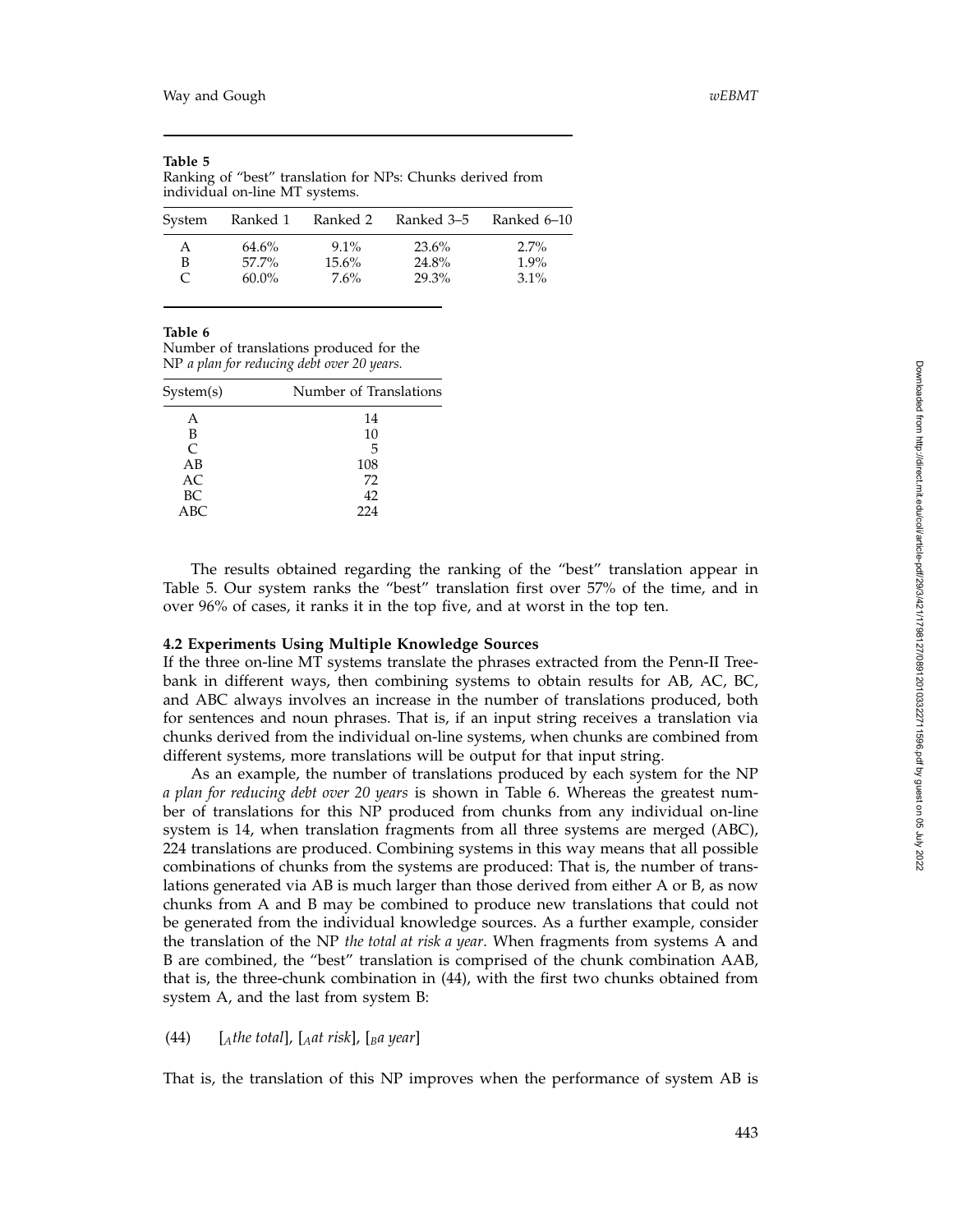

Translation quality improves when system databases are seeded with more translation pairs and when more knowledge sources are used: Measuring % translation quality using fragments derived from combinations of on-line MT systems.

evaluated: Of course, if we consider (say) three-chunk combinations from either system A or B, the only possibilities are AAA or BBB, respectively.

However, the number of translations produced by the system is less significant than their quality. The ranking process outlined in Section 3 classifies the translations produced with regard to their position as the "best" translation. In the sections below, we also discuss the issue of quality and show that it improves when more translation fragments are taken into account. Furthermore, we show below that despite generating more translations per input string, *wEBMT* still ranks the "best" translation in the top 1% of all output translation candidates.

**4.2.1 Experiment 4: Translating Sentences by Combining Fragments from Different Systems.** We saw in Experiment 1 that 16 strings in the test set were left untranslated by systems A, B, and C individually. When knowledge sources are combined, these 16 strings remain untranslated. However, as Figure 2 shows, the translation quality improves significantly. The best individual system performance was 36.5% scoring 3. This rises to a best performance of 48.9% among pairs of systems combined and improves still further to 50% when chunks from all three knowledge sources are combined.

Table 7 provides results regarding the relative location of the "best" translation for sentences. For all system combinations, the "best" translation is to be found among the top 10 ranked translations in all permutations of combinations of chunks, with at least 54% ranked first. Despite a corresponding rise in the number of translations produced per input sentence when all three knowledge sources are combined (ABC), in over 97% of cases, the "best" translation continues to be found in the top five output candidates.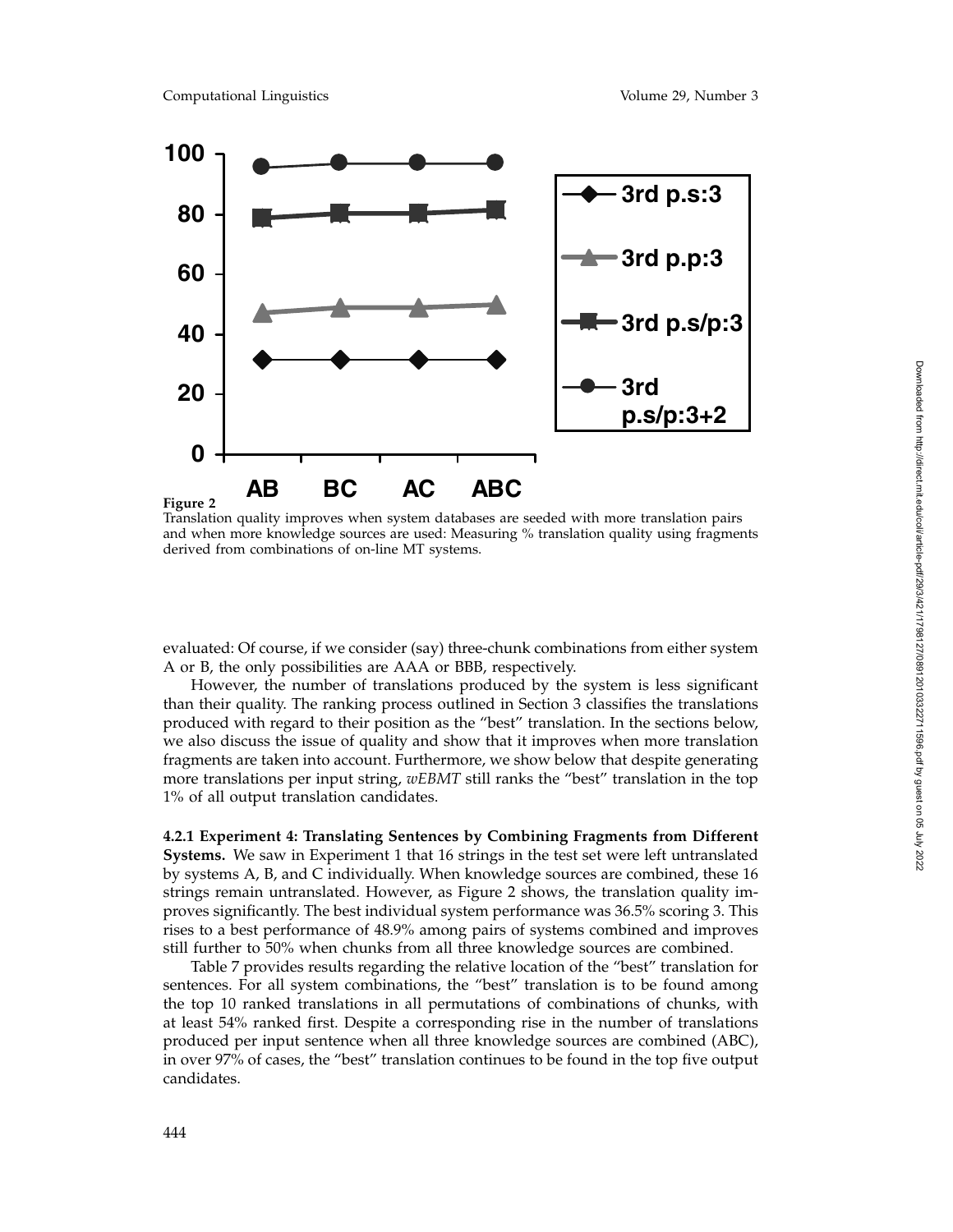#### **Table 7**

Ranking of "best" translation for sentences: Chunks derived from combinations of on-line MT systems, third-person plural dummy subjects.

| System | Ranked 1 | Ranked 2–5 | Ranked 6–10 |
|--------|----------|------------|-------------|
| AB     | $67.6\%$ | $31.1\%$   | 1.3%        |
| AC.    | 54.0%    | $46.0\%$   | $0.0\%$     |
| BC.    | 63.6%    | $35.1\%$   | 1.3%        |
| ABC    | $62.2\%$ | $35.1\%$   | 2.7%        |

**4.2.2 Experiment 5: Combining Fragments from Different Systems and Seeding the Databases with More Examples.** Figure 2 demonstrates that considerable improvements in translation quality are achieved when the memory of *wEBMT* is seeded with both third-person singular and third-person plural fragments. For the pairwise combinations, 78.7% of the translations derived from AB are rated 3 for quality, compared to 80.4% of those derived from AC and BC. The results for ABC improve again, to 81.5%. Regarding intelligibility (scores 2 and 3 for quality), we can see from Figure 2 that near perfect results are obtained: AB scores 95.6%, and all other combinations score 96.7%.

Table 8 shows the ranking of the "best" translation when multiple knowledge sources are employed and both third-person singular and third-person plural dummy subjects are used to populate the system's memories. The number of instances in which the "best" translation is ranked first by *wEBMT* deteriorates: by 24% for AB, by 15% for AC, by 20% for BC, and by 27% for ABC. For all system combinations, Table 7 shows that the "best" translation was ranked no lower than 10th; for the system combinations in Table 8, sometimes the "correct" translation is ranked as low as 36th. As expected, the worst ranking results are for system combination ABC, in which all system chunks are combined for both third-person singular and third-person plural dummy subjects. However, even here the "best" translation is ranked in the top five in over 63% of cases, and 72.6% of the time it is located among the top 10 ranked translations. For this system configuration, the lowest we have to look to find the "best" translation is 36th. For that particular sentence (i.e., the one for which the "best" translation is ranked 36), over 4,000 possible translations are generated, so even here the "best" translation remains in the top 1% of translation candidates.

Ranking of "best" translation for sentences: Chunks derived from combinations of on-line MT systems, third-person singular and third-person plural dummy subjects.

| System |          |          |         | Ranked 1 Ranked 2–5 Ranked 6–10 Ranked 10–20 | Ranked 20–40 |
|--------|----------|----------|---------|----------------------------------------------|--------------|
| AB     | $43.4\%$ | $32.6\%$ | $2.3\%$ | 13.0%                                        | $8.7\%$      |
| AC     | $39.1\%$ | 34.8%    | $5.4\%$ | 12.0%                                        | $8.7\%$      |
| BC     | $43.4\%$ | $31.7\%$ | $2.7\%$ | $13.5\%$                                     | $8.7\%$      |
| ABC.   | $35.2\%$ | $28.0\%$ | $9.4\%$ | $18.3\%$                                     | $9.1\%$      |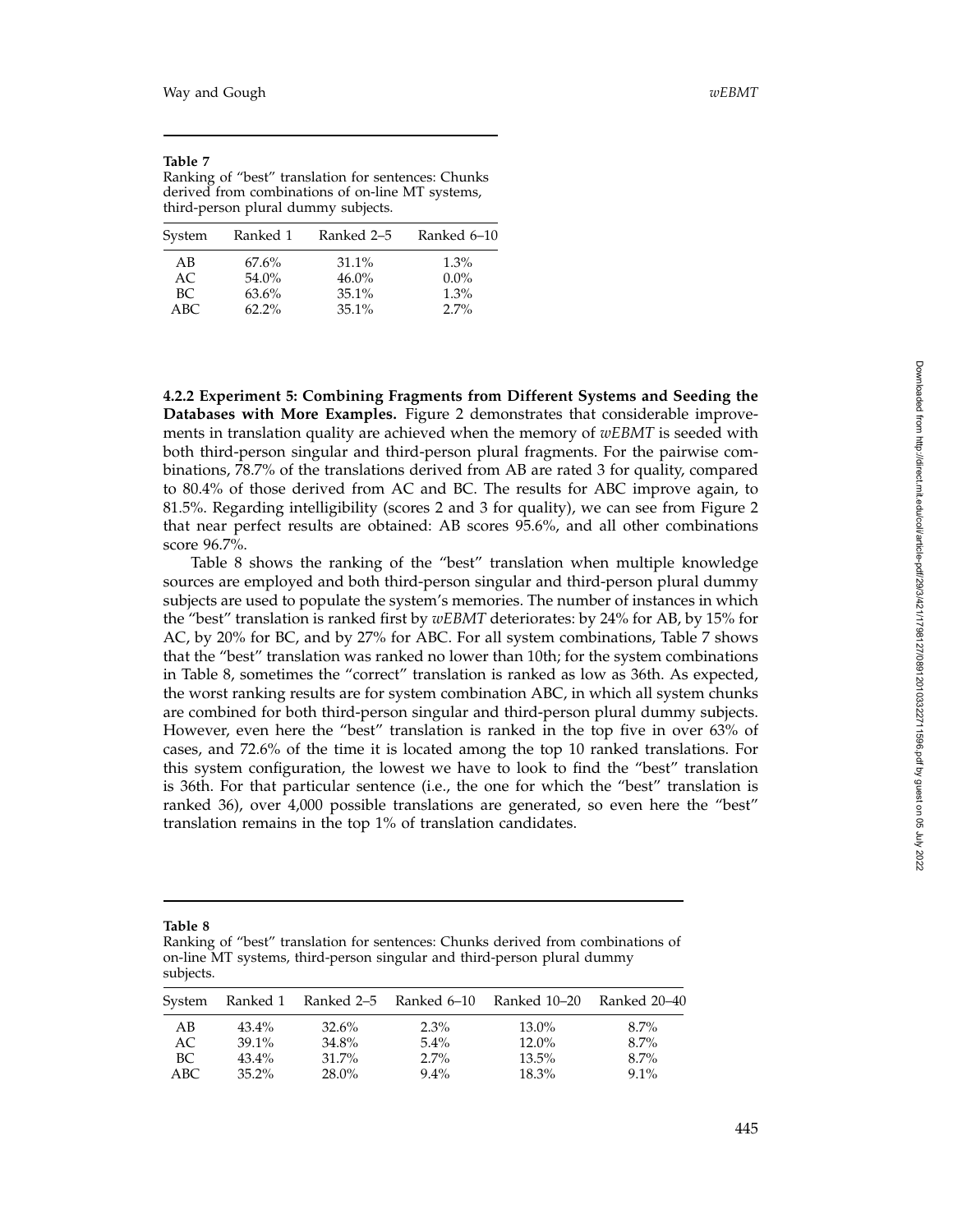| Table 9                                        |
|------------------------------------------------|
| NPs: Coverage and quality improve when         |
| fragments from different sources are included. |

| Knowledge Source<br>Combination | Coverage<br>Percentage | Quality<br>Score 3 |
|---------------------------------|------------------------|--------------------|
| А                               | 94.8                   | 33.8               |
| в                               | 92.6                   | 37.1               |
| C                               | 94.8                   | 47.3               |
| AB                              | 95.4                   | 54.1               |
| BC                              | 95.6                   | 64.0               |
| AC                              | 94.8                   | 72.0               |
| ABC                             | 96.0                   | 77.8               |

# **4.2.3 Experiment 6: Translating Noun Phrases by Combining Fragments from Different Systems.**

As we did with sentences, we seeded our EBMT system with fragments derived from the three different on-line MT systems and confronted it with the NP test set. Table 9 clearly shows that as more knowledge sources are added, translation quality improves considerably. The worst-performing individual system scores 3 for quality in just over a third of cases, but when all system chunks are combined, this rises to 77.8%. Note also that, unlike with sentences, we see an increase in coverage when more knowledge sources are used, from a low of 92.6% for system B to a high of 96% when all chunks are combined. Many more improvements are seen when our post hoc validation and correction methodology, described in Section 5, is used, but the merging of fragments derived from different on-line systems also leads to an improvement in translation quality. Consider the examples in (45):

(45) *Input*: an old story in common *System B*: une vieille histoire dans commun *System Combination BC*: une vieille histoire en commun

That is, the optional PP *in common* was mistranslated by system B as *dans commun*, but when knowledge from system C is added to that of system B, the improved translation *en commun* is generated.

We saw in Section 4.1.2 that when translating the NP test set, the "best" translation, as adjudged by our human evaluators, was to be found no lower than tenth of all translations output by our system. When knowledge sources are combined, it is

| Table 10                                                   |  |
|------------------------------------------------------------|--|
| Ranking of "best" translation for NPs: Chunks derived from |  |
| more that one on-line MT system.                           |  |

| System | Ranked 1 | Ranked 2 | Ranked 3–5 | Ranked 6-10 |
|--------|----------|----------|------------|-------------|
| AB     | $42.2\%$ | 13.8%    | 41.3%      | $2.7\%$     |
| AC     | $62.1\%$ | $14.1\%$ | 21.3%      | 2.5%        |
| BC     | 66.4%    | $11.4\%$ | 19.8%      | $2.4\%$     |
| ABC    | $62.0\%$ | $17.5\%$ | $13.5\%$   | $7.0\%$     |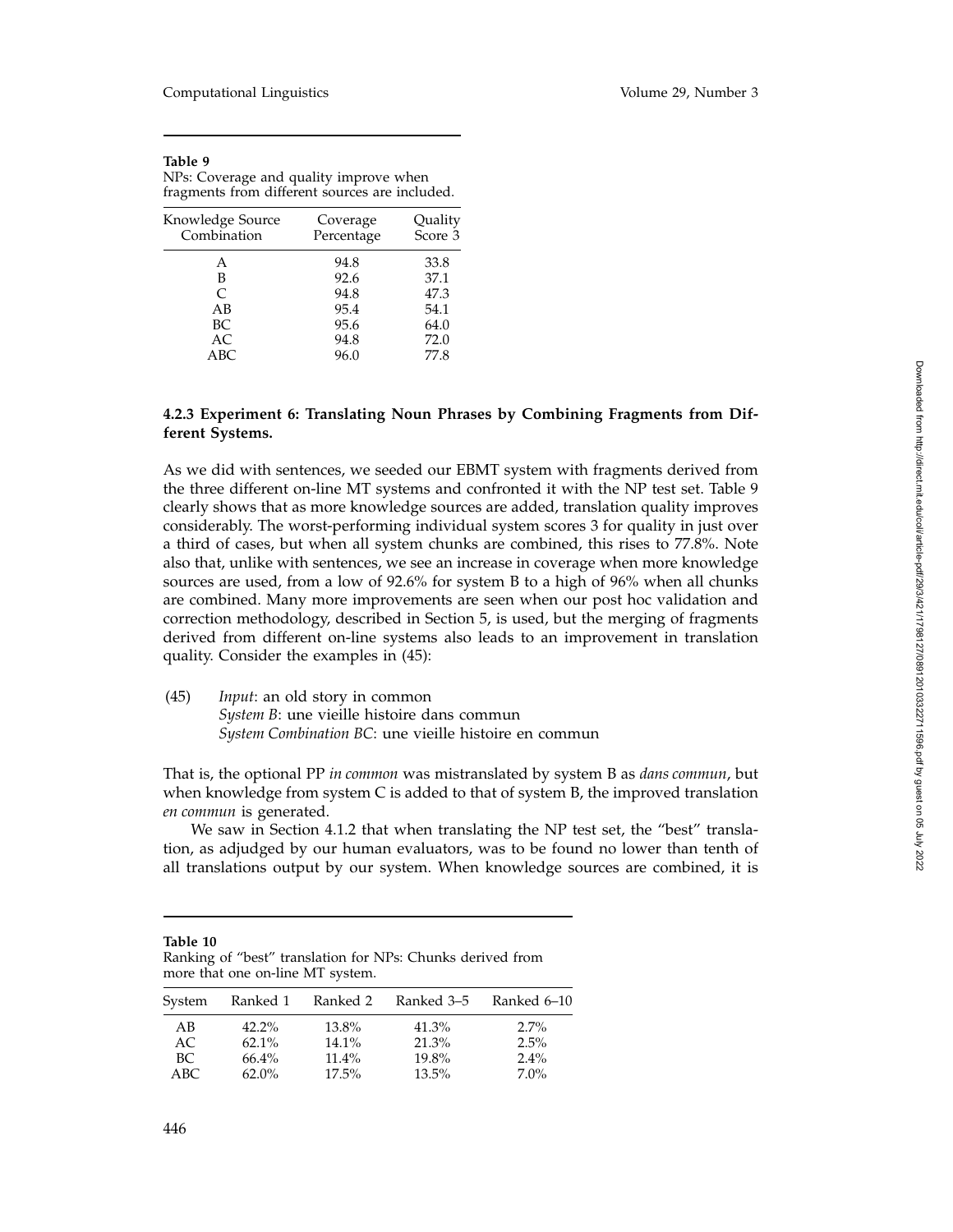important to measure whether the "best" translation is still highly ranked. The results of such an assessment are summarized in Table 10. When the "best" translation is ranked first by the system, we see that the optimal combination of knowledge sources is the pair BC, with 66.4%. This is an interesting result given that in Table 5, only 57.7% of the NPs translated by system B were ranked first, with 60% of those produced by system C ranked in first place. That is, we see a 6.4% improvement (31 NPs) when fragments from systems B and C are combined. All other combinations cause the number of "best" translations ranked first to deteriorate, as may be expected. When the "best" translation is ranked either first or second by the system, the best combination of fragments is that from system ABC, with 79.5% (376 NPs).

Importantly, for all combinations, the "best" translation remains among the top 10 ranked translations. This is encouraging, as any translator using our system needs only to examine a small subset of the translations produced to find the "best" one. Indeed, given the various results shown, we are confident that we could prune the number of translations generated for presentation to the translator for selection of the "best" one: For the most part, this is the top ten translations for both NPs and sentences, but in the worst case, we need present no more than the top 1% of the candidate translations.

#### **4.3 Summary**

The results presented in this section show that seeding the *wEBMT* system's databases with more fragments improves both coverage and translation quality. We do this additional seeding in two ways: (1) by combining fragments derived from different on-line MT systems, and (2) by obtaining translations using both third-person singular and third-person plural dummy subjects. The best combination of these parameters is to use chunks derived from *Logomedia* with third-person plural dummy subjects provided. Nevertheless, despite the fact that *Logomedia* appears to be the best on-line MT system, adding chunks from the other two on-line MT systems improves coverage and translation quality. In sum, therefore, the best results are obtained when chunks from all three on-line systems (combination ABC) are used and the *wEBMT* system's databases are seeded with translations from these systems for both third-person singular and third-person plural versions of sentences.

The disadvantage of using more knowledge sources, of course, is that many more candidate translations are generated, which sometimes causes the "best" translation to appear lower in the ranked order of output translations. Nevertheless, the "best" translation is almost always to be found in the top 10 translations produced by *wEBMT* and always in the top 1% of the candidate translations.

#### **4.4 Relative Gain of EBMT**

In order to try to calculate the relative gain of EBMT, we translated all 200 strings in the sentence test set via the three on-line MT systems used elsewhere in our experiments. Of course, the main advantage of using such Web-based systems is that they are extremely robust: no matter what they are confronted with, they will always produce some translation. With respect to coverage, therefore, the on-line systems currently win out over *wEBMT*: the size of the lexicons available to the on-line systems means that they will generate translations with all source words translated more often than our system will. Nevertheless, the fact that our system outputs partial translations in situations in which it encounters a word that it cannot translate demonstrates a certain level of robustness in our system.

Where quality is concerned, however, *wEBMT* can improve on the translations produced by the three on-line MT systems. We provided our human evaluators with the source sentences from the test set, together with the translation generated by our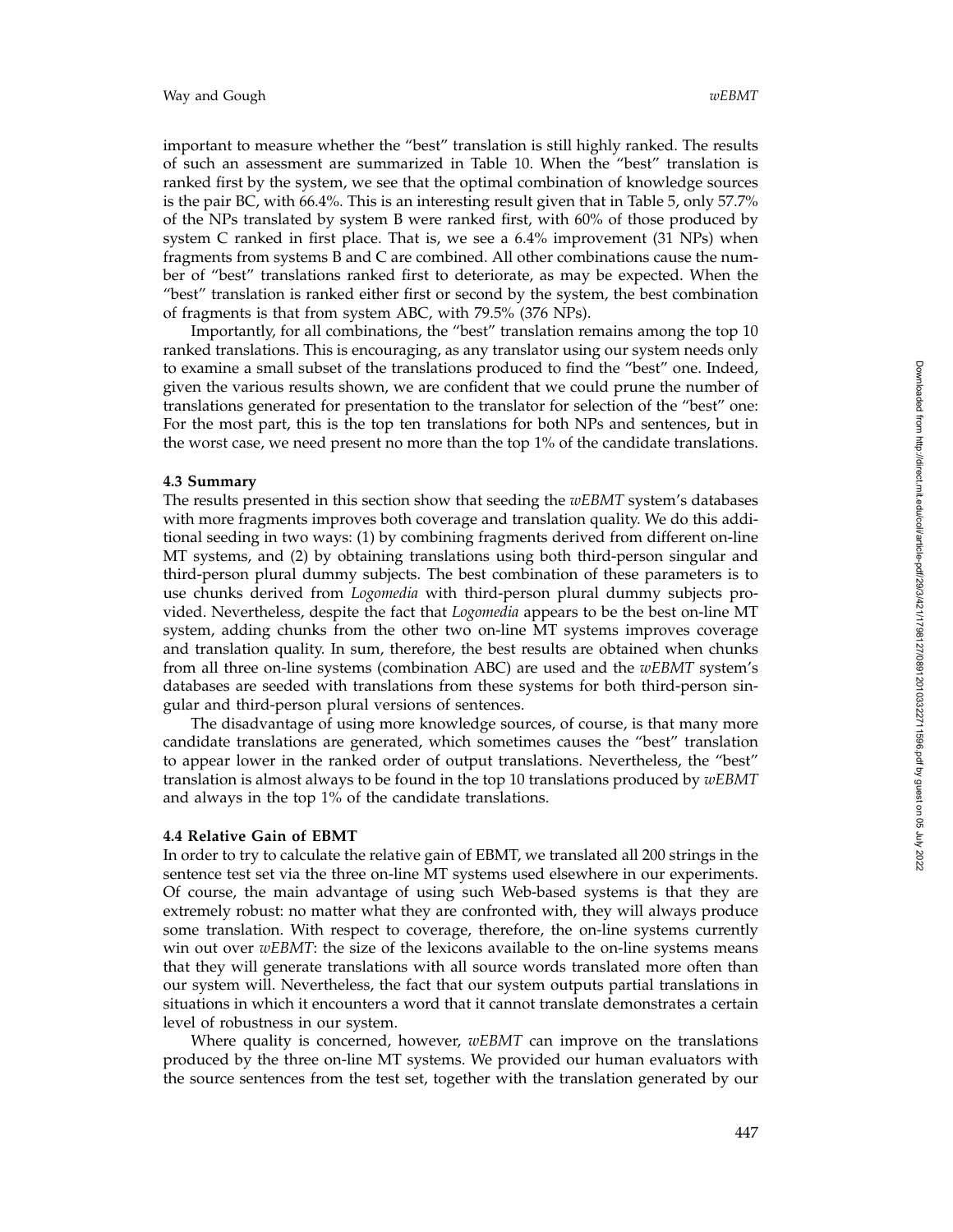Computational Linguistics Volume 29, Number 3

*wEBMT* system using combinations of chunks derived from all three on-line systems (ABC), and the translation obtained directly from the on-line systems themselves. The pairs of translations (*wEBMT* and on-line MT system) were presented in a random order. The evaluators were simply asked to state, for all three on-line MT systems, which of the pair of translations they preferred: that from the on-line MT system or that from *wEBMT* .

Translations produced by *wEBMT* using chunks derived from all three systems were preferred to those from system A in 30/184 cases (16.3%) (we ignored the 16 cases for which our system could produce only partial translations); for system B, our system's translations were preferred in 8/180 cases (4.4%); and for system C, our system was judged as producing better translations in 6/184 cases (3.3%). Some examples in which our system offered improvements over the translations provided by the on-line MT systems are shown in (46):

(46) *Input*: Her short term interest rates link the issues. *System A*: Son lien à court terme de taux d'interêt les questions. *wEBMT ABC*: Ses taux d'interêt à court terme lient les questions.

> *Input*: The researchers air the shows. *System B*: L'air de chercheurs les expositions. *wEBMT ABC*: Les chercheurs aérent les expositions.

*Input*: A group hire lawyers to provide information about clients. *System C*: Un avocats de la location du groupe fournir de l'informations au sujet de clients. *wEBMT ABC*: Un groupe embauche des avocats à fournir de

l'informations au sujet de clients.

Regarding the first two translation pairs in (46), *wEBMT* has provided a finite verb where the on-line MT systems have none. In addition, the translation of the subject NPs is much improved. As for the final translation pair in (46), whereas *Logomedia* managed to retrieve the correct translation of *provide*, this was not the main verb in the English input string. *wEBMT*, on the other hand, does translate *hire* correctly as a verb rather than a noun.

We consider three ways in which the net gain of EBMT may be calculated. First, we assume it is equal to the number of translations produced by *wEBMT* that are preferred by the human evaluator, minus those derived by the on-line MT systems that are preferred, divided by the total number of translations. In fact, where both *wEBMT* and the on-line systems produce a translation, those derived via *wEBMT* are *always* preferred. Those translations produced by the on-line systems that are preferred are those in which *wEBMT* was unable to generate a complete translation. This is quite a harsh measure: As can be seen from the translations in (46), although the words in the translations produced by the on-line systems are all French (but recall (29)–(30), in which this was not the case), the translations themselves are poor. In some cases, despite the fact that the translations derived via *wEBMT* may contain an untranslated English word, the accompanying partial translations may in fact be deemed superior to the "complete" translations derived via the on-line systems.

Nevertheless, assuming that the on-line systems win out in these situations, the net gain compared to system A is 14/200 (7%), whereas for systems B and C, we see in effect a net loss:  $-12/200$  ( $-6\%$ ) for system B, and  $-10/200$  ( $-5\%$ ) for system C. If we can obtain complete translations in those cases in which we currently encounter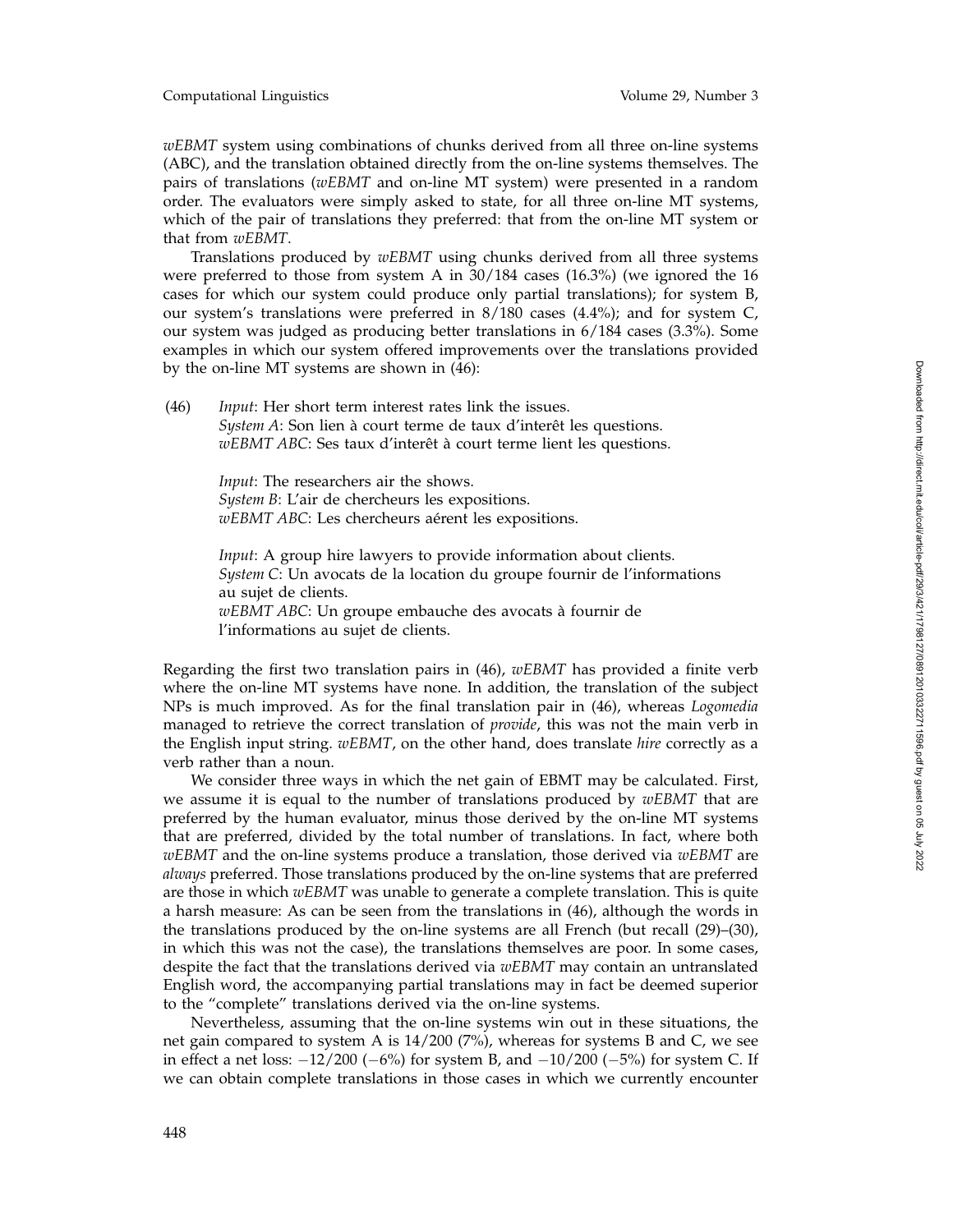an untranslatable word, we are confident that we can convert these net losses into net gains. With respect to system A, we can assume that our net gain would increase further.

However, we provide two other interpretations of the net gain of EBMT, calculated using the formula in (47):

(47) *Net Gain* = *Coverage Percentage* + *K* (*Translation Quality* )

The term Translation Quality in (47) refers to the number of translations preferred by the human evaluator, excluding cases in which one system failed to produce a translation, which is already factored into the equation under the term *Coverage Percentage*. Where *K*=1, we view coverage and translation quality as equally important. If we consider quality to be more important, we can increase *K*. We provide results for *K*=1 and *K*=2 in (48):

(48) Where *K*=1: *Net Gain* $_{MT}$  = 100

> *Net Gain<sub>EBMT</sub>* =  $92 + 30 = 122$  (compared to system A) *Net Gain<sub>EBMT</sub>* =  $92 + 8 = 100$  (compared to system B) *Net Gain*<sub>EBMT</sub> =  $92 + 6 = 98$  (compared to system C)

Where *K*=2: *Net Gain* $_{MT}$  = 100

*Net Gain*<sub>EBMT</sub> =  $92 + 60 = 152$  (compared to system A) *Net Gain*<sub>EBMT</sub> =  $92 + 16 = 108$  (compared to system B) *Net Gain*<sub>EBMT</sub> =  $92 + 12 = 104$  (compared to system C)

That is, where *K*=1, *wEBMT* outperforms *SDL* by a factor of 22, whereas there is no gain with respect to *Reverso*, and a slight loss compared to *Logomedia*. However, *wEBMT* outperforms all three on-line systems when translation quality is viewed as twice as important as coverage. This is a reasonable view, we feel, and our system shows a net gain against all three on-line systems in this context. Although the coverage obtained with the on-line systems is better, the improved translation quality obtained with *wEBMT* ensures a net gain.

We expect to obtain more insightful results regarding the relative gain of EBMT over on-line MT systems when automatic evaluation metrics (such as IBM's Bleu, or dynamic programming, or sentence- and word-error rates) have been obtained. This is a priority in future work.

## **4.5 Evaluating Individual On-line MT Systems**

The previous sections detail the results obtained when translation fragments derived from the three individual on-line MT systems are used, together with various combinations of knowledge sources. We provided results both for coverage and translation quality. As we noted above, we were able, as a consequence of our chosen methodology, to evaluate the on-line MT systems used.

Where sentences are concerned, we saw that coverage was approximately the same for each individual system, and that combinations of multiple knowledge sources did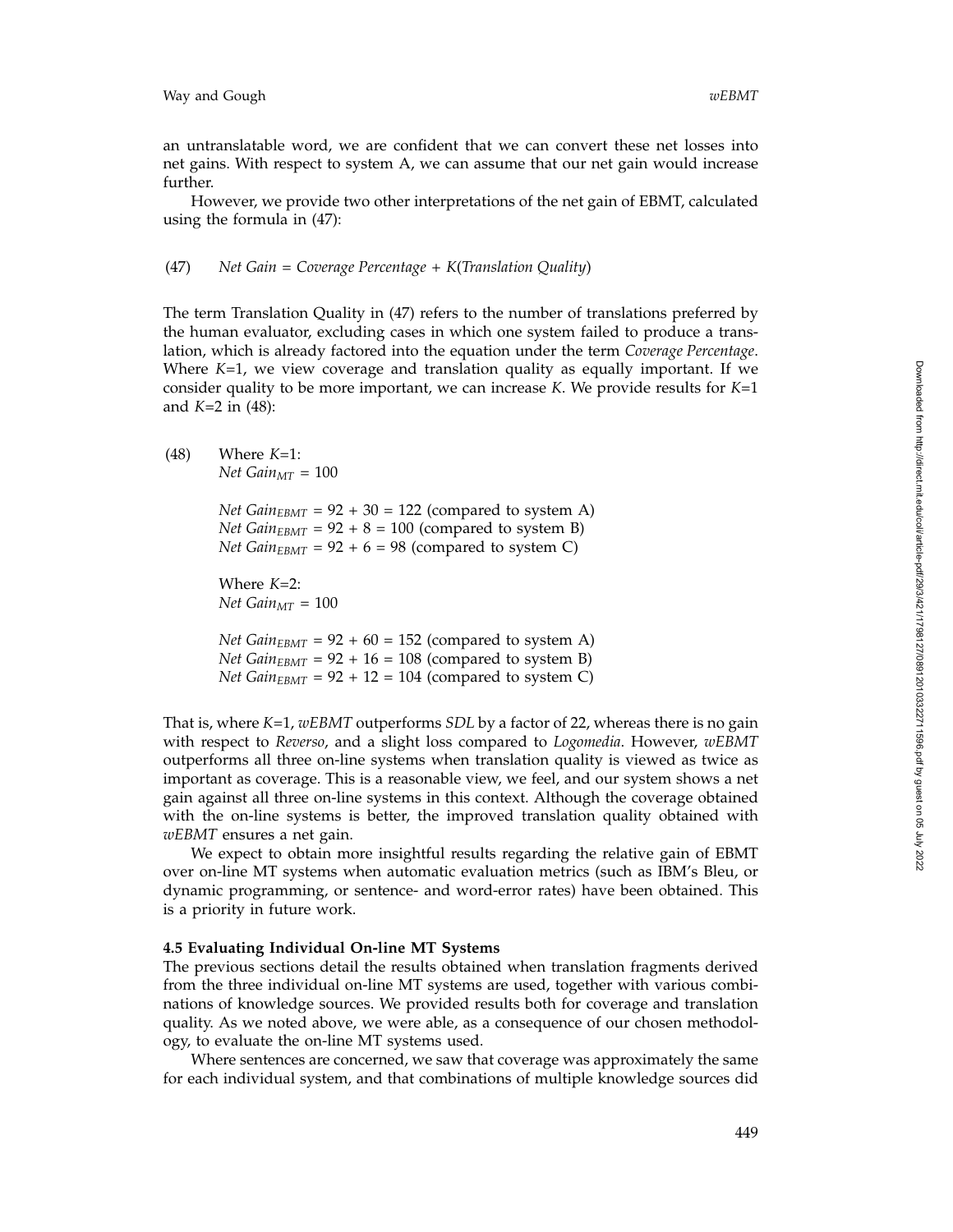not improve coverage. For NPs, however, coverage improved when more fragments were considered: Whereas 474 NPs could be translated by both systems A (*SDL*) and C (*Logomedia*), this number rose to 480 when all three knowledge sources were combined.

With respect to translation quality, whereas *Logomedia* and *Reverso* could hardly be distinguished when it came to numbers of translations of sentences adjudged as intelligible and syntactically correct, if we consider those translations considered unintelligible by our human evaluators, about twice as many translations produced by chunks derived from *Reverso* were unintelligible compared to those produced by *Logomedia*. This would indicate that *Logomedia* may be better.

When fragments from combinations of systems are considered, we note that for sentences, no improvement in coverage results, but quite significant improvements in quality are seen. System C slightly outperformed system B in the individual face-off, and we see that combinations that utilize chunks from system C outperform those that do not: AC and BC both score 3 for quality in 80.4% of cases, compared to AB's 78.7%, and ABC improves still further, to 81.5%. When the databases of *wEBMT* are seeded with more chunks (using both singular and plural dummy subjects), system C continues to outperform the other two systems.

When NPs are considered, system C considerably outperforms the other two systems, obtaining a score of 3 for quality in 10.2% more cases than its nearest challenger, system B. When chunks from different systems are combined, again we see that combinations with chunks derived from system C outperform those that omit them: BC and AC improve over AB by 10% and 18%, respectively, and ABC shows a further increase.

Finally, in Section 4.4, we discussed the relative gain of using *wEBMT* over the three on-line MT systems. Further evidence that *Logomedia* may be the best of the three systems is provided by the fact that the relative gain compared to *Logomedia* was much lower than with the other two systems.

It is worth considering why some combinations seem to work better than others. For NPs, in cases where system A fails to produce the "best" translation, this is often due to incorrect word order. For example, in the NP *cellular mobile lines for the workmen* , system A produces the translation *cellulaire mobile lignes pour les ouvriers* . <sup>9</sup> It is also the case that when system A fails to retrieve a translation for a particular chunk, it simply proposes the English for that chunk as its translation. This is useful to some extent, in that a default translation is produced (cf. the similar approach that we have taken with respect to (40), for instance). However, in all of these cases this utility is lessened considerably given that either system B or system C produces a better translation. System B has the added advantage that it sometimes provides an alternative translation in brackets. If no translation is available, the English is output. System C often produces a correct translation of a verb where the other systems are lacking. It is probably because of this aspect of translation that system C's translations are preferred over those of the other two systems.

## **5. Validation and Correction of Translations via the Web**

A translation can be formed in our system only when the recombination of chunks causes the input string to be matched exactly. Therefore, if all chunks cannot be retrieved, then no complete translation can be produced (cf. (40) and resultant discus-

<sup>9</sup> Such a translation would be a candidate for post hoc validation via the Web (cf. Section 5), but the correct translation *lignes cellulaires mobiles pour les ouvriers* is produced in any case by system C, rendering this unnecessary.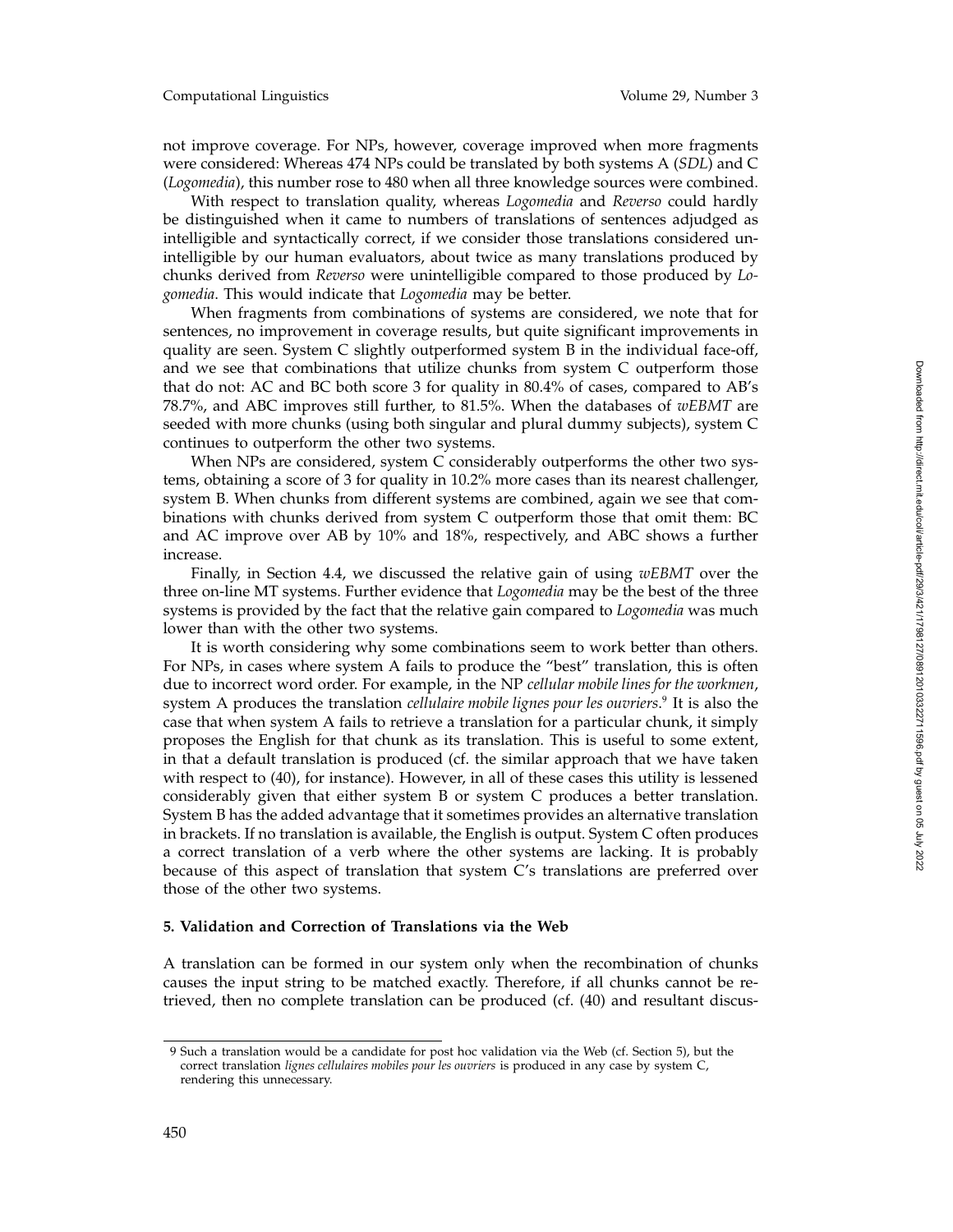sion). We have shown that when a translation cannot be produced by combining phrasal chunks, translations can be formed by the insertion of single marker words into generalized templates. This can be compared to the idea of "hooks" (Somers, McLean, and Jones 1994), where some context in which fragments have occurred is maintained in the translation templates. The hooks indicate which words and POS tags can occur in the immediate left and right context of a fragment, together with a weight that reflects how often this context is found in a corpus. The "best" translation, therefore, is simply that which is output by the system with the highest score.

Consider the translation of the NP *the personal computers*. There are three possible ways in which this may be segmented using the marker hypothesis, namely, the chunks in (49):

# (49) *Phrasal lexicon*: the personal computers *Marker lexicon* : <DET> the personal computers *Generalized lexicon* : <DET> personal computers

In our system, the only chunk retrieved is the generalized chunk in (49). The system stores a list of marker words and their translations in the word-level lexicon. A weight derived via the method in (32) is attached to each translation. The system searches for marker words within the string and retrieves their translations.<sup>10</sup> In this case, the marker word in the string is *the* and its translation can be one of *le, la, l',* or *les,* depending on the context. The system simply attaches the translation with the highest weight to the existing chunk *ordinateurs personnels* to produce the mistranslation in (50):

## (50) \*la ordinateurs personnels

The problem of boundary friction is clearly visible here: We have inserted a feminine singular determiner into a chunk that was generalized from a masculine plural NP.

However, rather than output this wrong translation directly, we use a post hoc validation and (if required) correction process based on Grefenstette (1999). Grefenstette shows that the Web can be used as a filter on translation quality simply by searching for competing translation candidates and selecting the one that is found most often. Rather than search for competing candidates, we select the "best" translation and have its morphological variants searched for on-line. In the example above, namely, *the personal computers*, we search for *les ordinateurs personnels* versus the wrong alternatives *le/la/l'ordinateurs personnels*. Interestingly, using Lycos, and setting the search language to French, the correct form *les ordinateurs personnels* is uniquely preferred over the other alternatives, as it is found 2,454 times, whereas the others are not found at all. In this case, this translation overrides the highest-ranked translation (50) and is output as the final translation. In fact, in checking the translations obtained for NPs using system combination ABC, we noted that 251 NPs out of the test set of 500 could be improved. Of these 251, 207 (82.5%) were improved post hoc via the Web, with no improvement for the remaining 43 cases. We consider this to be quite a significant result.

In addition to determiner-noun agreement, we use this methodology to check for agreement between the head noun in the subject NP with the head verb in the main

<sup>10</sup> Although this is not relevant for the example discussed here, if non–marker words remain untranslated yet exist in the word-level marker lexicon, these too would be inserted at this stage.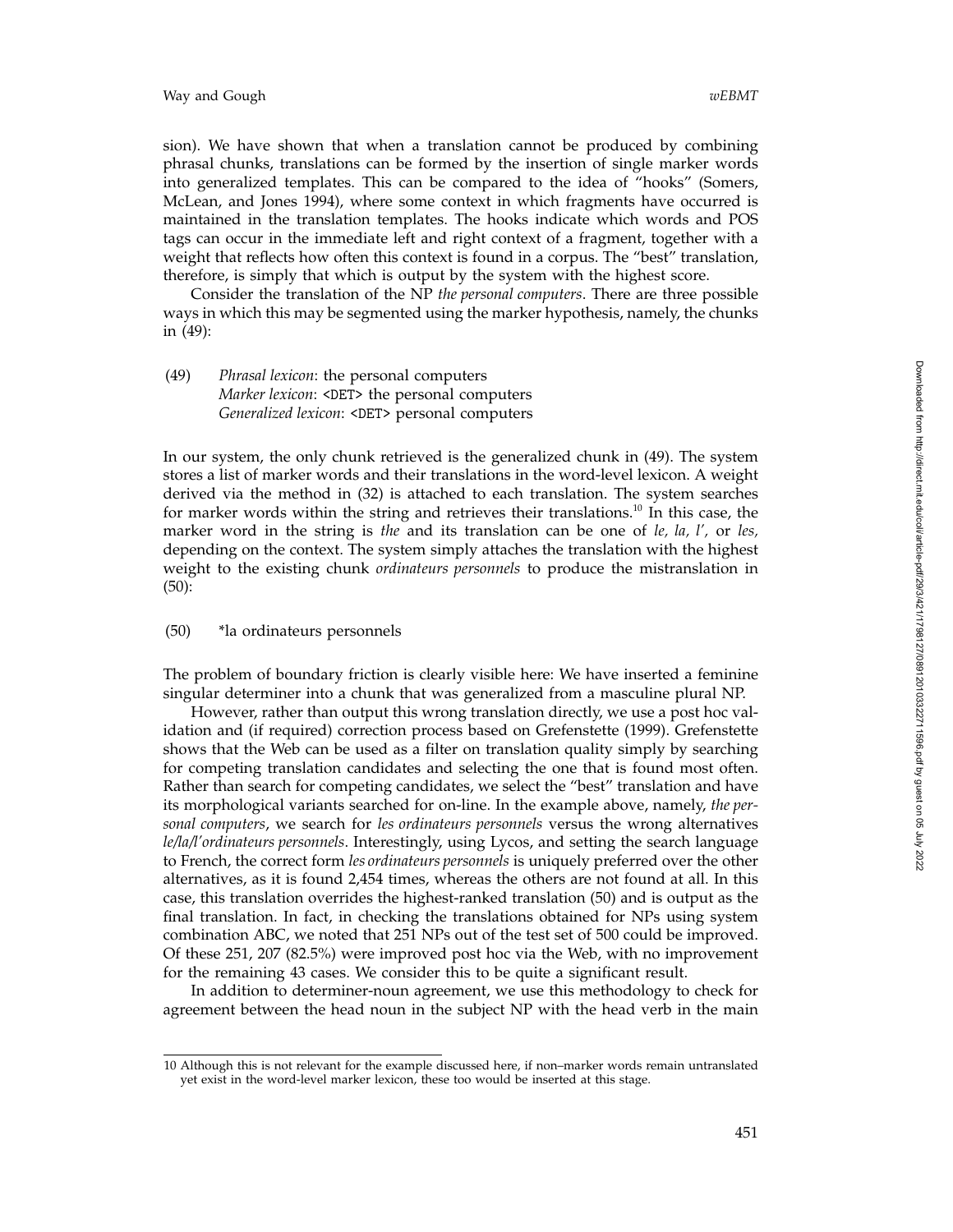## **Table 11**

| Number of Web Occurrences |
|---------------------------|
| 353                       |
| 91,197                    |
| 1,809                     |
| 217,820                   |
|                           |

clause VP. We extracted a list of all verbs in the Penn-II Treebank and obtained translations for all verb forms using the three on-line MT systems by inserting appropriate third-person dummy subjects. We use the list of translated verbs to attempt to find the main verb and identify the head noun as the rightmost non–marker word or the rightmost word before any other marker word in a nominal chunk. Having extracted the noun and the verb from the mistranslation in this way, we then search for this bigram on the Web and correct the verb if its morphological variant (third-person singular or third-person plural form) is found more often than in the translation obtained by our system.

To exemplify this procedure with a sentence from the test set, *his empire is beyond the reach of the president*, system A produces the translations in (51):

(51) a. \*son empire sont au delà de la portée du président (ranked first, with probability 0.614) b. son empire est au delà de la portée du président (ranked fifth, with probability 0.028)

This shows that a correct translation such as (51b) may be ranked lower than an incorrect variant (51a) with considerably less probability. The higher ranking is accounted for because the pair *\is beyond the reach of the president, sont au delà de la portée du président*) is contained in the phrasal lexicon, whereas the pair *is beyond the reach of the president,* est au delà de la portée du président $\rangle$  does not appear.

Prior to outputting translations such as (51a), we search for the relevant *n*-grams via the Web. For this example, using AltaVista, we obtained the results in Table 11. With the counts for all other bigrams for the two translation candidates in (51) being exactly the same, in order to evaluate which of these proposed target strings is the "better" translation, one can simply add the occurrences found on the Web for all four different bigrams and report their relative probabilities. This gives us the probabilities in (52):

(52) a. #empire sont + #sont au = 91,550/311,179 = 0.294 b. #empire est + #est au = 219,629/311,179 = 0.706

That is, the string *empire est au* is about 2.4 times more likely than the string *empire sont au*. However, the count for the second bigram in each example in (52) can of course be discounted, as the juxtaposition of *sont* or *est* with *au* bears no relevance to the correctness or otherwise of the translations in (51). The amended probabilities are, therefore, those in (53):

(53) a. #empire sont =  $353/2,162 = 0.163$ b. #empire est =  $1,809/2,162 = 0.837$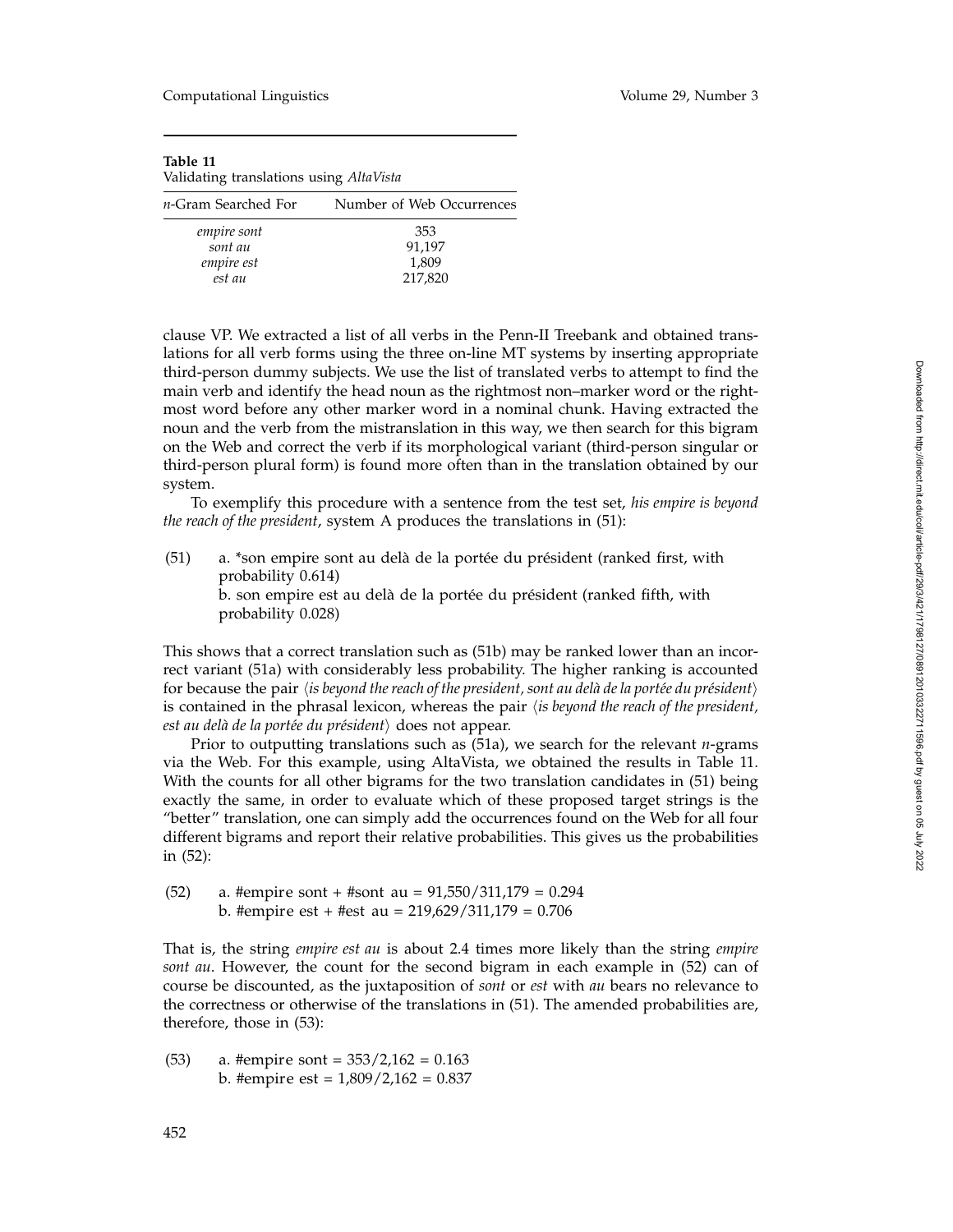| Table 12    | Using the Web to improve noun-verb agreement |            |          |
|-------------|----------------------------------------------|------------|----------|
| Improvement | No Improvement N-V Confusion                 | Not on Web |          |
|             | System A: Enterprise Translation Server      |            |          |
| 58.6%       | $3.4\%$                                      | 17.3%      | 20.7%    |
|             | System B: Reverso                            |            |          |
| 62%         | $3.4\%$                                      | 17.3%      | $20.7\%$ |
|             | System C: Logomedia                          |            |          |
| 76%         | $3.4\%$                                      | $17.2\%$   | $3.4\%$  |

These figures accurately reflect the likelihood of the translations in (51). Given that *P*(empire est) is about five times higher than *P*(empire sont), translation (51a) is rejected in favor of (51b).

Having given examples of how post hoc validation works within both NPs and sentences, we summarize in Table 12 the results obtained when we tested the 58 sentences whose translations contained subject-verb agreement errors owing to boundary friction. Improvements were seen for translations derived from each of the on-line MT systems: from a minimum of 58.6% (34 translations) for system A to a maximum of 76% (44 translations) for system C. For each system, no improvement was found for two translations, and for 10 translations, our methodology could not tell definitively whether the word to be corrected was a noun or a verb, so no change was made. Finally, in a small number of cases (between 2 and 12 translations), the target string was not found on the Web, so again, no change was made.

In order to be as accurate and relevant as possible, statistical language (and translation) models should be derived from corpora that are as large as possible, representative, and of high quality. Although the Web is large, this post hoc validation process shows that despite the inherent noise contained on the Web because of the heterogeneous nature of the documents contained therein, it remains a resource that is of great use in evaluating translation candidates.

## **6. Conclusions and Further Work**

We have presented an EBMT system based on the marker hypothesis that uses post hoc validation and correction via the Web.<sup>11</sup> Over 218,000 NPs and VPs were extracted automatically from the Penn-II Treebank using just 59 of its 29,000 rule types. These phrases were then translated automatically by three on-line MT systems. These translations gave rise to a number of automatically constructed linguistic resources: (1) the original  $\langle$ source,target $\rangle$  phrasal translation pairs, (2) the marker lexicon, (3) the gen-

<sup>11</sup> Thanks are due to one of the anonymous reviewers for pointing out that our *wEBMT* system, seeded with input from multiple translation systems, with a postvalidation process via the Web (amounting to an *n*-gram target language model), in effect forms a multiengine MT system as described by Frederking and Nirenburg (1994), Frederking et al. (1994), and Hogan and Frederking (1998).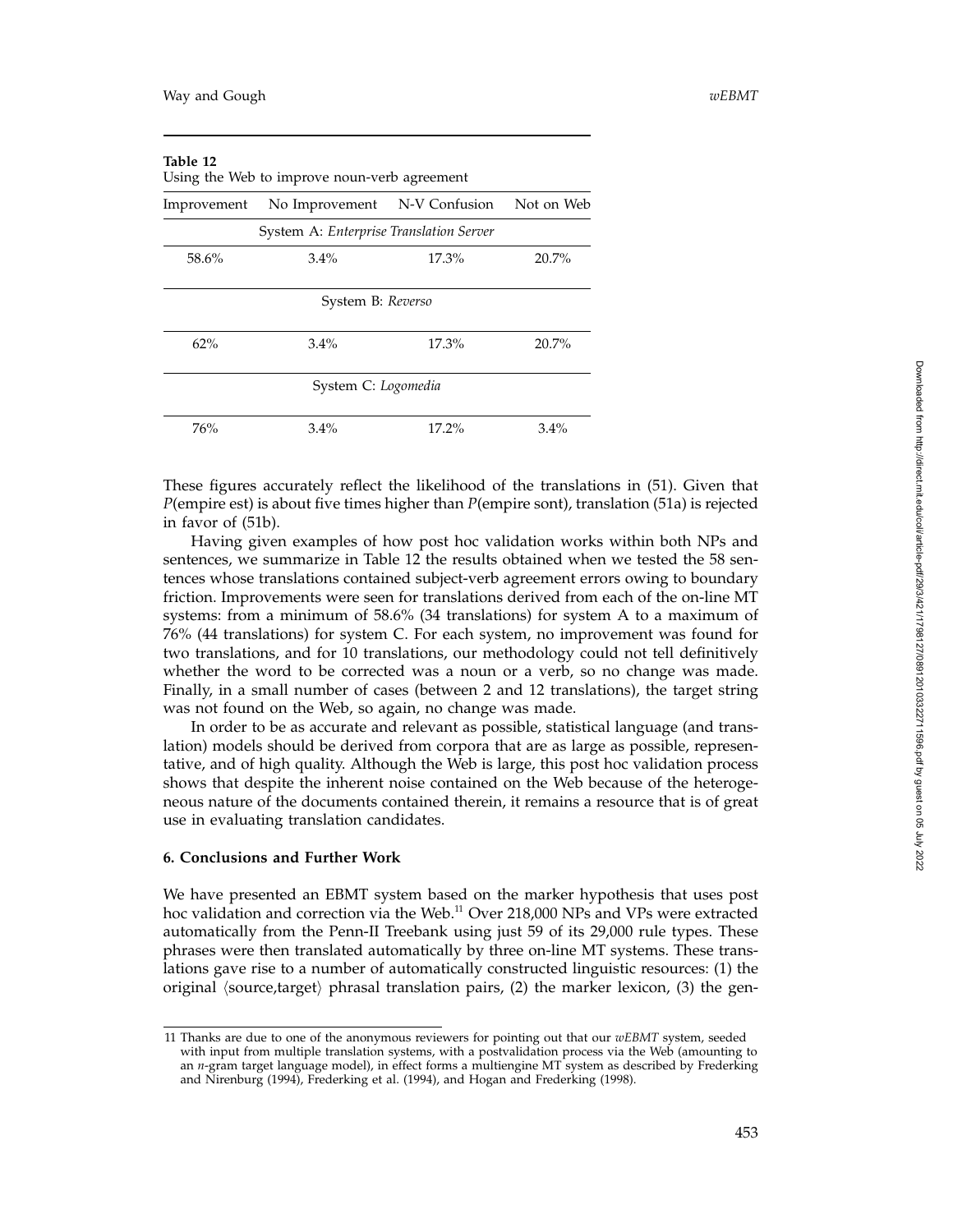eralized lexicon, and (4) the word-level lexicon. When the system is confronted with new input, these knowledge sources are searched in turn for matching chunks, and the target language chunks are combined to create translation candidates.

We presented a number of experiments that showed how the system fared when confronted with NPs and sentences. For the test set of 500 NPs, we obtained translations in 96% of cases, with 77.8% of the 500 NPs being translated correctly. For sentences, we obtained translations in 92% of cases, with a completely correct translation obtained 81.5% of the time. Translation quality improved both when chunks from different on-line systems were used and when the system's memories were seeded with both third-person singular and third-person plural forms. For both NPs and sentences, we obtained intelligible translations in over 96% of cases. In most cases, the "best" translation was ranked in the top 10 translations output by the system and was always ranked in the top 1% of translation candidates. This facilitates the task of any translator interacting with our system who needs to search for the "best" translation among the alternatives provided.

We calculated the net gain of using *wEBMT* compared to the three on-line MT systems. In some cases, an improvement of 50% was seen when EBMT was used. As a consequence of the methodology chosen, we were able to perform a detailed evaluation of the strengths and weaknesses of the three Web-based systems used in our research, with *Logomedia* clearly outranking the other systems used. Nevertheless, adding chunks from the other two on-line MT systems improves both coverage and translation quality. In sum, therefore, the best results are obtained when chunks from all three on-line systems are used, and the system's databases are seeded with translations from these systems for both third-person singular and third-person plural versions of sentences.

In addition, prior to the system's outputting the best-ranked translation candidate, morphological variants of certain components in the translation are searched for via the Web in order to confirm it as the final output translation or to propose a corrected alternative. Currently we validate our translations only with regard to subject head noun–head verb agreement and determiner-noun agreement, but we plan to extend this validation to cover more cases of boundary friction. We demonstrated that considerable improvements can be made to the translations derived by the system by submitting them to the Web for validation and correction.

A number of issues for further work present themselves. The decision to take only those Penn-II rules occurring 1,000 or more times was completely arbitrary, and it might be useful to include some strings corresponding to the less frequently occurring structures in our database. Similarly, it would be a good idea to extend our word-level lexicon by including more entries using rules in which the right-hand side contains a single non-terminal.

Furthermore, the quality of the output was not taken into consideration when selecting the on-line MT systems from which all our system resources are derived, so that any results obtained may be further improved by selecting a "better" MT system that permits batch processing.

We could expect a significant improvement in the results obtained if we were to import the original sentences and their translations into a sentential database. Although we insert dummy subject pronouns to derive appropriate finite verb forms, we do not maintain these translation pairs as a resource for subsequent consultation and retrieval. Although the chance of finding an exact match at sentential level is very low, it will increase as more sentence pairs are added to the database, especially if we restrict the domain of applicability of (a version of) our system to a particular sublanguage area. However, the major improvement that can be expected is in the segmentation process: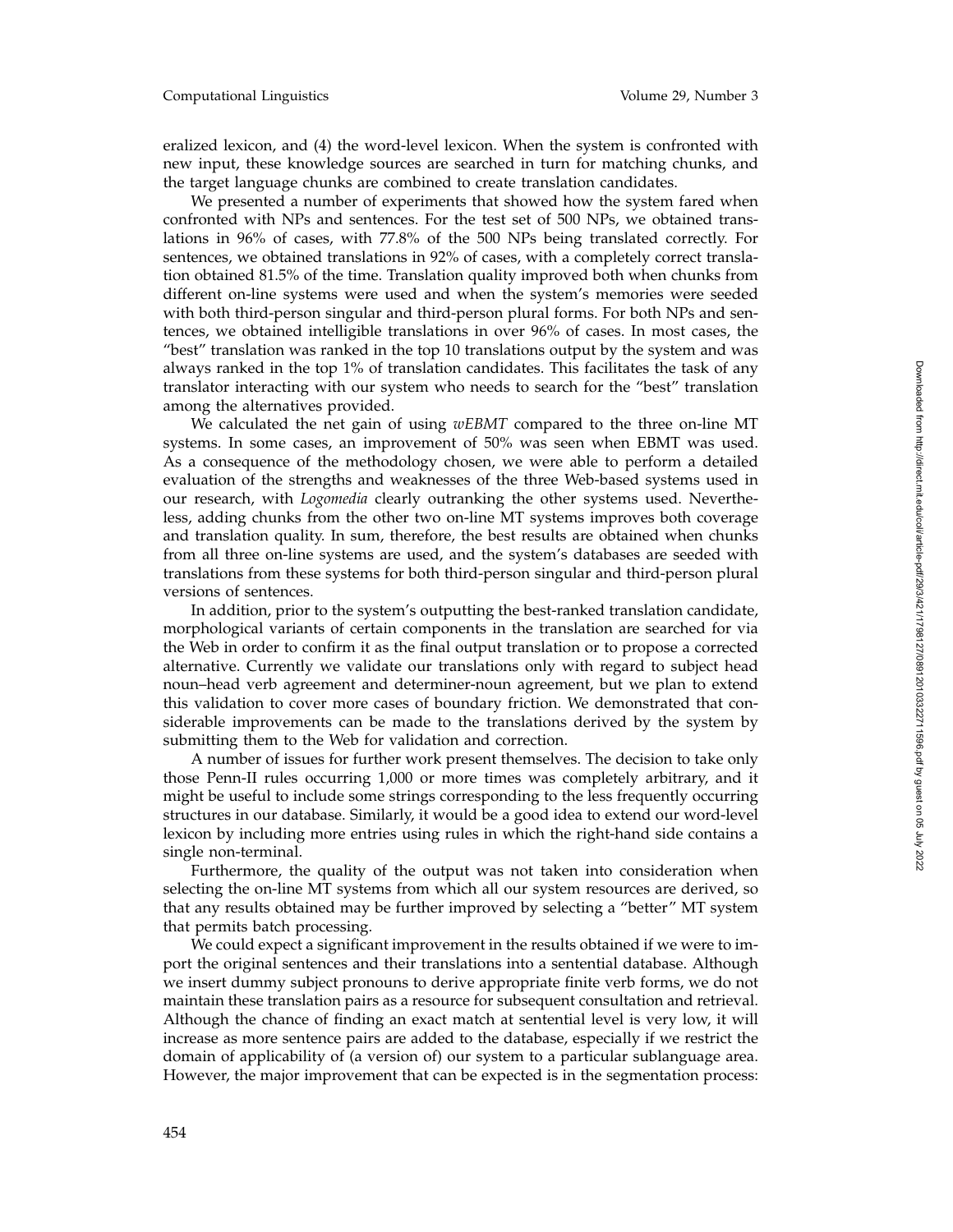Given that verbs are not a closed class, any verb will be contained within (part of) a chunk pertaining to its subject NP. That is, although subject-verb agreement poses a considerable problem to our system given the choice of original input material, this particular instance of boundary friction will disappear if we segment our translation pairs at the sentential rather than at the phrasal level.

In addition, we want to evaluate our system further with respect to larger data sets. Manual evaluation is costly, both in terms of time and effort required. Accordingly, in future work we plan to use automatic evaluation methodologies such as sentence error rate or word error rate. These are very harsh metrics: Consider the example in (54), extracted from the Canadian Hansards:

(54) Again this was voted down by the Liberal majority  $\Longrightarrow$ Malheureusement, encore une fois, la majorité libérale l'a rejeté.

Automatic evaluation measures presuppose the existence of an "oracle" (i.e., "correct") translation produced by a human, such as here. Translations derived by the MT system to be evaluated are then compared against the human translation. In the example in (54), the human has inserted *malheureusement* although there is no sign of *unfortunately* in the English source. If the perfect translation *Encore une fois, la majorité libérale l'a rejeté* were produced by an MT system, therefore, it would be penalized, as the human translation is always considered to be the "correct" translation. We have obtained a number of translation memories from two major computer companies, as well as a large amount of monolingual data from the same domain, with which we plan to test our system using automatic evaluation metrics in future work. This will also enable us to test our EBMT methodology against other language pairs, which may present the segmentation method employed with new challenges to overcome.

Finally, we plan to prioritize the lexical resources produced so that more weighting would be given to translations derived from the phrasal and marker lexicons as opposed to those derived via word insertion from the word level lexicon and the generalized templates.

In sum, we have demonstrated that using a "linguistics-lite" approach based on the marker hypothesis, with a large number of phrases extracted automatically from a very small number of the rules in the Penn Treebank, many new reusable linguistic resources can be derived automatically that can be utilized in an EBMT system capable of translating new input with quite reasonable rates of success. We have demonstrated that a net gain may be achieved by using EBMT over on-line MT systems. We have also shown that the Web can be used to validate and correct candidate translations prior to their being output.

#### **Acknowledgments**

The authors wish to thank Mary Hearne for helpful input in the initial stages of this project. In addition, the insightful comments provided by four anonymous reviewers helped improve this article considerably. All remaining errors are our own.

#### **References**

Ahrenberg, Lars, Mikael Andersson, and Magnus Merkel. 2002. A system for incremental and interactive word linking. In *Proceedings of the Third International Conference on Language Resources and Evaluation* (LREC), pages 485–490, Las Palmas, Canary Islands, Spain.

- Becker, Joseph. 1975. The phrasal lexicon. In *Proceedings of the International Workshop on Theoretical Issues in Natural Language Processing*, pages 70–73, Cambridge, MA.
- Block, Hans-Ulrich. 2000. Example-based incremental synchronous interpretation. In Wolfgang Wahlster, editor, *Verbmobil: Foundations of Speech-to-Speech Translation* , Springer Verlag, Berlin/Heidelberg/New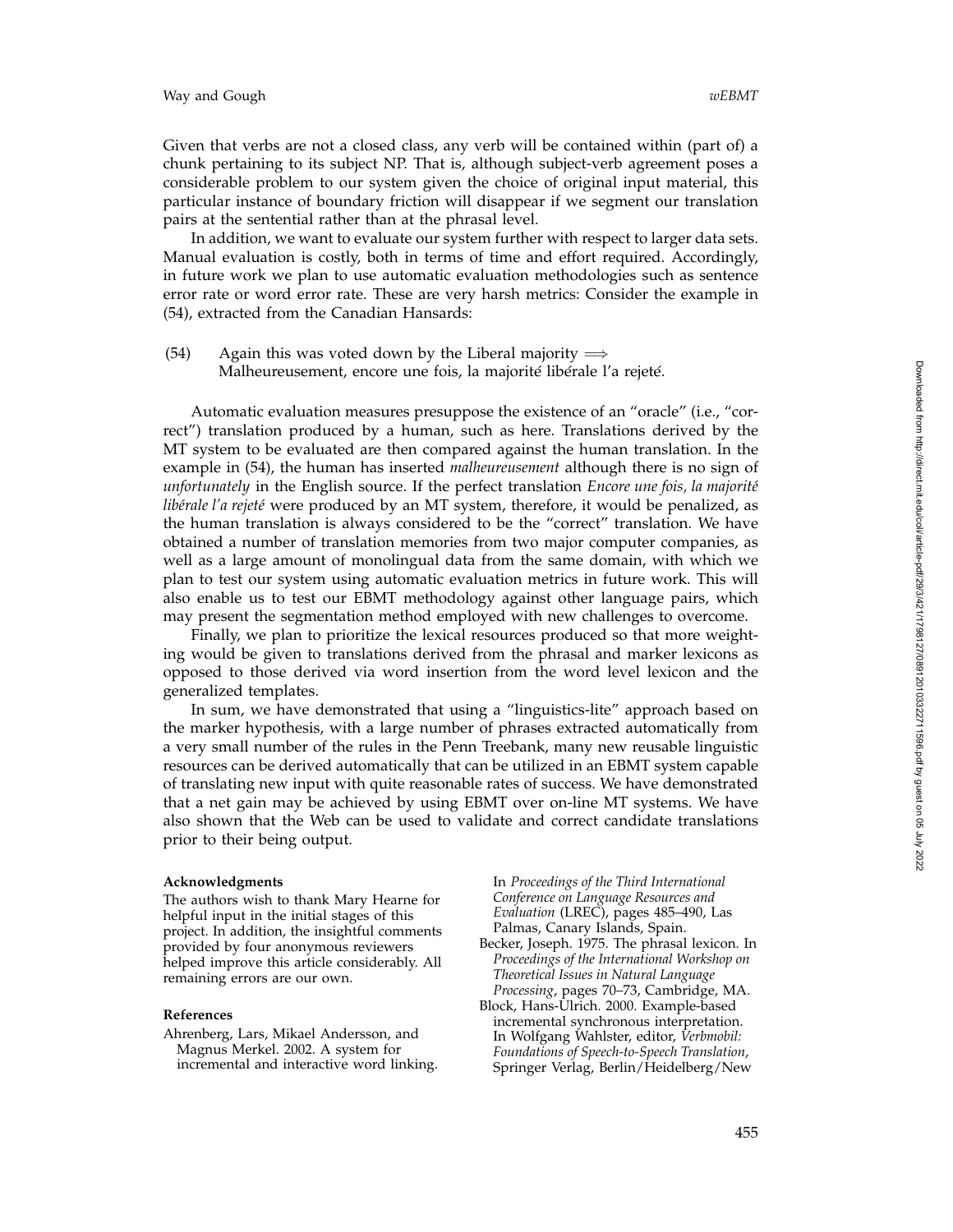York, pages 411–417.

- Bod, Rens, Remko Scha, and Khalil Sima'an, editors. 2003. *Data-Oriented Parsing*. CSLI Publications, Stanford, CA.
- Boutsis, Sotiris, and Stelios Piperidis. 1998. Aligning clauses in parallel texts. In *Proceedings of the Third Conference on Empirical Methods in Natural Language Processing*, pages 17–26, Granada, Spain.
- Brown, Ralf. 2000. Automated generalization of translation examples. In *Eighteenth International Conference on Computational Linguistics: COLING 2000 in* Europe, pages 125-131, Saarbrücken, Germany.
- Brown, Ralf. 2003. Clustered transfer-rule induction for example-based translation. In Michael Carl and Andy Way, editors, *Recent Advances in Example-Based Machine Translation*. Kluwer Academic, Dordrecht, the Netherlands, pages 287–305.
- Carl, Michael. 1999. Inducing translation templates for example-based machine translation. In *Machine Translation Summit VII*, pages 250–258, Singapore.
- Carl, Michael, and Andy Way, editors. 2003. *Recent Advances in Example-Based Machine Translation*. Kluwer Academic, Dordrecht, the Netherlands.
- Carl, Michael, Andy Way, and Reinhard Schäler. 2002. Toward a hybrid integrated translation environment. In Stephen Richardson, editor, *Machine Translation: From Research to Real Users: Fifth Conference of the Association for Machine Translation in the Americas (AMTA-2002)*. Lecture Notes in Artificial Intelligence 2499. Springer Verlag, Berlin/Heidelberg, pages 11–20.
- Cicekli, Ilyas, and Altay Güvenir. 1996. Learning translation rules from a bilingual corpus. In *Proceedings of the Second International Conference on New Methods in Language Processing*, pages 90–97, Ankara, Turkey.
- Frederking, Robert, and Sergei Nirenburg. 1994. Three heads are better than one. In *Proceedings of the Fourth Conference on Applied Natural Language Processing (ANLP-94)*, pages 95–100, Stuttgart, Germany.
- Frederking, Robert, Sergei Nirenburg, David Farwell, Steven Helmreich, Eduard Hovy, Kevin Knight, Stephen Beale, Constantin Domashnev, Donna Attardo, Dean Grannes, and Ralf Brown. 1994. Integrating translations from multiple sources with the Pangloss Mark III machine translation system. In *Proceedings of the First Conference of the Association for Machine Translation in the Americas*, pages 73–80, Columbia, MD.
- Fung, Pascale, and Kathleen McKeown. 1997. Finding terminology translations from non-parallel corpora. In *Proceedings of the Fifth Annual Workshop on Very Large Corpora*, pages 192–202, Hong Kong.
- Gough, Nano, Andy Way, and Mary Hearne. 2002. Example-based machine translation via the Web. In Stephen Richardson, editor, *Machine Translation: From Research to Real Users: Fifth Conference of the Association for Machine Translation in the Americas (AMTA-2002)* Lecture Notes in Artificial Intelligence 2499. Springer Verlag, Berlin/Heidelberg, pages 74–83.
- Green, Thomas. 1979. The necessity of syntax markers: Two experiments with artificial languages. *Journal of Verbal Learning and Behavior*, 18:481–496.
- Grefenstette, Gregory. 1999. The World Wide Web as a resource for example-based machine translation tasks. In *Proceedings of the ASLIB Conference on Translating and the Computer,* volume 21, London.
- Hogan, Christopher, and Robert E. Frederking. 1998. An evaluation of the multi-engine MT architecture. In *Machine Translation and the Information Soup: Proceedings of the Third Conference of the Association for Machine Translation in the Americas (AMTA '98)*, Lecture Notes in Artificial Intelligence 1529. Springer Verlag, Berlin/Heidelberg, pages 113–123.
- Hovy, Edward. 1988. Generating language with a phrasal lexicon. In David McDonald and Leonard Bolc, editors, *Natural Language Generation Systems* . Springer Verlag, New York, pages 353–384.
- Juola, Patrick. 1994. A psycholinguistic approach to corpus-based machine translation. In *CSNLP 1994: Third International Conference on the Cognitive Science of Natural Language Processing* , Dublin.
- Juola, Patrick. 1997. Corpus-based acquisition of transfer functions using psycholinguistic principles. In Daniel Jones and Harold Somers, editors, *New Methods in Language Processing*. UCL Press, London, pages 207–218.
- Juola, Patrick. 1998. On psycholinguistic grammars. *Grammars*, 1(1):15–31.
- Kaji, Hiroyuki, Takuya Kida, and Yuji Morimoto. 1992. Learning translation templates from bilingual text. In *Proceedings of the 15th [sic] International Conference on Computational Linguistics* (COLING), pages 672–678, Nantes, France.
- Kay, Martin, and Martin Röscheisen. 1993. Text-translation alignment. *Computational*